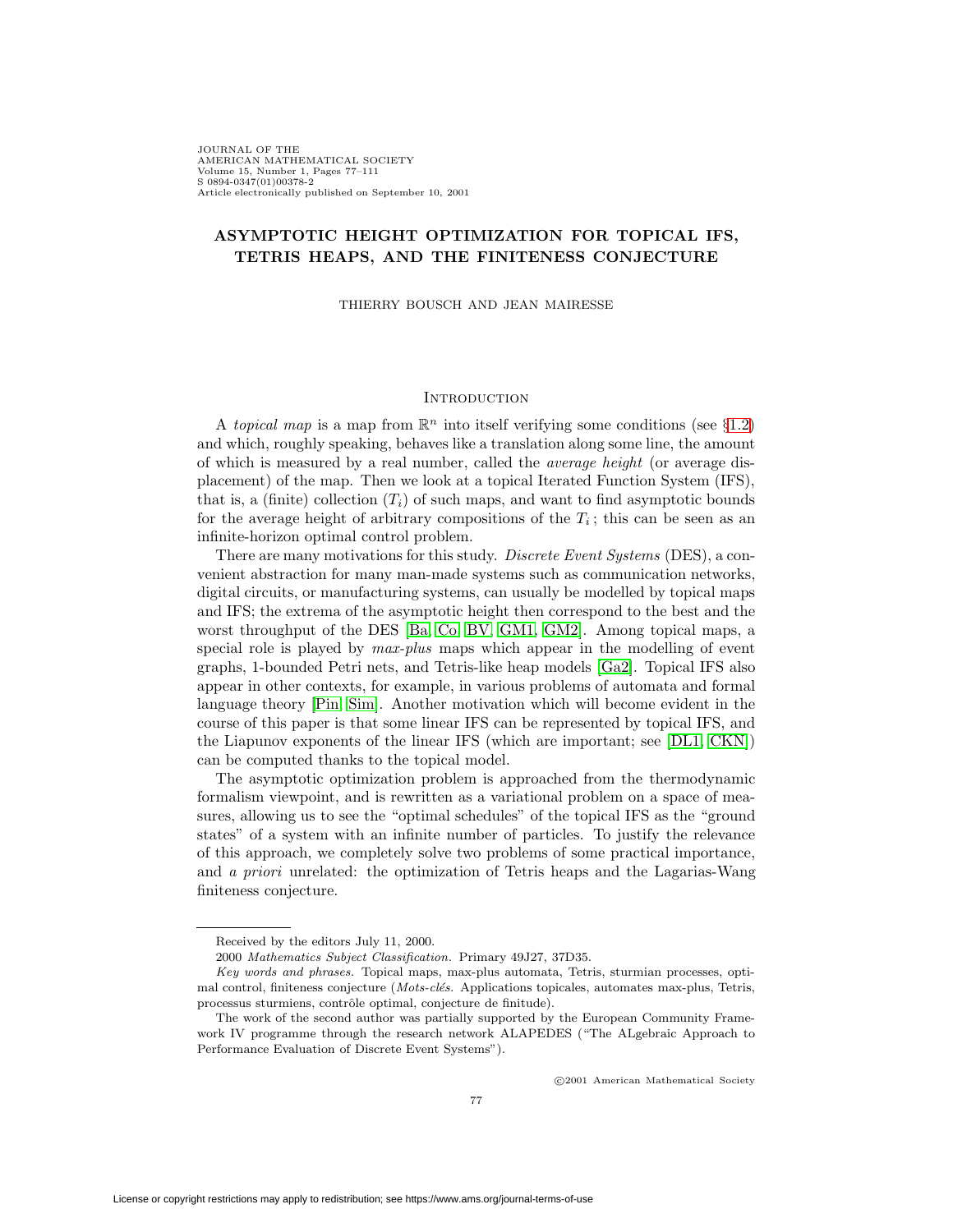The paper is structured as follows. The first two sections develop a lot of generalpurpose machinery, with the intent of using it later; and then the last two sections are devoted to "applications".

The first section introduces a fair amount of preliminary material, some of which may already be familiar to the reader (although the presentation and the proofs are probably new).

The second section discusses an important fixed point result known as  $Ma\tilde{n}\acute{e}$ 's lemma, and its consequences. We prove in particular an inequality which basically says that optimal measures must have a "small" support; and because of this, sturmian measures appear as natural candidates for optimality.

An instance of the *Tetris model*, which is probably the simplest nontrivial topical IFS (it consists of two max-plus maps of  $\mathbb{R}^2$ ) is studied in §3 as an application of the techniques described earlier in the paper. In this model, we let pieces pile up according to the Tetris game mechanism. We give new proofs of the theorems of Gaujal, Mairesse and Vuillon, that the densest heaps are sturmian, even if we constrain the relative proportion of the two pieces.

Finally, the connection between linear IFS and topical IFS is exploited in §4 to construct a linear IFS which has no maximizing periodic orbit, thus disproving the Lagarias-Wang finiteness conjecture. The counterexample is constructed as a simple variant of a topical IFS which has been introduced in the previous section.

#### 1. Preliminaries

1.1. **Stationary processes and sturmian processes.** Let I be a finite nonempty set,  $I^{\mathbb{N}}$  the set of right-infinite sequences endowed with the product topology, and  $\sigma: I^{\mathbb{N}} \to I^{\mathbb{N}}$  the shift map, defined by  $\sigma[(a_k)_k] = (a_{k+1})_k$ . This dynamical system is called a *Bernoulli shift*. A random variable  $\xi = (\xi_k)_{k \in \mathbb{N}}$  with values in  $I^{\mathbb{N}}$  is called a (stochastic) process with values in I. If the law of  $\xi$  is a shift-invariant measure on  $I^{\mathbb{N}}$ , the process is called *stationary*. The set of equivalence classes of stationary processes on I is exactly the set of shift-invariant Borel probability measures on  $I^{\mathbb{N}}$ .

This space of measures will be denoted  $\text{St}_{\mathbb{N}}(I)$ . It is obviously a convex subset of  $\mathcal{M}_s(I^{\mathbb{N}})$ , the set of signed Borel measures on  $I^{\mathbb{N}}$ , and when endowed with the vague topology (that is, the weak-∗ topology<sup>[1](#page-1-0)</sup> relative to its predual  $C(I^{\mathbb{N}})$ ), it is compact and metrizable. For more background on invariant measures for compact dynamical systems (in particular the Bernoulli shift), the reader might consult [\[M1,](#page-34-5) [DGS\]](#page-33-5).

Similarly, we define  $St_{\mathbb{Z}}(I)$  as the set of shift-invariant Borel probability measures on  $I^{\mathbb{Z}}$ . The natural map  $\text{St}_{\mathbb{Z}}(I) \to \text{St}_{\mathbb{N}}(I)$  is bijective, allowing us to identify these two spaces when appropriate (and then we will drop the  $\mathbb N$  or  $\mathbb Z$  subscript).

Every periodic orbit of  $\sigma$  in  $I^{\mathbb{N}}$  can be considered as an element of  $\text{St}_{\mathbb{N}}(I)$ . This is because we can identify a periodic orbit with the unique invariant probability supported by this orbit. These particular elements of  $\text{St}_{\mathbb{N}}(I)$  will simply be called "periodic orbits". It is a well-known theorem of Parthasarathy and Sigmund that periodic orbits are dense in  $St_N(I)$ ; see Proposition 21.8 in [\[DGS\]](#page-33-5), pp. 196–198. Because of this,  $\text{St}_{\mathbb{N}}(I)$  can be seen as a compactification of the set of periodic orbits.

<span id="page-1-0"></span><sup>&</sup>lt;sup>1</sup>This topology is also called the *narrow* or *weak* topology, or the topology of convergence in law (or in distribution).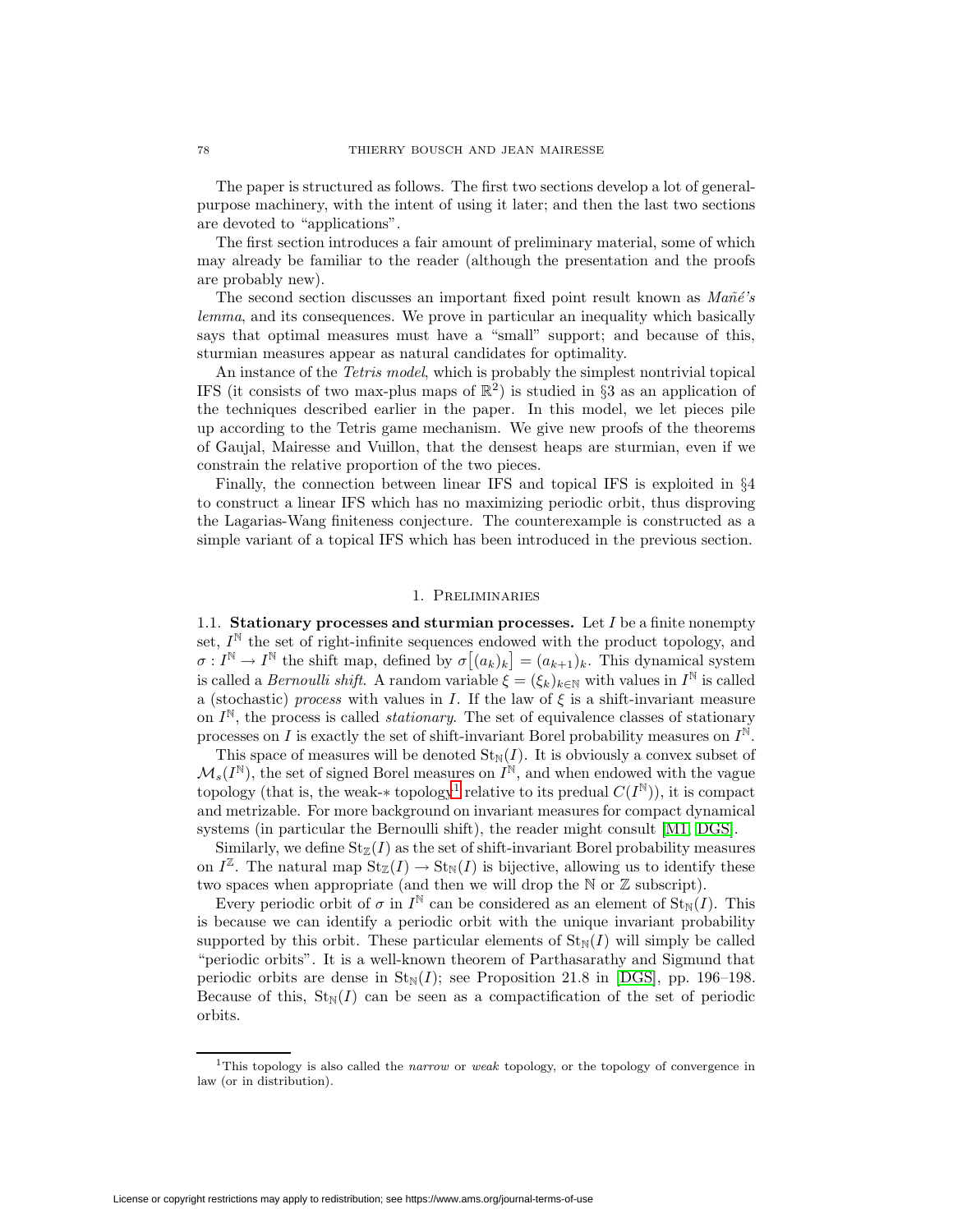At this point it will be useful to introduce notation for periodic orbits. If  $z =$  $(a_0a_1 \ldots a_{n-1} \ldots) \in I^{\mathbb{N}}$  is an *n*-periodic point, it will be denoted  $\overline{a_0a_1 \ldots a_{n-1}}$ , whereas the corresponding periodic orbit (considered as a measure) will be denoted  $\overline{a_0a_1\ldots a_{n-1}}$ <sub>t</sub>.

In the special case where I has two elements,  $St(I)$  contains remarkable measures, the so-called sturmian measures, which are characterized by the following theorem.

**Proposition-Definition 1.1.** For every  $\rho \in [0,1]$ , there exists a stationary process  $\xi = (\xi_k)_{k \in \mathbb{Z}}$  with values in  $I = \{0, 1\}$ , unique up to equivalence, such that

<span id="page-2-0"></span>(1.1) 
$$
\forall s \in \mathbb{N} \qquad \left| -s\rho + \sum_{k=0}^{s-1} \xi_k \right| < 1 \quad a.s.
$$

Such a process verifies  $E(\xi_0) = \rho$ , and will be called a sturmian process of parameter ρ. The corresponding invariant measures on  $I^{\mathbb{N}}$  and  $I^{\mathbb{Z}}$  will be denoted  $\mathfrak{s}_{\rho}$  and  $\hat{\mathfrak{s}}_{\rho}$ , and will be called the sturmian measures of parameter  $\rho$  on  $I^{\mathbb{N}}$  and  $I^{\mathbb{Z}}$ .

*Proof.* The existence of such a process, for  $\rho \in [0, 1]$ , is easy. Let  $\psi_0$  be a uniform random variable on [0, 1), and define  $\psi_n = \psi_0 + n\rho$  and  $\xi_n = \lfloor \psi_{n+1} \rfloor - \lfloor \psi_n \rfloor$  for  $n \in \mathbb{Z}$ . Then we have, for every  $s \in \mathbb{N}$ ,

(1.2) 
$$
-s\rho + \sum_{k=0}^{s-1} \xi_k = \lfloor \psi_0 + s\rho \rfloor - \lfloor \psi_0 \rfloor - s\rho
$$

which is always in  $(-1, 1)$ . Moreover,  $\psi_0$  and  $\psi_1$  have the same law modulo 1, and it readily implies that the process  $(\xi_k)_{k\in\mathbb{Z}}$  is stationary.

Let us now prove there is a *unique* stationary process (up to equivalence) which verifies condition [\(1.1\)](#page-2-0). Let  $\xi = (\xi_k)_{k \in \mathbb{Z}}$  be such a process, for some given  $\rho \in [0,1]$ ; since it is stationary, condition [\(1.1\)](#page-2-0) is equivalent to

(1.3) 
$$
\forall n \in \mathbb{Z} \quad \forall s \in \mathbb{N} \qquad \left| -s\rho + \sum_{k=n}^{n+s-1} \xi_k \right| < 1 \quad \text{a.s.}
$$

Rewriting this condition in terms of the new random variables  $\tau_s$ , defined by  $\tau_0 = 0$ and  $\tau_{s+1} - \tau_s = \xi_s$  for all  $s \in \mathbb{Z}$ , we get the equivalent condition

(1.4) 
$$
\forall n \in \mathbb{Z} \quad \forall s \in \mathbb{N} \qquad \left| \tau_{n+s} - \tau_n - s\rho \right| < 1 \quad \text{a.s.}
$$

Since  $\tau_{n+s} - \tau_n$  must be an integer, this is equivalent to

(1.5) 
$$
\forall n \in \mathbb{Z} \quad \forall s \in \mathbb{N} \qquad \lfloor s \rho \rfloor \leq \tau_{n+s} - \tau_n \leqslant \lceil s \rho \rceil \quad \text{a.s.}
$$

which is, in turn, equivalent to

$$
(1.6) \qquad \forall n \in \mathbb{Z} \quad \forall s \in \mathbb{N} \qquad -1 + \varepsilon(\rho) \leq \tau_{n+s} - \tau_n - s\rho \leq 1 - \varepsilon(\rho) \quad \text{a.s.}
$$

where  $\varepsilon(\rho)$  is defined as  $1/q$  if  $\rho = p/q$  (with p, q relatively prime) and 0 if  $\rho$  is irrational. Now defining  $\theta_s = \tau_s - s\rho$ , we get

(1.7) 
$$
\forall n, p \in \mathbb{Z} \qquad \left| \theta_n - \theta_p \right| \leq 1 - \varepsilon(\rho).
$$

Consequently, the random variables

(1.8) 
$$
\theta_{-}(\xi) = \inf_{s \in \mathbb{Z}} \theta_{s} \text{ and } \theta_{+}(\xi) = \sup_{s \in \mathbb{Z}} \theta_{s}
$$

are finite and verify

(1.9) 
$$
\theta_{-}(\xi) \leq \theta_{0} = 0 \leq \theta_{+}(\xi) \leq \theta_{-}(\xi) + 1 - \varepsilon(\rho)
$$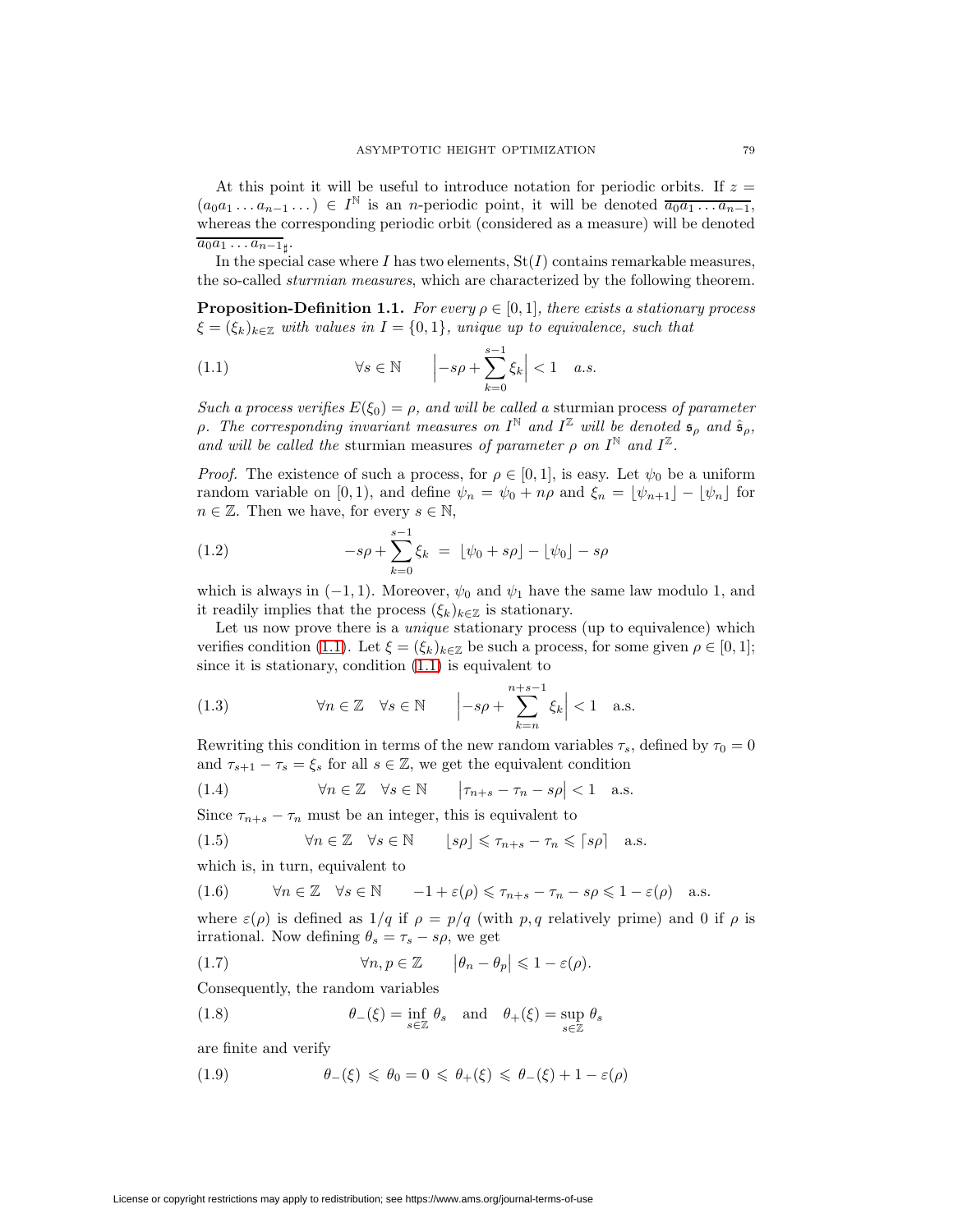<span id="page-3-1"></span>almost surely. In particular,

(1.10) 
$$
\theta_+(\xi) \in [0, 1 - \varepsilon(\rho)] \text{ a.s.}
$$

<span id="page-3-0"></span>Now let  $\sigma \xi$  be the shifted process  $(\xi_{k+1})_{k\in\mathbb{Z}}$ . A straightforward calculation gives

(1.11) 
$$
\theta_+(\sigma\xi) = \theta_+(\xi) - \xi_0 + \rho.
$$

Since  $\xi$  and  $\sigma\xi$  are equivalent, so are  $\theta_+(\xi)$  and  $\theta_+(\sigma\xi)$ . This and [\(1.11\)](#page-3-0) imply that  $\theta_+(\xi)$  and  $\theta_+(\xi) + \rho$  have the same law modulo 1. Combined with [\(1.10\)](#page-3-1), it completely determines the law of  $\theta_+(\xi)$ : if  $\rho \notin \mathbb{Q}$ , it is the uniform law on [0, 1]; if  $\rho = p/q$ , it is the equireparted probability on  $\{0, 1/q, \ldots, (q-1)/q\}$ . From this, one can reconstruct the law of the  $(\tau_n)$ , which is entirely determined (a.s.) by  $\theta_+$ and the inequalities

$$
(1.12) \qquad \forall n \in \mathbb{Z} \qquad -1 + \varepsilon(\rho) \leq \tau_n - n\rho - \theta_+ \leq 0
$$

and then the law of the  $(\xi_n)$ .

From the construction of sturmian processes, we can see that  $\mathfrak{s}_{\rho}$  is periodic if and only if  $\rho$  is rational, and in this case the period is precisely the denominator of ρ. For example, we have  $\mathfrak{s}_0 = \overline{0}_\sharp$ ,  $\mathfrak{s}_1 = \overline{1}_\sharp$ ,  $\mathfrak{s}_{1/2} = \overline{01}_\sharp$ , etc. One also remarks that if  $\xi = (\xi_n)_{n \in \mathbb{Z}}$  is a sturmian process of parameter  $\rho$ , then  $(\xi_{-n})_{n \in \mathbb{Z}}$  and  $(1 - \xi_n)_{n \in \mathbb{Z}}$ are also sturmian, with parameters  $\rho$  and  $1 - \rho$  respectively.

 $\Box$ 

**Proposition 1.2.** Let  $\rho \in [0,1]$ , let  $a_0, a_1, \ldots, a_{n-1}$  be elements of  $I = \{0,1\}$ , and let  $a_0a_1 \ldots a_{n-1}$ \* be the order-n cylinder in I<sup>N</sup> defined by these letters. Then we have

<span id="page-3-2"></span>(1.13) 
$$
\mathfrak{s}_{\rho}(a_0 a_1 \dots a_{n-1}*) = \left[1 + \min_{0 \le k \le n} (c_k - k\rho) - \max_{0 \le k \le n} (c_k - k\rho)\right]^+
$$

<span id="page-3-3"></span>where

$$
c_k = \sum_{0 \le s < k} a_s
$$

for  $k = 0, 1, ..., n$ .

Proof. Note that the measure of the above cylinder can be interpreted as the probability of the event  $\mathcal{E}$ , defined by

$$
(1.15) \t\t\t \forall k \in [0, n-1] \t\t \xi_k = a_k
$$

where  $\xi$  is a sturmian process of parameter  $\rho$ . We have constructed such a process in the proof of Proposition-Definition [1.1,](#page-2-0) and we shall use this one. Since  $|\psi_0| = 0$ and  $\xi_k = \lfloor \psi_{k+1} \rfloor - \lfloor \psi_k \rfloor$ , the event  $\mathcal E$  can be rewritten as

(1.16) 
$$
\forall k \in [0, n] \qquad [\psi_k] = c_k.
$$

Rewriting everything in terms of  $\psi_0$ , we see that  $\mathcal E$  is defined by

$$
(1.17) \t\t\t \forall k \in [0, n] \t\t c_k \leq \psi_0 + k\rho < c_k + 1
$$

which is equivalent to

(1.18) 
$$
\max_{0 \le k \le n} c_k - k\rho \le \psi_0 < 1 + \min_{0 \le k \le n} c_k - k\rho.
$$

Since  $\psi_0$  is a uniform variable on [0, 1], the probability of  $\mathcal E$  is simply the length of the interval defined by the above formula (which is a subinterval of  $[0, 1]$ ), and the conclusion follows.  $\Box$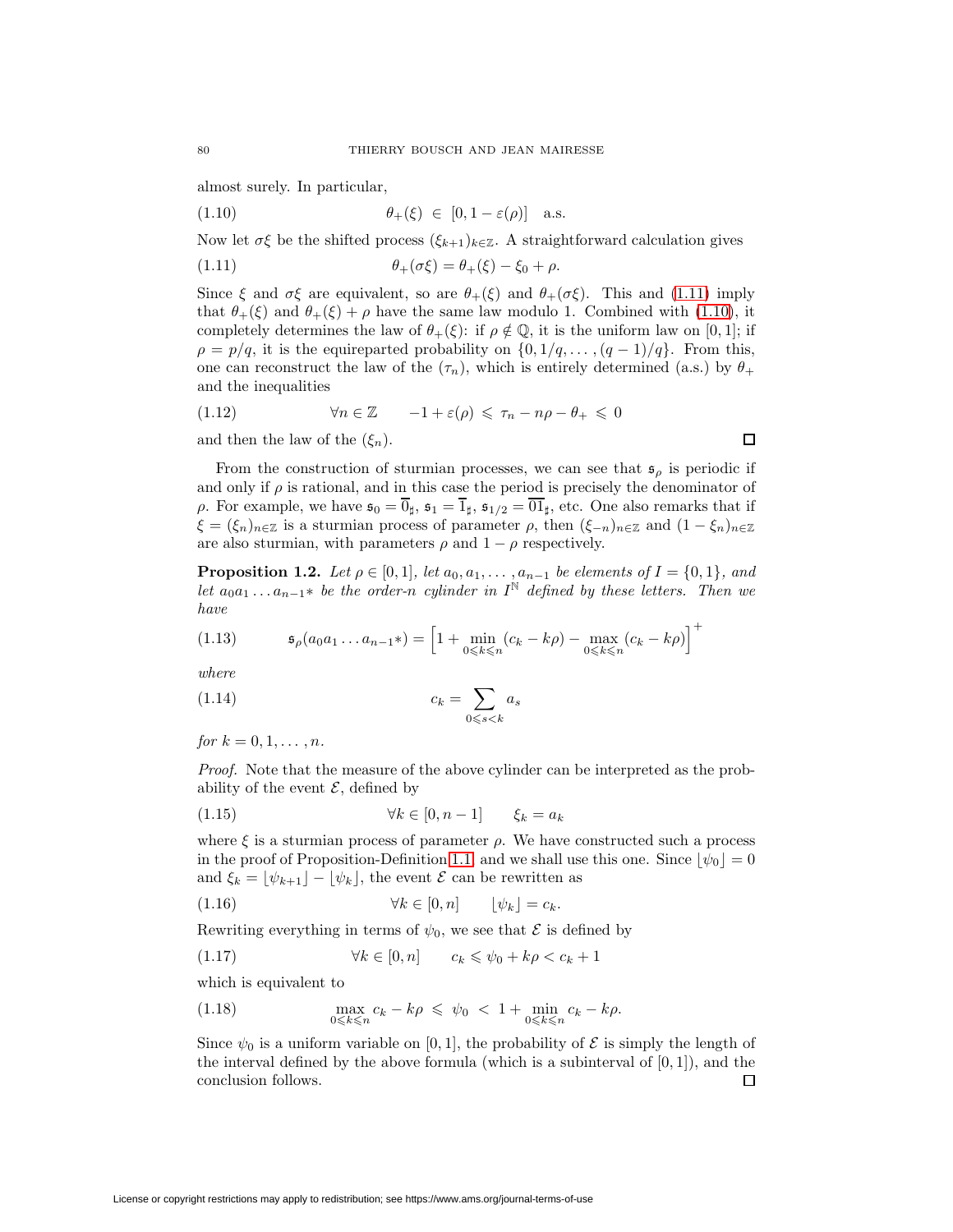**Corollary 1.3.** Let  $I = \{0, 1\}$ . The maps  $\rho \mapsto \mathfrak{s}_{\rho}$  and  $\rho \mapsto \hat{\mathfrak{s}}_{\rho}$ , from  $[0, 1]$  to  $\text{St}_{\mathbb{N}}(I)$ and  $St_{\mathbb{Z}}(I)$  respectively, are continuous and injective.

*Proof.* Since  $\mathfrak{s}_{\rho}(1*) = \rho$ , the first map is obviously injective. Moreover, for every cylinder C, the function  $\rho \to \mathfrak{s}_{\rho}(C)$  is continuous, as we can see from formula [\(1.13\)](#page-3-2), so  $\rho \rightarrow \mathfrak{s}_\rho$  is indeed continuous for the vague topology on  $\text{St}_{\mathbb{N}}(I)$ . Because of the natural isomorphism between  $\text{St}_{\mathbb{N}}(I)$  and  $\text{St}_{\mathbb{Z}}(I)$ , the same properties hold for the map  $\rho \rightarrow \hat{\mathfrak{s}}_{\rho}$ . П

**Corollary 1.4.** Let  $I = \{0,1\}$  and  $\rho \in [0,1]$ . The support of  $\mathfrak{s}_{\rho}$  consists of the points  $a = (a_0a_1a_2 \dots) \in I^{\mathbb{N}}$  such that

<span id="page-4-0"></span>(1.19) 
$$
\forall n, s \in \mathbb{N} \qquad \left| -s\rho + \sum_{k=n}^{n+s-1} a_k \right| < 1.
$$

*Proof.* Define  $c_0, c_1, \ldots$  according to [\(1.14\)](#page-3-3). The condition  $a \in \text{supp } \mathfrak{s}_\rho$  is equivalent to

(1.20) ∀s ∈ N sρ(a<sup>0</sup> ...a<sup>s</sup>−<sup>1</sup>∗) > 0

which can be rewritten as

(1.21) 
$$
\forall s \in \mathbb{N} \qquad (\max_{0 \leq k \leq s} - \min_{0 \leq k \leq s} ) (c_k - k\rho) < 1
$$

or equivalently

(1.22)  $\forall n, t \in \mathbb{N}$   $\left| c_{n+t} - c_n - t\rho \right| < 1$ 

which is precisely condition  $(1.19)$ .

The points of supp  $\mathfrak{s}_{\rho}$  are called *mechanical* or *sturmian* sequences.<sup>[2](#page-4-1)</sup> It is generally considered that the history of sturmian sequences begins with the article [\[MH\]](#page-34-6). They have been extensively studied since, mainly from the combinatorial viewpoint. A summary of the main results (with bibliography) can be found in [\[BeS,](#page-33-6) [BS\]](#page-33-7).

The next theorem gives another characterization of sturmian measures, as a property of their support. In what follows,  $\{0,1\}^{\mathbb{N}}$  is endowed with the lexicographic order, and the "interval" [ $z_1, z_2$ ] denotes the set of z such that  $z_1 \leqslant z \leqslant z_2$ .

<span id="page-4-2"></span>**Proposition 1.5.** Let  $I = \{0, 1\}$ . For every  $\alpha \in I^{\mathbb{N}}$ , there exists a unique invariant measure  $\mu \in St_{\mathbb{N}}(I)$  such that supp  $\mu \subset [0\alpha, 1\alpha]$ , and this measure is sturmian. Conversely, the support of any sturmian measure is contained in some interval of this form.

*Proof.* Let us prove first that the support of any sturmian measure  $\mathfrak{s}_{\rho}$  is contained in some  $[0\alpha, 1\alpha]$ . Because of condition [\(1.1\)](#page-2-0), we see that a *necessary* condition for a cylinder  $a_0 \ldots a_{n-1} *$  to have nonzero mass is

(1.23) 
$$
\lfloor n\rho \rfloor \leqslant \sum_{k=0}^{n-1} a_k \leqslant \lceil n\rho \rceil.
$$

In particular, if  $w = a_1 \dots a_{n-2}$  is some word on  $\{0, 1\}$ , the two cylinders 0w0∗ and  $1w1*$  cannot have positive mass simultaneously. This means that the support of  $\mathfrak{s}_{\rho}$ cannot contain two points of the form  $0u$  and  $1v$  with  $u < v$ . This is equivalent to supp  $\mu$  being contained in  $[0\alpha, 1\alpha]$  for some  $\alpha$ .

 $\Box$ 

<span id="page-4-1"></span><sup>&</sup>lt;sup>2</sup>Some authors reserve the adjective *sturmian* for nonperiodic sequences, i.e., when  $\rho$  is irrational; see for example [\[BeS\]](#page-33-6).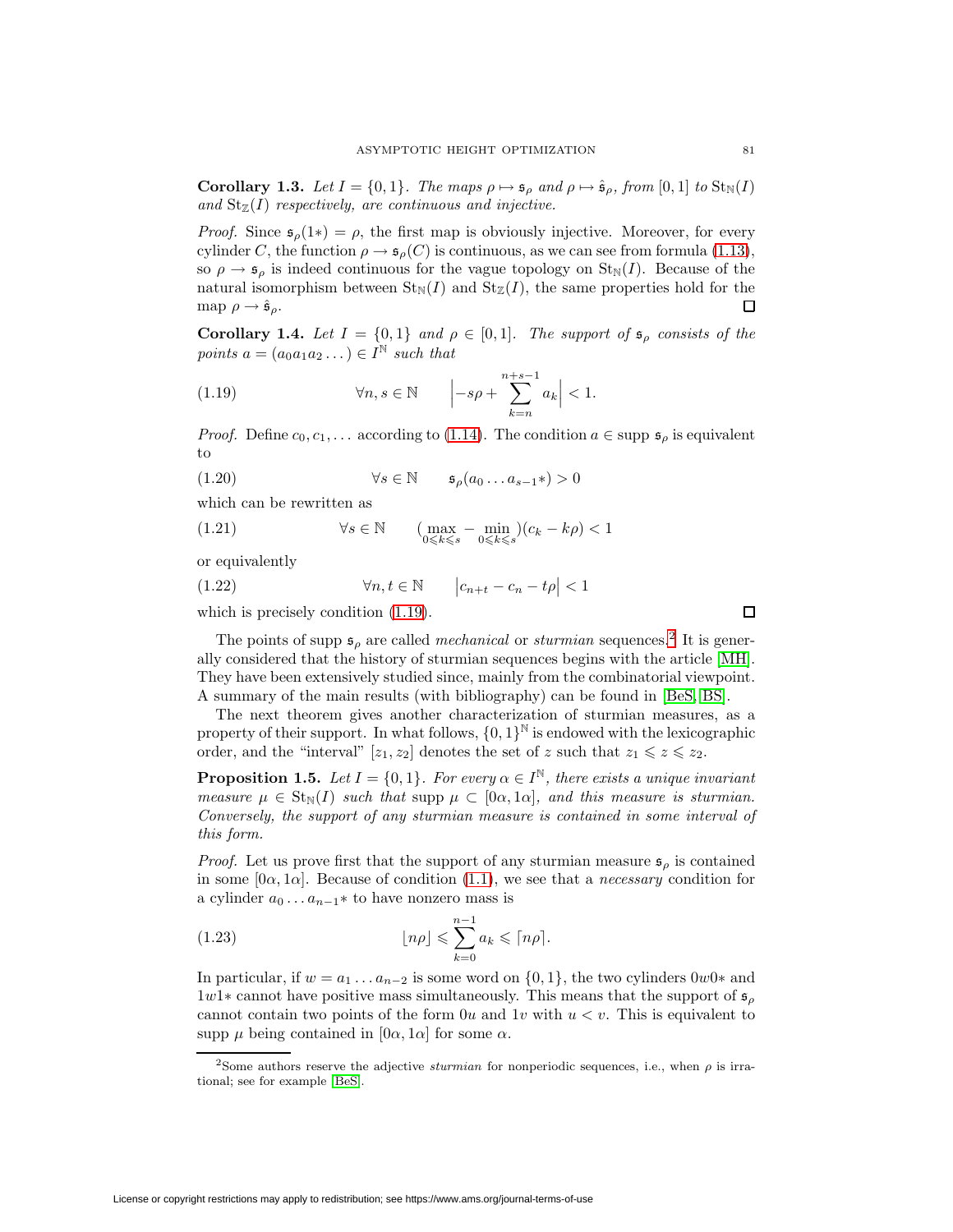Now let us prove that  $\mathcal{S}_{\alpha} = [0\alpha, 1\alpha]$  carries a unique invariant measure, which is sturmian. Let K be the greatest invariant<sup>[3](#page-5-0)</sup> set contained in  $\mathcal{S}_{\alpha}$ :

(1.24) 
$$
K = \bigcap_{n \geq 0} \sigma^{-n} \mathcal{S}_{\alpha}.
$$

It is easily verified (using  $\sigma S_{\alpha} = I^{\mathbb{N}}$ ) that K is nonempty and compact, and therefore, it carries at least one invariant measure by the Krylov-Bogoliubov theorem [\[DGS\]](#page-33-5). We have to prove that  $K$  is uniquely ergodic, and prove that its invariant measure is sturmian. To do this, we introduce an extension  $(K, \varsigma)$  of the dynamical system  $(K, \sigma)$ , as follows. We take  $\mathbf{K} = \mathbb{Z} \times K$  endowed with the lexicographic order, and define

(1.25) 
$$
\forall (n, z) \in \mathbb{Z} \times K \qquad \varsigma[(n, z)] = (n + z_0, \sigma z)
$$

(where  $z_0$  is the first digit of z). It is not difficult to verify that this map  $\varsigma : \mathbf{K} \to \mathbf{K}$ is increasing.<sup>[4](#page-5-1)</sup> Besides, it commutes with the "translation"  $\tau$  defined by

(1.26) 
$$
\forall (n, z) \in \mathbb{Z} \times K \qquad \tau[(n, z)] = (n + 1, z).
$$

We will use the notation  $z + k$  as a shorthand for  $\tau^k(z)$ .

<span id="page-5-2"></span>For  $n > 0$  and  $\mathbf{z} \in \mathbf{K}$ , define  $h_n^{-}(\mathbf{z})$  and  $h_n^{+}(\mathbf{z})$  as the greatest and the smallest integers, respectively, such that

(1.27) 
$$
\mathbf{z} + h_n^{-}(\mathbf{z}) \leqslant \varsigma^n(\mathbf{z}) \leqslant \mathbf{z} + h_n^{+}(\mathbf{z}).
$$

Obviously these numbers exist and verify

(1.28) 
$$
\forall n \in \mathbb{N} \quad \forall \mathbf{z} \in \mathbf{K} \qquad 0 \leqslant h_n^{-}(\mathbf{z}) \leqslant h_n^{+}(\mathbf{z}) \leqslant n
$$

h<sup>+</sup> <sup>n</sup> (**z**) − h<sup>−</sup> <sup>n</sup> (1.29) (**z**) 6 1.

<span id="page-5-3"></span>Applying  $\zeta^p$  to [\(1.27\)](#page-5-2), we get

(1.30) 
$$
\forall n, p \in \mathbb{N} \quad \forall \mathbf{z} \in \mathbf{K} \qquad \varsigma^p(\mathbf{z}) + h_n^{-}(\mathbf{z}) \leqslant \varsigma^{n+p}(\mathbf{z}) \leqslant \varsigma^p(\mathbf{z}) + h_n^{+}(\mathbf{z})
$$

from which one easily deduces

(1.31) 
$$
\forall n, p > 0 \quad \forall \mathbf{z} \in \mathbf{K} \qquad h_{n+p}^{-}(\mathbf{z}) \geq h_{n}^{-}(\mathbf{z}) + h_{p}^{-}(\mathbf{z})
$$

(1.32) 
$$
h_{n+p}^+(\mathbf{z}) \leq h_n^+(\mathbf{z}) + h_p^+(\mathbf{z})
$$

and all these inequalities imply that the sequences  $h_n^{-}(\mathbf{z})/n$  and  $h_n^{+}(\mathbf{z})/n$  have a common limit in [0, 1], which does not depend on **z** because

(1.33) 
$$
\forall \mathbf{z}, \mathbf{z}' \in \mathbf{K} \qquad \left| h_n^+(\mathbf{z}) - h_n^+(\mathbf{z}') \right| \leq 1
$$

and we will denote it  $\rho$ . The subadditive lemma also tells us that

(1.34) 
$$
\forall n \in \mathbb{N} \quad \forall \mathbf{z} \in \mathbf{K} \qquad n\rho - 1 \leqslant h_n^{-}(\mathbf{z}) \leqslant n\rho \leqslant h_n^{+}(\mathbf{z}) \leqslant n\rho + 1.
$$

Now let  $z = (z_0z_1 \dots)$  be an arbitrary point in K, and let  $z = (0, z)$ . Applying [\(1.30\)](#page-5-3) to **z**, we obtain

(1.35) 
$$
\forall n, p \in \mathbb{N} \qquad n\rho - 1 \leqslant h_n^{-}(\mathbf{z}) \leqslant \sum_{k=p}^{p+n-1} z_k \leqslant h_n^{+}(\mathbf{z}) \leqslant n\rho + 1.
$$

<span id="page-5-0"></span><sup>&</sup>lt;sup>3</sup>We say that a subset K is *invariant* under the map T when  $TK \subset K$ , and *strictly invariant* when  $TK = K$ .

<span id="page-5-1"></span> $4$ As in [\[AB\]](#page-33-8), we use the terms *increasing* and *decreasing* as synonyms for nondecreasing and nonincreasing. We call strictly increasing (resp. strictly decreasing) a map f such that  $x < y$ implies  $fx < fy$  (resp.  $fx > fy$ ).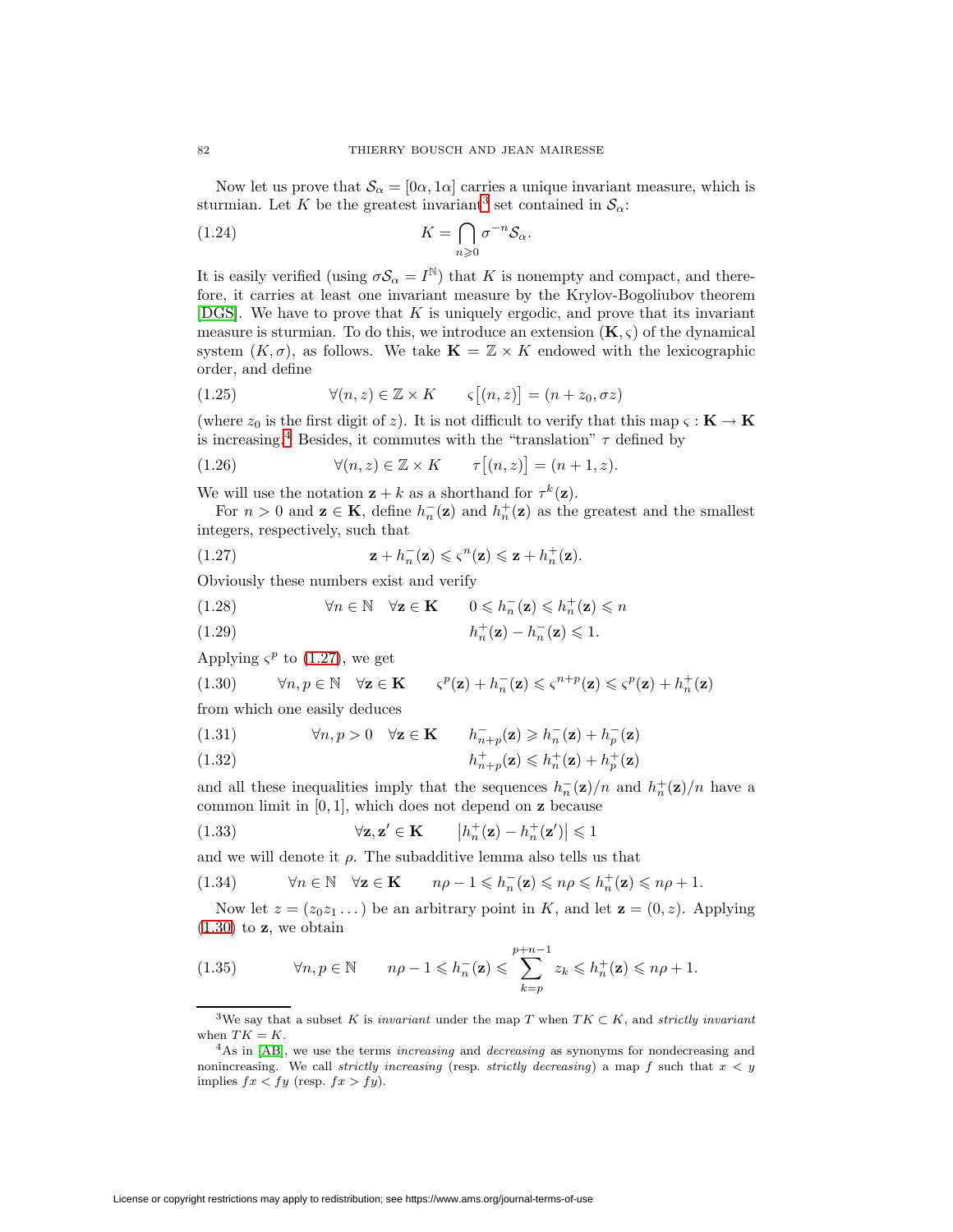Therefore, if  $\xi = (\xi_n)_{n \in \mathbb{N}}$  is a stationary process whose support is contained in  $\mathcal{S}_{\alpha}$ (and thus in K), we can apply the above relation with  $p = 0$  and  $z = \xi$ , and obtain

<span id="page-6-1"></span>(1.36) 
$$
\forall n \in \mathbb{N} \qquad \left| -n\rho + \sum_{k=0}^{n-1} \xi_k \right| \leq 1 \quad \text{a.s.}
$$

which is not exactly what we want ... we want a strict inequality. This will obviously be the case when  $n\rho \notin \mathbb{Z}$ , but the case  $n\rho \in \mathbb{Z}$  requires an additional argument.

Suppose  $n\rho \in \mathbb{Z}$ ; then for every  $z \in K$ , we have  $h_n^{-}(\mathbf{z}) = n\rho$  or  $h_n^{+}(\mathbf{z}) = n\rho$ (possibly both). In either case, all the numbers

(1.37) 
$$
-n\rho + \sum_{k=p}^{p+n-1} z_k
$$

have the same sign when  $p$  runs over  $\mathbb{N}$ , and consequently

$$
(1.38) \qquad \forall s \in \mathbb{N} \quad \forall z \in K \qquad \left| -n s \rho + \sum_{k=0}^{ns-1} z_k \right| = \sum_{\ell=0}^{s-1} \left| -n \rho + \sum_{k=0}^{n-1} z_{\ell n + k} \right|.
$$

Applying this identity to  $\xi$  and taking expectations, we obtain

(1.39) 
$$
\forall s \in \mathbb{N} \quad 1 \geqslant \mathbb{E}\left[\left|-n s \rho + \sum_{k=0}^{n s - 1} \xi_k\right|\right] = s \mathbb{E}\left[\left|-n \rho + \sum_{k=0}^{n-1} \xi_k\right|\right]
$$

by [\(1.36\)](#page-6-1), and therefore

(1.40) 
$$
-n\rho + \sum_{k=0}^{n-1} \xi_k = 0 \quad \text{a.s.}
$$

So we have proved

(1.41) 
$$
\left| -n\rho + \sum_{k=0}^{n-1} \xi_k \right| < 1
$$
 a.s.

for all values of n, which means that  $\xi$  is a sturmian process of parameter  $\rho$ .  $\Box$ 

**Corollary 1.6.** The support of any sturmian measure is uniquely ergodic. In particular, every sturmian measure is ergodic.

<span id="page-6-0"></span>1.2. **Topical functions.** Let  $E = \mathbb{R}^n$  (with  $n \geq 1$ ) be the usual *n*-dimensional affine space, endowed with the partial order defined by

$$
(1.42) \t\t \mathbf{x} \leq \mathbf{y} \iff x_1 \leq y_1, \dots, \text{ and } x_n \leq y_n
$$

when  $\mathbf{x} = (x_1, \ldots, x_n)$  and  $\mathbf{y} = (y_1, \ldots, y_n)$ . Let  $d_n$  be the "max" distance on  $\mathbb{R}^n$ :

(1.43) 
$$
d_n(\mathbf{x}, \mathbf{y}) = ||\mathbf{y} - \mathbf{x}|| = \max_i |y_i - x_i|.
$$

We also define the vector  $\mathbf{u}_n = (1, \ldots, 1) \in \mathbf{E}$ , and  $\tilde{d}_n$  is the distance on the quotient space  $\tilde{E} = E / \mathbb{R} \mathbf{u}_n$ :

(1.44) 
$$
\tilde{d}_n(\mathbf{x}, \mathbf{y}) = \inf_{t \in \mathbb{R}} ||\mathbf{y} - \mathbf{x} - t\mathbf{u}_n||
$$

(1.45) 
$$
= \frac{1}{2} \left[ \max_{i} (y_i - x_i) - \min_{i} (y_i - x_i) \right].
$$

We will omit the subscripts in  $d_n$ ,  $\tilde{d}_n$  and  $\mathbf{u}_n$  when obvious from the context.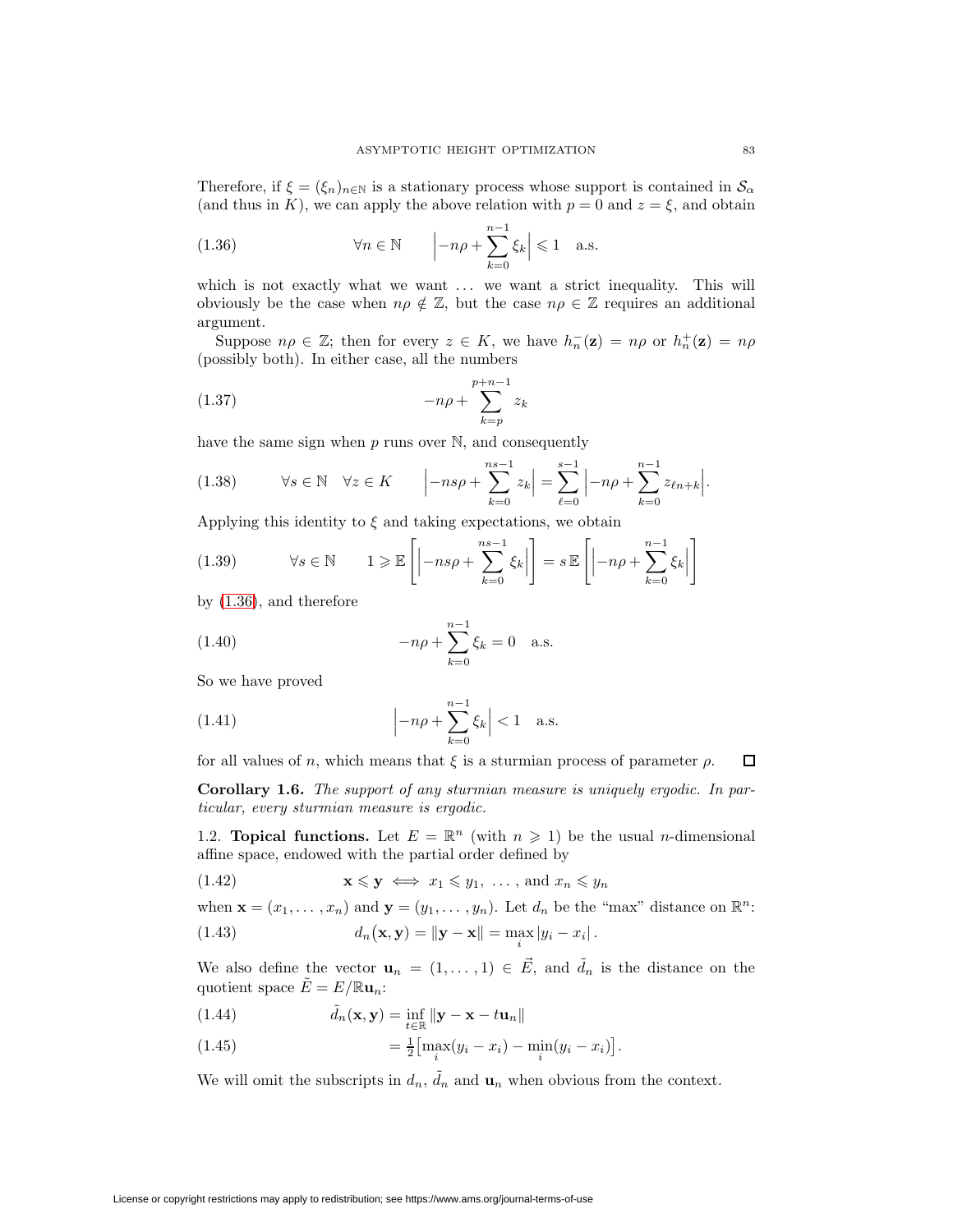<span id="page-7-0"></span>**Definition 1.7.** Let  $n, m \geq 1$ , and let  $\Omega$  be a subset of  $\mathbb{R}^n$  which is invariant by the translation group  $\mathbb{R}u_n$ . An application  $f: \Omega \to \mathbb{R}^m$  will be called *topical* if it is increasing w.r.t. the partial orders on  $\mathbb{R}^n$  and  $\mathbb{R}^m$ , and verifies

(1.46)  $\forall \mathbf{x} \in \Omega$   $\forall t \in \mathbb{R}$   $f(\mathbf{x} + t\mathbf{u}_n) = f(\mathbf{x}) + t\mathbf{u}_m$ .

The set of all topical applications  $\Omega \to \mathbb{R}^m$  will be denoted Top( $\Omega, \mathbb{R}^m$ ). Real-valued topical applications (that is, when  $m = 1$ ) will be called *topical forms*.

Because of the following proposition, we can assume, without any loss of generality, that topical maps are defined on the whole space  $\mathbb{R}^n$ .

**Lemma 1.8.** Every topical function defined on some  $\mathbb{R}u_n$ -invariant subset  $\Omega \subset \mathbb{R}^n$ can be extended to a topical function defined on  $\mathbb{R}^n$ .

*Proof.* We omit the trivial case  $\Omega = \emptyset$ . Let  $p \in Top(\Omega, \mathbb{R}^m)$ , and define

(1.47)  $\forall \mathbf{x} \in \mathbb{R}^n$   $\bar{p}(\mathbf{x}) = \sup \{p(\mathbf{y}) : \mathbf{y} \leqslant \mathbf{x}, \mathbf{y} \in \Omega\}$ 

(this is the supremum relative to the partial order on  $\mathbb{R}^m$ ). It is easily verified that  $\bar{p} : \mathbb{R}^n \to \mathbb{R}^m$  is well defined and topical, and coincides with p on  $\Omega$ . (Of course, p may have other extensions.)  $\Box$ 

**Proposition 1.9.** Every topical map  $f \in Top(\mathbb{R}^n, \mathbb{R}^m)$  is 1-lipschitz ("nonexpansive") w.r.t. the distances  $d_n$  and  $d_m$  on  $\mathbb{R}^n$  and  $\mathbb{R}^m$ . In particular, a topical map is always continuous.

*Proof.* Let  $\mathbf{x}, \mathbf{y} \in \mathbb{R}^n$ . Note that  $D = d_n(\mathbf{x}, \mathbf{y})$  is the smallest real such that

(1.48) **x** − D**u**<sup>n</sup> 6 **y** 6 **x** + D**u**n.

Since  $f$  is topical, this implies

(1.49) f**x** − D**u**<sup>m</sup> 6 f**y** 6 f**x** + D**u**<sup>m</sup>

which is equivalent to  $d_m(f\mathbf{x}, f\mathbf{y}) \le D = d_n(\mathbf{x}, \mathbf{y})$ . So f is indeed 1-lipschitz (and therefore continuous). П

Remarks. This is a classical result; conversely, it is also true that a 1-lipschitz map  $p : \mathbb{R}^n \to \mathbb{R}^m$  which verifies [\(1.46\)](#page-7-0) is topical [\[CT\]](#page-33-9). This equicontinuity property of topical maps easily implies the following result.

**Corollary 1.10.** Let  $\Omega$  be a  $\mathbb{R} \mathbf{u}_n$ -invariant nonempty subset of  $\mathbb{R}^n$ . The topology of pointwise convergence on  $Top(\Omega, \mathbb{R}^m)$  coincides with the topology of uniform convergence on bounded subsets of  $\Omega$ , and is always metrizable. For this topology, the quotient space  $\text{Top}(\Omega, \mathbb{R}^m)/\mathbb{R}^m$ , that is, the set of topical maps modulo the addition of a constant, is compact.

**Definition 1.11.** A subset  $\Omega \subset \mathbb{R}^n$  will be called a *tube* if it is nonempty, invariant by the translation group  $\mathbb{R}u_n$ , and such that the quotient  $\Omega/\mathbb{R}u_n$  is compact. The diameter of  $\Omega/\mathbb{R}$ **u**<sub>n</sub> in the quotient space  $(\mathbb{R}^n/\mathbb{R}$ **u**<sub>n</sub>,  $\tilde{d}_n)$  will be called the *width* of  $\Omega$  and denoted wd $(\Omega)$ .

<span id="page-7-1"></span>As a particular case, note that lines parallel to **u** (which will be called **u**-lines for brevity) are tubes, and their width is zero. A more typical example is the following: in  $\mathbb{R}^2$ , the closed band

(1.50)  $\Omega_{a,b} = \{(x, y) \in \mathbb{R}^2 : a \leq y - x \leq b\}$ 

(with  $a, b \in \mathbb{R}$  and  $a \leq b$ ) is a tube of width  $(b - a)/2$ .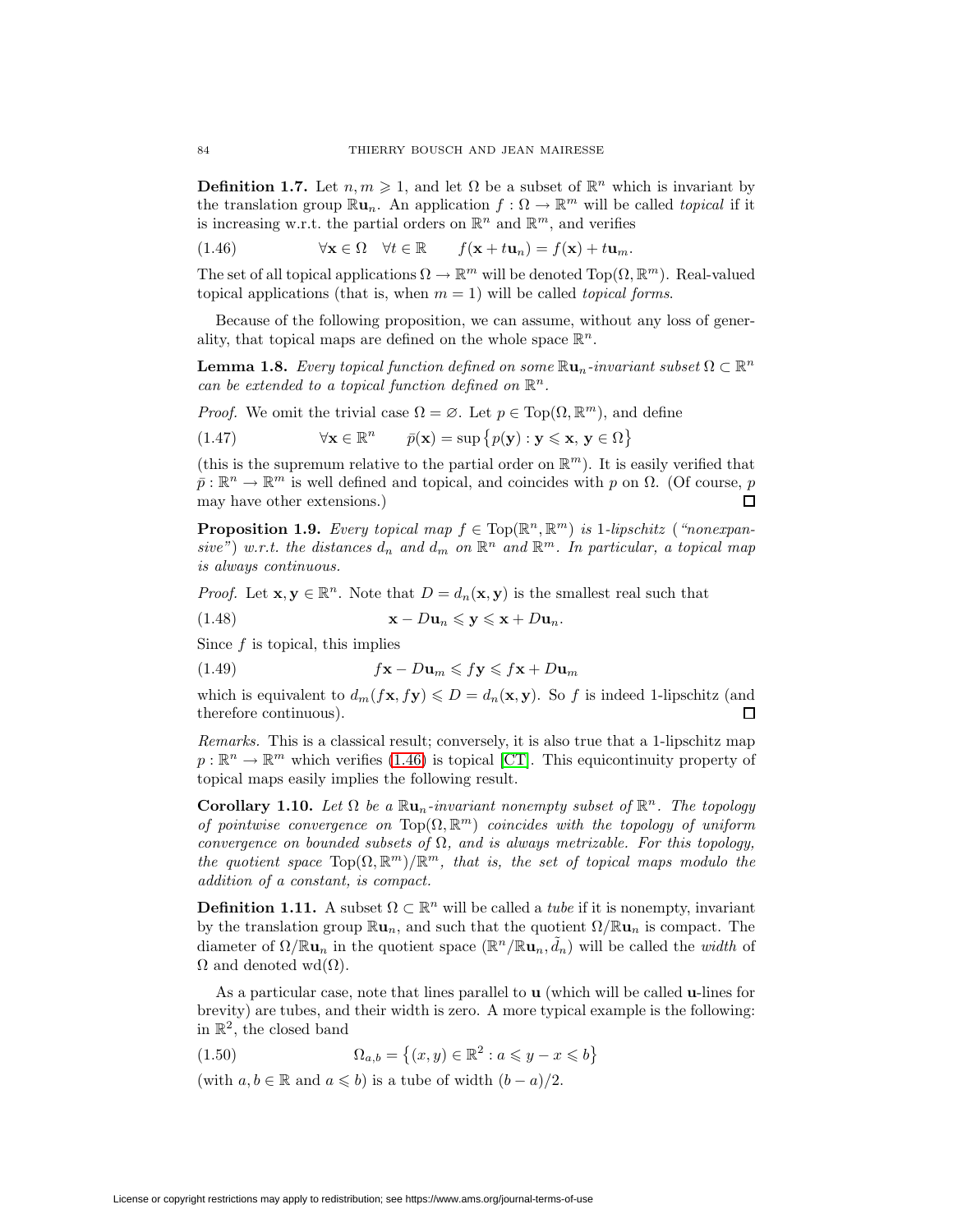**Definition 1.12.** Let  $E = \mathbb{R}^n$  and  $E' = \text{Top}(E, \mathbb{R})$ . For  $\mathbf{x}, \mathbf{y} \in E$  and  $\alpha, \beta \in E'$ , we define the Gram symbol as follows:

(1.51) 
$$
\begin{Bmatrix} \alpha & \mathbf{x} \\ \beta & \mathbf{y} \end{Bmatrix} = (\alpha - \beta) \mathbf{x} - (\alpha - \beta) \mathbf{y}.
$$

The above symbol is a continuous function of  $(\alpha, \beta, \mathbf{x}, \mathbf{y})$ ; it is also well defined (and continuous) for **x**,  $y \in E / \mathbb{R}$ **u** and  $\alpha, \beta \in E' / \mathbb{R}$ .

To conclude this section, we mention some useful properties of topical forms. Topical forms play a role similar to linear forms in linear algebra. For instance, the n coordinate functions on  $E = \mathbb{R}^n$  are not only linear forms, but also topical forms.

It is possible, and useful, to express the order and distance on  $E$  in terms of topical forms; the reader will easily convince himself that

<span id="page-8-0"></span>(1.52) 
$$
\mathbf{x} \leq \mathbf{y} \iff \forall \alpha \in E' \ \alpha \mathbf{x} \leq \alpha \mathbf{y},
$$

(1.53) 
$$
d(\mathbf{x}, \mathbf{y}) = \max_{\alpha \in E'} |\alpha \mathbf{y} - \alpha \mathbf{x}|,
$$

(1.54) 
$$
\tilde{d}(\mathbf{x}, \mathbf{y}) = \frac{1}{2} \cdot \max_{\alpha, \beta \in E'} \begin{Bmatrix} \alpha & \mathbf{x} \\ \beta & \mathbf{y} \end{Bmatrix}.
$$

As a consequence of [\(1.54\)](#page-8-0), note that for any  $\alpha, \beta \in E'$ , the oscillation of  $\alpha - \beta$  on a tube  $\Omega$  is bounded by 2 wd( $\Omega$ ).

Topical forms also allow us to define the dual of a topical map: for every topical function  $T : \mathbb{R}^n \to \mathbb{R}^m$ , we define the function  $T' : (\mathbb{R}^m)' \to (\mathbb{R}^n)'$  by  $T' : \alpha \mapsto \alpha \circ T$ .

<span id="page-8-2"></span>1.3. **Conjugate-linear and max-plus functions.** Conjugate-linear maps are a remarkable subset of Top( $\mathbb{R}^n$ ,  $\mathbb{R}^m$ ) which is constructed as follows. Let  $A =$  $(a_{ij})_{1\leqslant i\leqslant m,1\leqslant j\leqslant n}$  be a matrix with nonnegative real entries, with no line being identically zero, so that A defines a map from  $(\mathbb{R}^{*+})^n$  to  $(\mathbb{R}^{*+})^m$ . Now let  $\kappa > 0$ and define the map

(1.55) 
$$
\text{cl}(A, \kappa): \mathbb{R}^n \longrightarrow \mathbb{R}^m
$$

$$
(x_1, \ldots, x_n) \longmapsto (y_1, \ldots, y_m)
$$

<span id="page-8-1"></span>by the formula

(1.56) 
$$
\forall i \in [1, m] \qquad \exp \kappa y_i = \sum_{j=1}^n a_{ij} \exp \kappa x_j.
$$

It is plain that  $cl(A, \kappa) \in Top(\mathbb{R}^n, \mathbb{R}^m)$  for every  $\kappa > 0$ . Such a map will be called  $\kappa$ -linear (or simply conjugate-linear, if we do not care about the value of  $\kappa$ ).

Max-plus functions are another important class of topical maps, and they can be seen as limits of  $\kappa$ -linear maps (more on this later). They are constructed as follows: let  $A = (a_{ij})_{1 \leqslant i \leqslant m, 1 \leqslant j \leqslant n}$  be an array of elements of  $\mathbb{R} \cup \{-\infty\}$  (such an array is called a max-plus matrix), with no line being identically  $-\infty$ . Then A defines a map

(1.57) 
$$
\operatorname{mp}(A): \mathbb{R}^n \longrightarrow \mathbb{R}^m
$$

$$
(x_1, \dots, x_n) \longrightarrow (y_1, \dots, y_m)
$$

by the formula

(1.58) 
$$
\forall i \in [1, m] \qquad y_i = \max_{1 \leq j \leq n} (a_{ij} + x_j).
$$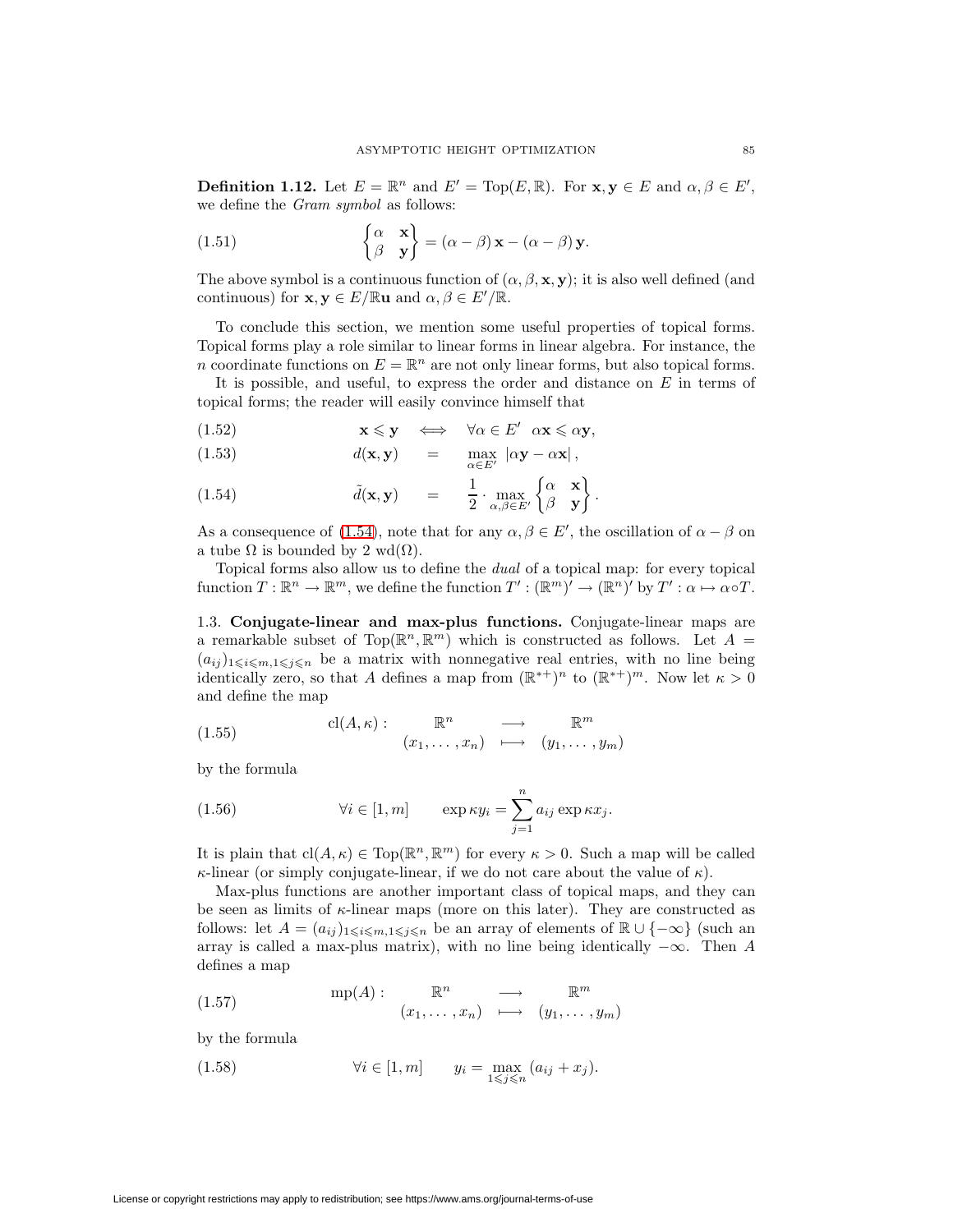<span id="page-9-1"></span>Such a map is called a max-plus map. Obviously  $mp(A) \in Top(\mathbb{R}^n, \mathbb{R}^m)$ , and it is easily verified that  $mp(A)$  is the limit of the *k*-linear maps  $(x_i) \mapsto (y_i^k)$  defined by

(1.59) 
$$
\forall i \in [1, m] \qquad \exp \kappa y_i^{\kappa} = \sum_{1 \leq j \leq n} \exp \kappa a_{ij} \exp \kappa x_j
$$

when  $\kappa \to +\infty$ . Let us finally mention, without proof, a well-known characterization of max-plus functions:

**Proposition 1.13.** A topical map  $f : \mathbb{R}^n \to \mathbb{R}^m$  is max-plus if and only if

(1.60) 
$$
\forall \mathbf{x}, \mathbf{y} \in \mathbb{R}^n \qquad f(\mathbf{x} \vee \mathbf{y}) = f(\mathbf{x}) \vee f(\mathbf{y}).
$$

The reader might consult [\[GG\]](#page-34-7) for a more complete description of the class of topical functions and its remarkable subclasses (conjugate-linear, max-plus, etc.).

1.4. **Properties of topical IFS.** A topical IFS is simply a collection  $\mathfrak{T} = (T_i)_{i \in I}$ of topical maps from some  $\mathbb{R}^n$  into itself. Like any IFS (Iterated Function System), it naturally defines an action of the free monoid  $I^*$  on  $E = \mathbb{R}^n$ . But it also acts on  $E' = \text{Top}(E, \mathbb{R})$  by duality. It is convenient to define both the left- and right-action of  $I^*$  on E and E', as follows:

(1.61) 
$$
\forall w \in I^* \quad \forall \mathbf{x} \in E \qquad w \triangleright \mathbf{x} = \mathbf{x} \triangleleft \neg w = T_w(\mathbf{x}),
$$

$$
(1.62) \qquad \forall \alpha \in E' \qquad \neg w \triangleright \alpha = \alpha \triangleleft w = T'_w(\alpha)
$$

<span id="page-9-2"></span>where  $\neg w$  denotes the mirror word of w, and  $T_w$  is defined by

$$
(1.63) \t\t \forall m > 0 \quad \forall i_0, i_1, \dots, i_{m-1} \in I \qquad T_{i_0 \dots i_{m-1}} = T_{i_0} \circ \dots \circ T_{i_{m-1}}
$$

and  $T_{\mathfrak{e}} = \mathrm{Id}$ , where  $\mathfrak{e}$  denotes the empty word. Note that we have, by definition of  $T_w',$ 

(1.64) 
$$
\forall \alpha \in E' \quad \forall w \in I^* \quad \forall \mathbf{x} \in E \qquad (\alpha \lhd w) \mathbf{x} = \alpha \, (w \rhd \mathbf{x}).
$$

Obviously,  $I^*$  also acts on the quotient spaces  $E/\mathbb{R}$ **u** and  $E'/\mathbb{R}$ , and we will also use the symbols  $\triangleright$  and  $\triangleleft$  for this.

This framework is a bit too general, and we will need additional constraints on the IFS to be able to say nontrivial things about its dynamic behaviour; among other things, we want  $I$  to be finite.

**Definition 1.14.** Let I be a nonempty finite set, and  $\mathfrak{T} = (T_i)_{i \in I}$  a topical IFS on  $\mathbb{R}^n$ . This IFS will be called *tubular* if it admits an invariant tube, i.e., if there exists a tube  $\Omega$  such that

$$
(1.65) \t\t\t \forall i \in I \t\t T_i(\Omega) \subset \Omega.
$$

<span id="page-9-0"></span>The IFS will be called *squeezing* if it is tubular and verifies

(1.66) 
$$
\forall i \in I \quad \forall \mathbf{x}, \mathbf{y} \in \mathbb{R}^n / \mathbb{R} \mathbf{u}_n \qquad \mathbf{x} \neq \mathbf{y} \implies \tilde{d}(T_i \mathbf{x}, T_i \mathbf{y}) < \tilde{d}(\mathbf{x}, \mathbf{y}).
$$

Not every topical map has an invariant tube — this is a fortiori true for iterated function systems, of course. Tubularity is not implied by [\(1.66\)](#page-9-0) either; for example, the  $\kappa$ -linear map defined by  $(x, y) \mapsto (x', y')$ , with

(1.67) 
$$
\begin{pmatrix} \exp \kappa x' \\ \exp \kappa y' \end{pmatrix} = \begin{pmatrix} 1 & 1 \\ 0 & 1 \end{pmatrix} \begin{pmatrix} \exp \kappa x \\ \exp \kappa y \end{pmatrix}
$$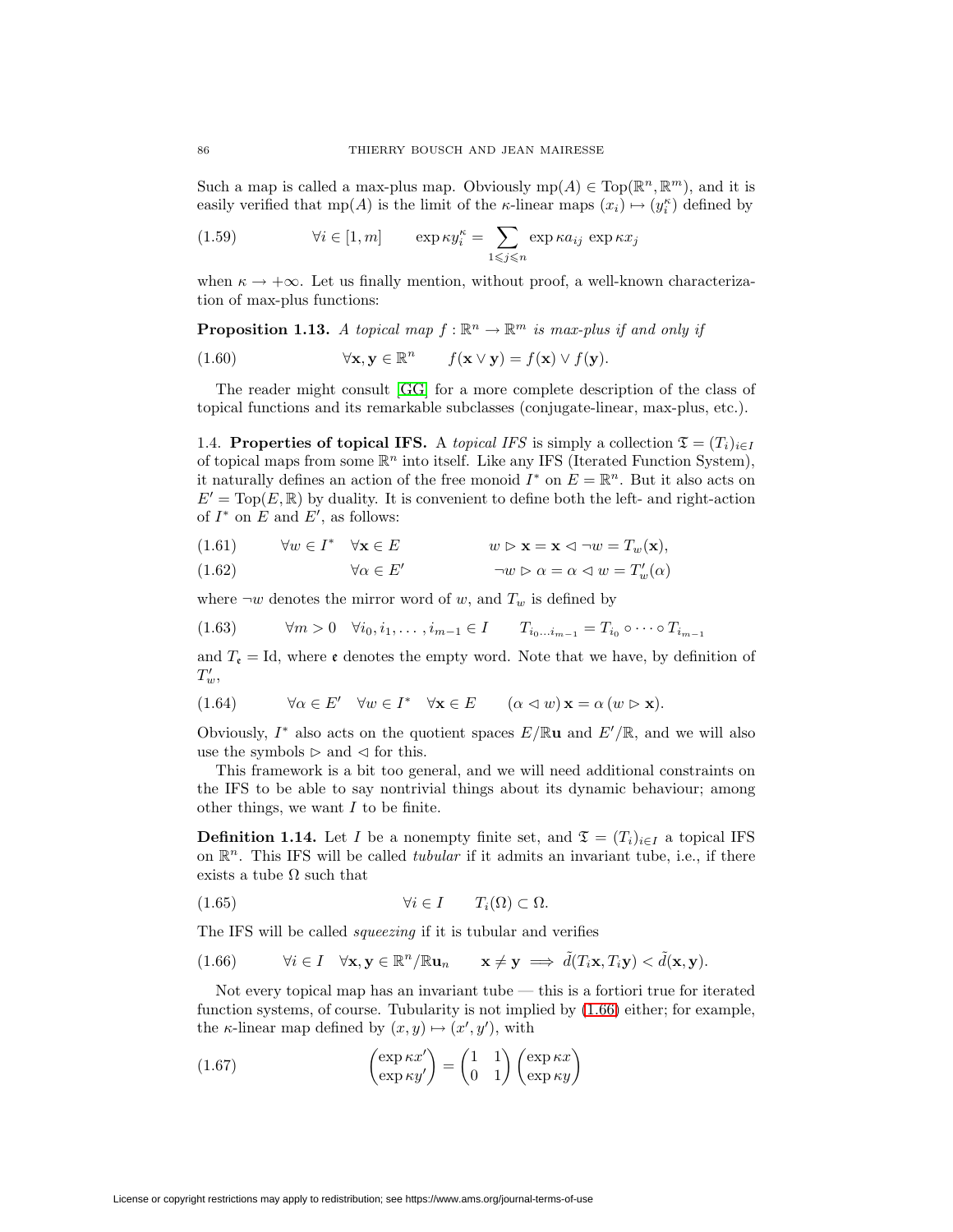does verify [\(1.66\)](#page-9-0), but has no invariant tube, so it does not define a squeezing IFS. It is also essential that all the functions of the IFS have the same invariant tube; for example, each of the applications

$$
(1.68) \t\t T_0: (x, y) \mapsto (y + 1, x - 1),
$$

$$
(1.69) \t\t T_1: (x, y) \mapsto (y - 1, x + 1)
$$

has an invariant tube, but there exists no tube which is invariant by both  $T_0$  and  $T_1$ , so the IFS  $(T_0, T_1)$  is not tubular.

<span id="page-10-4"></span>On the other hand, once an IFS has an invariant tube, it has lots of them; more precisely:

**Lemma 1.15.** Suppose  $\mathfrak{T}$  is a tubular IFS on  $\mathbb{R}^n$ . Then every tube of  $\mathbb{R}^n$  is contained in an invariant tube.

*Proof.* Let  $\Omega_0$  be an invariant tube, and let  $\Upsilon$  be an arbitrary tube. For every  $s \in \mathbb{R}^+$ , the tube

(1.70) 
$$
\Omega_s = \left\{ \mathbf{x} \in \mathbb{R}^n : d_n(\mathbf{x}, \Omega_0) \leqslant s \right\}
$$

is invariant by  $\mathfrak T$ , and it will contain  $\Upsilon$  when s is big enough.

**Proposition 1.16.** Let  $\mathfrak{T} = (T_i)_{i \in I}$  be a squeezing IFS on  $E = \mathbb{R}^n$ , and denote  $E' = \text{Top}(E, \mathbb{R})$ . Then there exists a unique function  $Q \in C(I^{\mathbb{N}}, E/\mathbb{R}u)$  and a unique  $Q' \in C(I^{\mathbb{N}}, E'/\mathbb{R})$  such that

<span id="page-10-1"></span><span id="page-10-0"></span>(1.71) 
$$
\forall i \in I \quad \forall z \in I^{\mathbb{N}} \qquad Q(iz) = i \triangleright Q(z),
$$

$$
(1.72) \tQ'(iz) = i \rhd Q'(z).
$$

<span id="page-10-5"></span>Furthermore, for any  $z = (z_0z_1z_2 \dots)$  in  $I^{\mathbb{N}}$ , any bounded sequence  $(\mathbf{x}_m)_{m \in \mathbb{N}}$  of elements of  $E/\mathbb{R}$ **u** and any sequence  $(\alpha_m)_{m\in\mathbb{N}}$  of elements of  $E'/\mathbb{R}$ , we have

<span id="page-10-2"></span>
$$
(1.73) \t\t\t z_0 \ldots z_{m-1} \rhd \mathbf{x}_m \to Q(z),
$$

$$
(1.74) \t z_0 \dots z_{m-1} \rhd \alpha_m \to Q'(z)
$$

when  $m \to \infty$ .

Remarks. Equations [\(1.71\)](#page-10-0) and [\(1.72\)](#page-10-1) can equivalently be rewritten as

(1.75) 
$$
\forall w \in I^* \quad \forall z \in I^{\mathbb{N}} \qquad Q(wz) = w \rhd Q(z),
$$

$$
(1.76) \tQ'(wz) = w \triangleright Q'(z).
$$

In other words, Proposition [1.16](#page-10-2) asserts that the left-action of I<sup>∗</sup> on E/R**u** and on  $E'/\mathbb{R}$  are both semiconjugate to the standard left-action of  $I^*$  on  $I^{\mathbb{N}}$ .

An important special case of Proposition [1.16](#page-10-2) is when  $I$  is a singleton, i.e., when the IFS consists of a single map T. Since  $I^{\mathbb{N}}$  is a singleton, the "functions" Q and  $Q'$  are simply two points, in  $E/\mathbb{R}$ **u** and  $E'/\mathbb{R}$  respectively. What Proposition [1.16](#page-10-2) asserts in this case is that T and its dual T' have *unique* fixed points in  $E/\mathbb{R}u$  and  $E'/\mathbb{R}$  respectively, given by Q and Q' respectively, and which attract the whole space (i.e., every orbit converges to the fixed point). This will be used in §[3.3.](#page-24-0)

To prove the proposition, we first need a lemma.

<span id="page-10-3"></span>**Lemma 1.17.** Let  $\mathfrak{T} = (T_i)_{i \in I}$  be a squeezing IFS on  $E = \mathbb{R}^n$ , with  $\Omega$  an invariant tube. Then we have

(1.77) 
$$
\text{wd}(w \triangleright \Omega) \to 0 \quad when \quad |w| \to \infty
$$

 $\Box$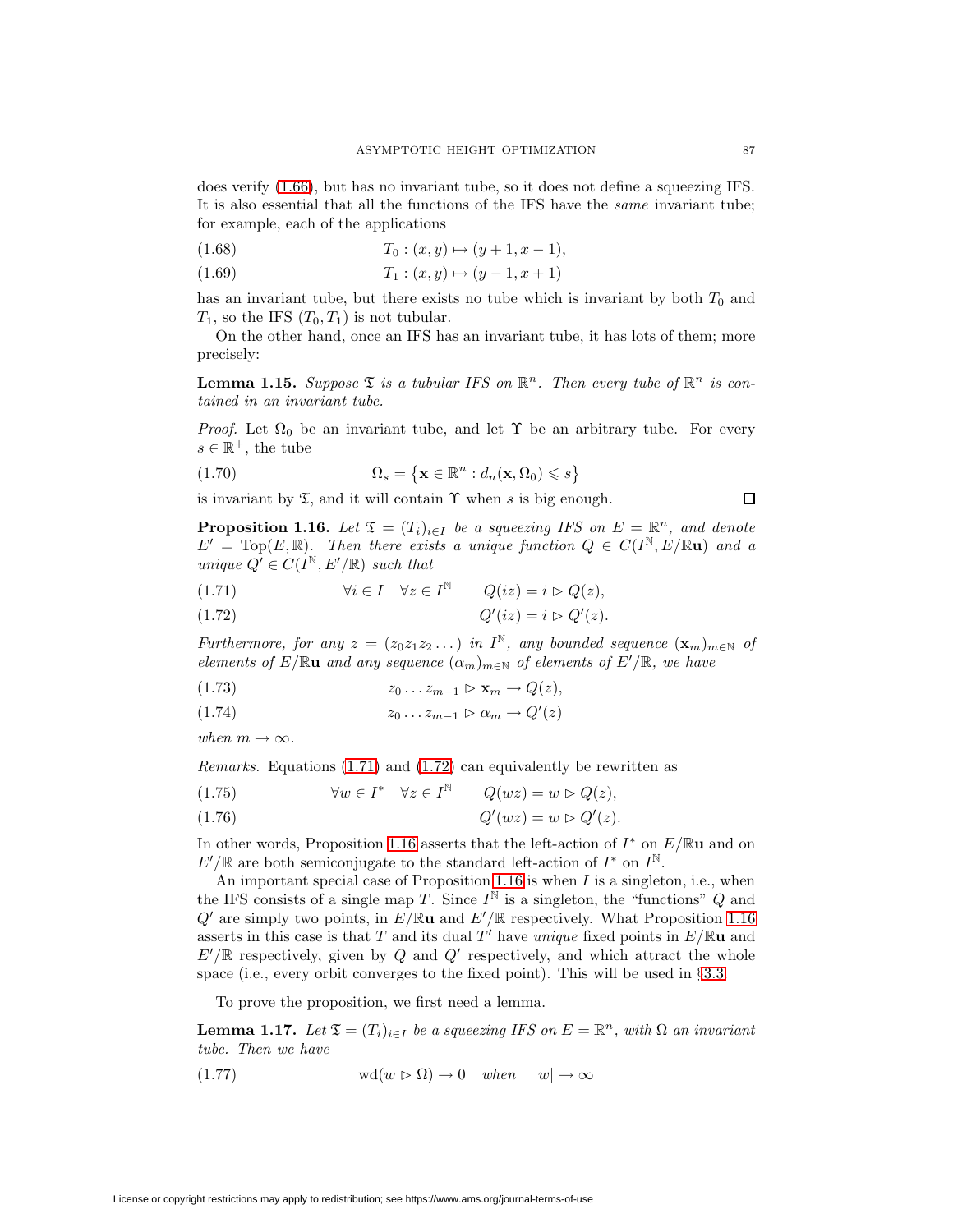in the sense that there exists L with the property that  $\text{wd}(w \triangleright \Omega) \leq \epsilon$  for every  $\epsilon > 0$  and for every word  $w \in I^*$  such that  $|w| \geq L$ .

*Proof of the lemma.* Let  $\tilde{\Omega} = \Omega / \mathbb{R} \mathbf{u}$ , and let  $\epsilon > 0$  be arbitrary. By a compacity argument, there exists  $k < 1$  such that

$$
(1.78) \qquad \forall i \in I \quad \forall \mathbf{x}, \mathbf{y} \in \tilde{\Omega} \qquad \tilde{d}(\mathbf{x}, \mathbf{y}) \geq \epsilon \implies \frac{\tilde{d}(T_i \mathbf{x}, T_i \mathbf{y})}{\tilde{d}(\mathbf{x}, \mathbf{y})} \leq k
$$

from which we deduce, by induction on  $|w|$ ,

$$
(1.79) \qquad \forall w \in I^* \quad \forall \mathbf{x}, \mathbf{y} \in \tilde{\Omega} \qquad \tilde{d}(w \rhd \mathbf{x}, w \rhd \mathbf{y}) \leq \max[\epsilon, k^{|w|} \tilde{d}(\mathbf{x}, \mathbf{y})].
$$

In particular, we have

(1.80) 
$$
\forall w \in I^* \qquad \text{wd}(w \triangleright \Omega) \leq \max[\epsilon, k^{|w|} \text{wd}(\Omega)]
$$

and therefore

$$
(1.81) \qquad \forall w \in I^* \qquad |w| \geqslant \frac{\log(\text{wd}(\Omega)/\epsilon)}{\log k^{-1}} \implies \text{wd}(w \rhd \Omega) \leqslant \epsilon
$$

and the lemma is proved.

*Proof of the proposition.* Let  $\Omega$  be an invariant tube and  $\tilde{\Omega} = \Omega / \mathbb{R}$ **u**. Let  $z =$  $(z_0z_1z_2\ldots) \in I^{\mathbb{N}}$ . We remark that the intersection

 $\mathsf{\Pi}$ 

(1.82) 
$$
\mathcal{Q}_{\Omega}(z) = \bigcap_{m \in \mathbb{N}} z_0 \dots z_{m-1} \triangleright \tilde{\Omega}
$$

is a decreasing intersection of nonempty compact subsets of  $\tilde{E} = E/\mathbb{R}$ **u**, and thus is compact and nonempty. Furthermore, it has diameter 0 by Lemma [1.17,](#page-10-3) so it is a singleton; denote its unique element by  $Q_{\Omega}(z)$ .

The map  $\Omega \mapsto \mathcal{Q}_{\Omega}(z)$  is obviously increasing, so if  $\Omega$  and  $\Upsilon$  are two invariant tubes, then  $\mathcal{Q}_{\Omega}(z)$  and  $\mathcal{Q}_{\Upsilon}(z)$  are both contained in  $\mathcal{Q}_{\Omega\cup\Upsilon}(z)$ . Since these sets are all singletons, they must be equal. Therefore,  $Q_{\Omega}(z)$  does not depend on the invariant tube Ω, and will be noted  $Q(z)$ .

Note that the function Q takes its values in  $\Omega$ , which is compact; and for any  $z \in I^{\mathbb{N}}$ , the point  $y = Q(z)$  is the unique element of  $\tilde{\Omega}$  such that

(1.83) 
$$
\forall m \in \mathbb{N} \qquad y \in z_0 \dots z_{m-1} \triangleright \tilde{\Omega}.
$$

The set of  $(z, y) \in I^{\mathbb{N}} \times \tilde{\Omega}$  defined by the above condition is a closed subset of  $I^{\mathbb{N}} \times \tilde{\Omega}$ , and it is the graph of Q. By the closed graph theorem [\[AB\]](#page-33-8), this implies the continuity of the map Q.

If  $(\mathbf{x}_m)_{m\in\mathbb{N}}$  is any bounded sequence of elements of  $E/\mathbb{R}$ **u**, then it is contained in some  $\tilde{\Omega}$  where  $\Omega$  is a tube, which can be supposed invariant because of Lemma [1.15.](#page-10-4) We then have

(1.84) 
$$
\{Q(z)\} = \bigcap_{m \in \mathbb{N}} z_0 \dots z_{m-1} \triangleright \tilde{\Omega}
$$

so the sequence  $z_0 \ldots z_{m-1} \triangleright \mathbf{x}_m$ , which takes its values in  $\tilde{\Omega}$  (which is compact) can only have one limit value, namely  $Q(z)$ ; so it converges to  $Q(z)$ , and we have [\(1.73\)](#page-10-5).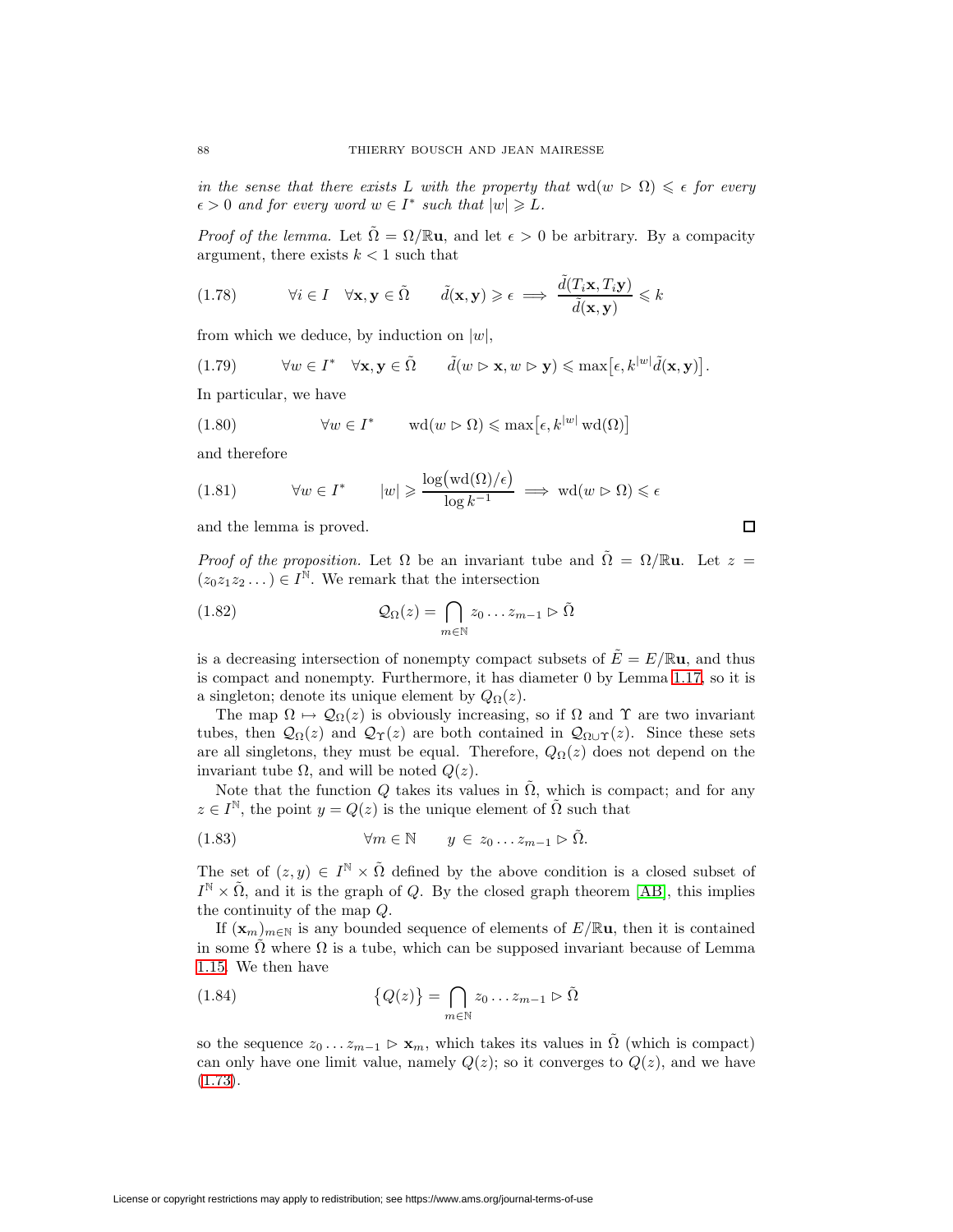<span id="page-12-0"></span>The definition of  $Q'$  is slightly simpler, because it does not require an invariant tube; consider

(1.85) 
$$
\mathcal{Q}'(z) = \bigcap_{m \in \mathbb{N}} z_0 \dots z_{m-1} \triangleright (E'/\mathbb{R}).
$$

Here again we have a decreasing intersection of nonempty compact subsets of  $E'/\mathbb{R}$ , so  $\mathcal{Q}'(z)$  is compact and nonempty. We claim that  $\mathcal{Q}'(z)$  is a singleton. Indeed, let  $\alpha, \beta$  be two elements of  $\mathcal{Q}'(z)$ . This means that for every  $m \in \mathbb{N}$ , there exist  $\alpha_m, \beta_m \in E'/\mathbb{R}$  such that

$$
(1.86) \qquad \qquad \alpha = z_0 \dots z_{m-1} \triangleright \alpha_m,
$$

$$
(1.87) \qquad \beta = z_0 \dots z_{m-1} \triangleright \beta_m.
$$

Now let **x**, **y** be arbitrary elements of  $E/\mathbb{R}$ **u**, and let  $\Omega$  be an invariant tube such that  $\Omega$  contains **x** and **y**. We have

$$
(1.88) \qquad \begin{Bmatrix} \alpha & \mathbf{x} \\ \beta & \mathbf{y} \end{Bmatrix} = \begin{Bmatrix} z_0 \dots z_{m-1} \triangleright \alpha_m & \mathbf{x} \\ z_0 \dots z_{m-1} \triangleright \beta_m & \mathbf{y} \end{Bmatrix} = \begin{Bmatrix} \alpha_m & z_{m-1} \dots z_0 \triangleright \mathbf{x} \\ \beta_m & z_{m-1} \dots z_0 \triangleright \mathbf{y} \end{Bmatrix}
$$

and consequently

(1.89) 
$$
\left|\begin{Bmatrix} \alpha & \mathbf{x} \\ \beta & \mathbf{y} \end{Bmatrix}\right| \leq 2 \text{ wd}(z_{m-1} \dots z_0 \triangleright \Omega).
$$

But the right-hand side tends to 0 when  $m \to \infty$ , so we have

$$
\begin{cases}\n\alpha & \mathbf{x} \\
\beta & \mathbf{y}\n\end{cases} = 0
$$

and this holds for all  $\mathbf{x}, \mathbf{y} \in E / \mathbb{R} \mathbf{u}$ , so  $\alpha = \beta$ . We have proved that  $\mathcal{Q}'(z)$  is a singleton, and we denote its unique element by  $Q'(z)$ . The continuity of  $Q'$  and the limit  $(1.74)$  are proved with the exact same arguments as for  $Q$ , using the closed graph theorem and the intersection [\(1.85\)](#page-12-0).

From the limits  $(1.73)$  and  $(1.74)$  it is easily verified that  $(1.71)$  and  $(1.72)$  hold. Finally, we have to prove that  $Q$  and  $Q'$  are the only continuous functions verifying the functional equations [\(1.71\)](#page-10-0) and [\(1.72\)](#page-10-1). Suppose that  $Q_1 \in C(I^{\mathbb{N}}, E/\mathbb{R} \mathbf{u})$  is a solution of [\(1.71\)](#page-10-0). Then we would have, for all  $z \in I^{\mathbb{N}}$ ,

(1.91) 
$$
Q_1(z) = z_0 ... z_{m-1} \triangleright Q_1(\sigma^m z) \to Q(z)
$$

by [\(1.73\)](#page-10-5), since the sequence  $Q_1(\sigma^m z)$  is bounded; so  $Q_1(z) = Q(z)$  for all z. The same argument can be applied to equation [\(1.72\)](#page-10-1). 口

1.5. **Orientation-preserving IFS on**  $\mathbb{R}^2$ . A topical map  $T : E \to E$  (with  $E = \mathbb{R}^n$  induces a quotient map  $\tilde{T}$  on the quotient space  $\tilde{E} = E/\mathbb{R}$ **u**, which is homeomorphic to  $\mathbb{R}^{n-1}$ . This is why the case  $n = 2$  is somehow particular: the quotient space can be endowed with a natural ordering. To be more precise, there are two natural orderings on  $\mathbb{R}^2/\mathbb{R}$ **u**; we will choose the ordering, denoted  $\preccurlyeq$ , such that the bijection

(1.92) 
$$
(\mathbb{R}^2/\mathbb{R}\mathbf{u}, \preccurlyeq) \rightarrow (\mathbb{R}, \preccurlyeq)
$$
  
\n $(x, y) \rightarrow y - x$ 

is an isomorphism of ordered sets; equivalently, we can consider  $\preccurlyeq$  as a preorder on  $\mathbb{R}^2$ , defined by

$$
(1.93) \qquad \qquad (x_1, y_1) \preccurlyeq (x_2, y_2) \iff y_1 - x_1 \leq y_2 - x_2.
$$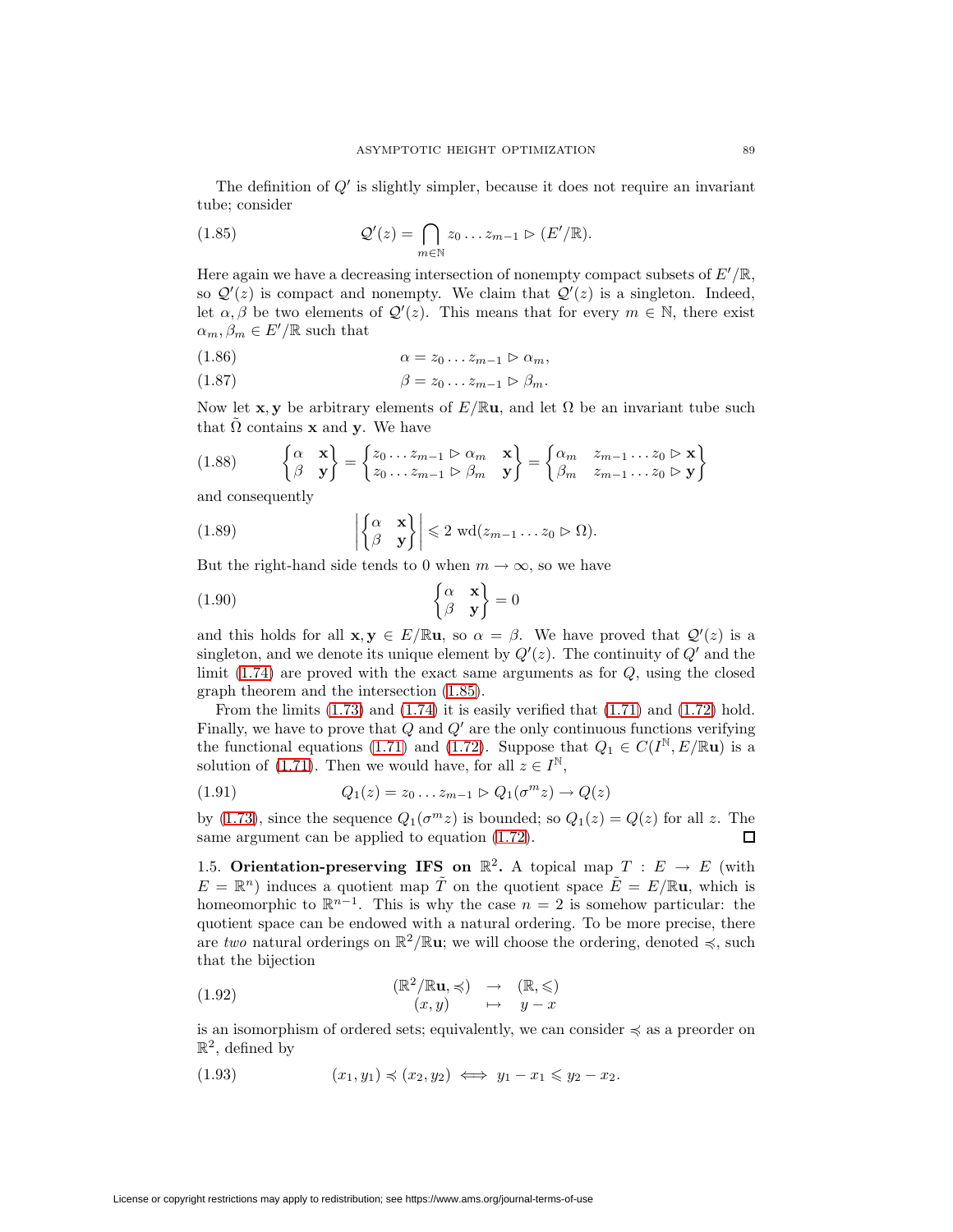This preorder can equivalently be defined by

(1.94) 
$$
\forall \mathbf{x}, \mathbf{y} \in \mathbb{R}^2 \qquad \mathbf{x} \preccurlyeq \mathbf{y} \iff \begin{Bmatrix} \alpha_0 & \mathbf{x} \\ \alpha_1 & \mathbf{y} \end{Bmatrix} \geq 0
$$

where  $\alpha_0, \alpha_1$  are the first- and second-coordinate functions.

Now (assuming  $n = 2$ ) we can ask whether the quotient map  $\tilde{T} : \tilde{E} \to \tilde{E}$  is increasing. If this is the case, the map  $T$  will be called *orientation-preserving*. If  $\overline{T}$  is decreasing,  $\overline{T}$  will be called *orientation-reversing*. There exist topical maps of  $\mathbb{R}^2$  which are neither orientation-preserving nor orientation-reversing, for example the map

$$
(1.95) \qquad \qquad (x, y) \mapsto (\min(x, y), \max(x, y))
$$

but they are never injective. The reader will convince himself that, at least for injective maps, our definitions of "orientation-preserving" and "orientation-reversing" coincide with the usual ones. He will also verify that a max-plus map of  $\mathbb{R}^2$  is always orientation-preserving or orientation-reversing.

Here are some useful results on orientation-preserving maps.

**Lemma 1.18.** Let  $T : \mathbb{R}^2 \to \mathbb{R}^2$  be an orientation-preserving topical map. Assume that  $\tilde{T}$  has a fixed point  $\mathbf{p} \in \mathbb{R}^2/\mathbb{R}$ **u**. Then for every  $\mathbf{x} \in \mathbb{R}^2/\mathbb{R}$ **u**, the image  $\tilde{T}$ **x** is between **x** and **p**.

*Proof.* Suppose for instance  $\mathbf{x} \ge \mathbf{p}$ . Since  $\tilde{T}$  is increasing, this implies  $\tilde{T} \mathbf{x} \ge \mathbf{p}$ . On the other hand,  $\tilde{d}(\tilde{T}\mathbf{x}, \mathbf{p}) \leq \tilde{d}(\mathbf{x}, \mathbf{p})$ , which is possible only if  $\tilde{T}\mathbf{x} \preccurlyeq \mathbf{x}$ . So we have  $T\mathbf{x} \in [\mathbf{p}, \mathbf{x}]$ . The other case,  $\mathbf{x} \preccurlyeq \mathbf{p}$ , is similar.  $\Box$ 

<span id="page-13-1"></span>**Corollary 1.19.** Suppose that  $T \in Top(\mathbb{R}^2, \mathbb{R}^2)$  is orientation-preserving. A convex tube  $\Omega \subset \mathbb{R}^2$ , i.e., a set of the form [\(1.50\)](#page-7-1), is invariant by T iff  $\tilde{\Omega} = \Omega / \mathbb{R}$ **u** contains a fixed point of  $\tilde{T}$  (or, in other words, iff  $\Omega$  contains an invariant **u**-line).

**Proposition 1.20.** Let  $I = \{0, 1\}$ , and let  $\mathfrak{T} = (T_i)_{i \in I}$  be a squeezing IFS on  $E = \mathbb{R}^2$  such that the quotient maps  $\tilde{T}_i$  are strictly increasing on  $(\tilde{E}, \preccurlyeq)$ . The set  $I^{\mathbb{N}}$  is endowed with the lexicographic order. Then we have the following.

- 1. The map  $Q: I^{\mathbb{N}} \to \tilde{E}$  is increasing (resp. strictly increasing) iff  $Q(\overline{0}) \preccurlyeq Q(\overline{1})$ and  $Q(0\overline{1}) \preccurlyeq Q(1\overline{0})$  (resp.  $Q(\overline{0}) \prec Q(\overline{1})$  and  $Q(0\overline{1}) \prec Q(1\overline{0})$ ).
- <span id="page-13-0"></span>2. The functions  $Q'(t) - Q'(s) : \tilde{E} \to \mathbb{R}$  are increasing (resp. strictly increasing) for every  $s,t \in I^{\mathbb{N}}$  such that  $s < t$  iff the two functions  $Q'(\overline{1}) - Q'(\overline{0})$  and  $Q'(1\overline{0}) - Q'(0\overline{1})$  are increasing (resp. strictly increasing).

*Proof.* We start with part 1. Assume that Q verifies  $Q(\overline{0}) \preccurlyeq Q(\overline{1})$  and  $Q(0\overline{1}) \preccurlyeq$  $Q(1\overline{0})$ . Let  $Q_m \in C(I^{\mathbb{N}}, E/\mathbb{R}$ **u**) be the sequence of functions defined by

∀z ∈ I<sup>N</sup> (1.96) Q0(z) = Q(z0),

$$
(1.97) \tQ_{m+1}(z) = z_0 \rhd Q_m(\sigma z) \t\t (\forall m \in \mathbb{N})
$$

where  $z_0$  is the first digit of z. A simple induction on m shows that all the  $Q_m$ coincide with Q on the points  $\overline{0}$  and  $\overline{1}$ , and are increasing. By [\(1.73\)](#page-10-5), they converge pointwise to  $Q$ ; therefore,  $Q$  is also increasing.

Now suppose we have  $Q(\overline{0}) \prec Q(\overline{1})$  and  $Q(0\overline{1}) \prec Q(1\overline{0})$ . We know from the previous paragraph that  $Q$  is increasing. To prove that  $Q$  is strictly increasing,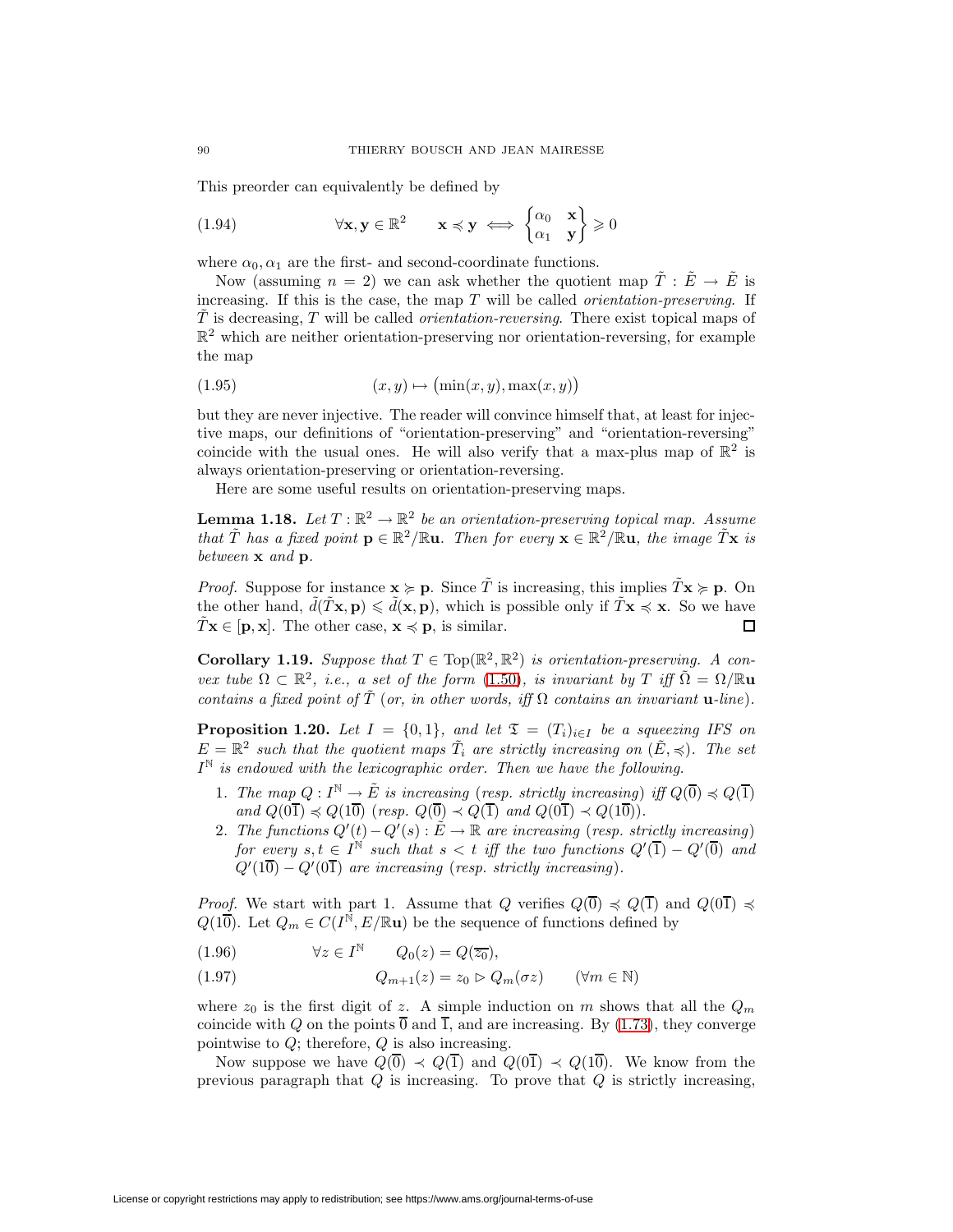take  $z_1, z_2 \in I^{\mathbb{N}}$  with  $z_1 < z_2$ . This means that we can write  $z_1 = w0t_1$  and  $z_2 = w1t_2$  for some  $w \in I^*$  and  $t_1, t_2 \in I^{\mathbb{N}}$ . From  $Q(0\overline{1}) \prec Q(1\overline{0})$  we deduce

$$
(1.98) \qquad \qquad Q(w0\overline{1}) = w \rhd Q(0\overline{1}) \prec w \rhd Q(1\overline{0}) = Q(w1\overline{0})
$$

and consequently

$$
(1.99) \tQ(z_1) \preccurlyeq Q(w0\overline{1}) \preccurlyeq Q(w1\overline{0}) \preccurlyeq Q(z_2)
$$

so Q is indeed strictly increasing.

Part 2 is similar. Assume  $Q(\overline{1}) - Q(\overline{0})$  and  $Q(1\overline{0}) - Q(0\overline{1})$  are increasing, and let  $Q'_m \in C(I^{\mathbb{N}}, E'/\mathbb{R})$  be the sequence of functions defined by

$$
(1.100) \qquad \forall z \in I^{\mathbb{N}} \qquad Q'_0(z) = Q'(\overline{z_0}),
$$

$$
(1.101) \tQ'_{m+1}(z) = z_0 \triangleright Q'_m(\sigma z) \t (\forall m \in \mathbb{N}).
$$

Here again, a simple induction shows that the  $Q'_m$  coincide with  $Q'$  on the points  $\overline{0}$ and  $\overline{1}$ , and that  $Q'_m(z_2) - Q'_m(z_1)$  is increasing for all  $z_1, z_2 \in I^{\mathbb{N}}$  such that  $z_1 \leq z_2$ . By [\(1.74\)](#page-10-2), these functions converge pointwise to  $Q'$ , so  $Q'(z_2) - Q'(z_1)$  is increasing whenever  $z_1 \leq z_2$ .

Now suppose that  $Q'(\overline{1}) - Q'(\overline{0})$  and  $Q'(1\overline{0}) - Q'(0\overline{1})$  are strictly increasing, and let  $z_1, z_2 \in I^{\mathbb{N}}$  with  $z_1 < z_2$ . We can write  $z_1 = w0t_1$  and  $z_2 = w1t_2$  for some  $w \in I^*$ and  $t_1, t_2 \in I^{\mathbb{N}}$ . It is easily shown that  $Q'(w1\overline{0}) - Q'(w0\overline{1})$  is strictly increasing. So we can write  $Q'(z_2) - Q'(z_1)$  as a sum of three functions,

(1.102) 
$$
Q'(z_2) - Q'(z_1) = [Q'(z_2) - Q'(w1\overline{0})] + [Q'(w1\overline{0}) - Q'(w0\overline{1})] + [Q'(w0\overline{1}) - Q'(z_1)].
$$

These three functions are increasing, and one of them (the middle one) is strictly increasing, so  $Q'(z_2) - Q'(z_1)$  is strictly increasing. п

<span id="page-14-3"></span>1.6. **Average height.** Let  $E = \mathbb{R}^n$ , and let  $\Omega \subset E$  be an invariant tube for the topical map  $T : E \to E$ . We define the *lower displacement*  $h_{\Omega}^{-}(T)$  and *upper* displacement  $h_{\Omega}^{+}(T)$  of the map T on the tube  $\Omega$  as the greatest (resp. smallest) reals such that

(1.103) 
$$
\forall \mathbf{x} \in \Omega \qquad \mathbf{x} + h_{\Omega}^{-}(T)\mathbf{u} \leqslant T\mathbf{x} \leqslant \mathbf{x} + h_{\Omega}^{+}(T)\mathbf{u}.
$$

It is easily verified that these numbers exist, and verify

(1.104) 
$$
h_{\Omega}^{-}(T) = \min_{\alpha \in E'} h_{\alpha,\Omega}^{-}(T),
$$

(1.105) 
$$
h_{\Omega}^{+}(T) = \max_{\alpha \in E'} h_{\alpha,\Omega}^{+}(T)
$$

where

(1.106) 
$$
h_{\alpha,\Omega}^{-}(T) = \min_{\mathbf{x}\in\Omega} \alpha T\mathbf{x} - \alpha \mathbf{x},
$$

(1.107) 
$$
h_{\alpha,\Omega}^+(T) = \max_{\mathbf{x}\in\Omega} \alpha T\mathbf{x} - \alpha \mathbf{x}
$$

<span id="page-14-2"></span>and this implies, in particular,

(1.108) 
$$
0 \leq h_{\Omega}^{+}(T) - h_{\Omega}^{-}(T) \leq 4 \text{ wd}(\Omega).
$$

<span id="page-14-0"></span>Let us finally notice that if  $\Omega$  is invariant by  $T, U \in Top(E, E)$ , then

<span id="page-14-1"></span>h<sup>−</sup> <sup>Ω</sup> (T U) > h<sup>−</sup> <sup>Ω</sup> (T ) + h<sup>−</sup> <sup>Ω</sup> (1.109) (U),

(1.110) 
$$
h_{\Omega}^+(TU) \leqslant h_{\Omega}^+(T) + h_{\Omega}^+(U)
$$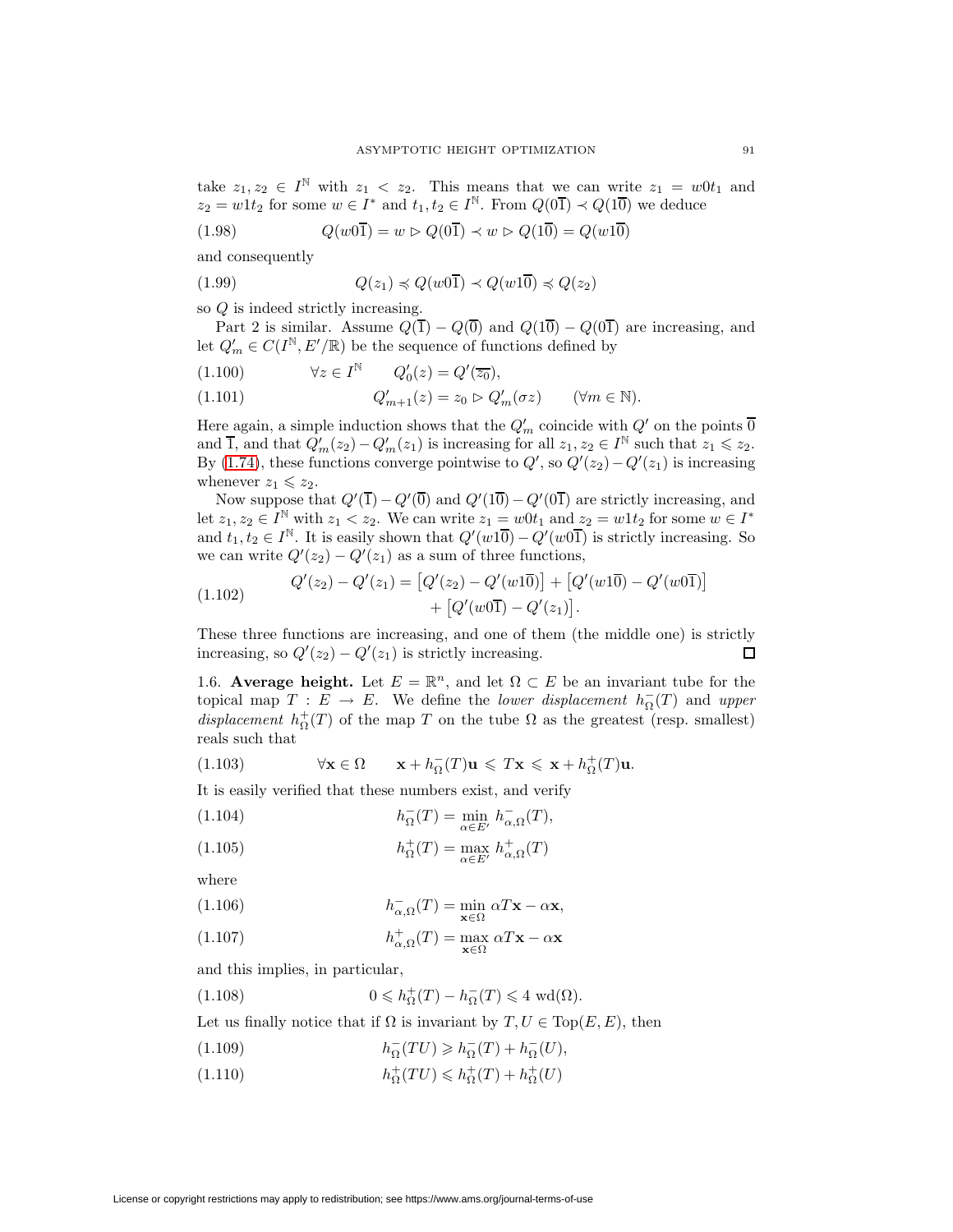and similarly, for any  $\alpha \in E'$  we have

(1.111) 
$$
h_{\alpha,\Omega}^-(TU) \geq h_{\alpha,\Omega}^-(T) + h_{\alpha,\Omega}^-(U),
$$

(1.112) 
$$
h_{\alpha,\Omega}^+(TU) \leqslant h_{\alpha,\Omega}^+(T) + h_{\alpha,\Omega}^+(U)
$$

<span id="page-15-5"></span>and now we are able to state the result.

**Proposition-Definition 1.21.** Let  $\mathfrak{T} = (T_i)_{i \in I}$  be a tubular IFS on  $E = \mathbb{R}^n$ . For every  $\xi \in St(I)$ , there exists one real number  $\mathcal{H}(\xi; \mathfrak{T})$ , the average height of  $\xi$ , such that, for every invariant tube  $\Omega$ , we have

<span id="page-15-0"></span>
$$
(1.113) \qquad \forall m \in \mathbb{N} \quad \mathbb{E}\big[h_{\Omega}^{-}(T_{\xi_{m-1}...\xi_0})\big] \leq m \mathcal{H}(\xi;\mathfrak{T}) \leq \mathbb{E}\big[h_{\Omega}^{+}(T_{\xi_{m-1}...\xi_0})\big].
$$

<span id="page-15-2"></span>The function  $\mathcal{H}: \text{St}(I) \to \mathbb{R}$  is affine and continuous. Moreover, for any topical form  $\alpha \in E'$  we have the inequality

$$
(1.114) \qquad \forall m \in \mathbb{N} \quad \mathbb{E}\big[h_{\alpha,\Omega}^-(T_{\xi_{m-1}\dots\xi_0})\big] \leq m \,\mathcal{H}(\xi;\mathfrak{T}) \leq \mathbb{E}\big[h_{\alpha,\Omega}^+(T_{\xi_{m-1}\dots\xi_0})\big]
$$

<span id="page-15-1"></span>and the limits

$$
(1.115) \qquad \mathcal{H}(\xi; \mathfrak{T}) = \lim_{m \to \infty} \frac{\mathbb{E}\big[h_{\Omega}^{-}(T_{\xi_{m-1}\dots\xi_0})\big]}{m} = \lim_{m \to \infty} \frac{\mathbb{E}\big[h_{\Omega}^{+}(T_{\xi_{m-1}\dots\xi_0})\big]}{m}
$$
\n
$$
\mathbb{E}\big[h_{\infty}^{-}(T_{\xi_{m-1}\dots\xi_0})\big] \qquad \mathbb{E}\big[h_{\infty}^{+}(T_{\xi_{m-1}\dots\xi_0})\big]
$$

<span id="page-15-3"></span>(1.116) 
$$
= \lim_{m \to \infty} \frac{\mathbb{E}\left[h_{\alpha,\Omega}^-(T_{\xi_{m-1}\dots,\xi_0})\right]}{m} = \lim_{m \to \infty} \frac{\mathbb{E}\left[h_{\alpha,\Omega}^+(T_{\xi_{m-1}\dots,\xi_0})\right]}{m}.
$$

*Proof.* Let  $\Omega$  be an invariant tube and  $\xi \in \text{St}(I)$ . From the inequalities [\(1.109\)](#page-14-0) and [\(1.110\)](#page-14-1), it is plain that the sequences

$$
(1.117) \t\t a_m^- = \mathbb{E}\big[h_{\Omega}^-(T_{\xi_{m-1}\dots\xi_0})\big],
$$

(1.118) 
$$
a_m^+ = \mathbb{E}\big[ h_\Omega^+(T_{\xi_{m-1}...\xi_0}) \big]
$$

are superadditive and subadditive, respectively, and in  $O(m)$ , so the sequences  $(a_m^-/m)$  and  $(a_m^+/m)$  both have limits in R, which must be equal because of the inequality

<span id="page-15-4"></span>(1.119) 
$$
0 \leqslant a_m^+ - a_m^- \leqslant 4 \text{ wd}(\Omega)
$$

derived from [\(1.108\)](#page-14-2). Denoting the common limit by  $\mathcal{H}_{\Omega}(\xi)$ , we have

(1.120) 
$$
\mathcal{H}_{\Omega}(\xi) = \lim_{m \to \infty} \frac{a_m^-}{m} = \sup_{m > 0} \frac{a_m^-}{m} = \lim_{m \to \infty} \frac{a_m^+}{m} = \inf_{m > 0} \frac{a_m^+}{m}
$$

so [\(1.113\)](#page-15-0) and [\(1.115\)](#page-15-1) are verified for the tube  $\Omega$ . Now, we have to prove that  $\mathcal{H}_{\Omega}(\xi)$  does not depend on  $\Omega$ . Indeed, if  $\Upsilon$  is another invariant tube, then we have

(1.121) 
$$
\forall w \in I^* \qquad h_{\Omega \cup \Upsilon}^-(T_w) \leq h_{\Omega}^-(T_w) \leq h_{\Omega}^+(T_w) \leq h_{\Omega \cup \Upsilon}^+(T_w)
$$

which implies  $\mathcal{H}_{\Omega}(\xi) = \mathcal{H}_{\Omega \cup \Upsilon}(\xi)$ ; reversing the roles of  $\Omega$  and  $\Upsilon$ , we get  $\mathcal{H}_{\Omega}(\xi) =$  $\mathcal{H}_{\Upsilon}(\xi)$ . So we can drop the subscript, and simply denote  $\mathcal{H}(\xi)$  to be the number we have defined.

For any  $\alpha \in E'$ , we can apply similar arguments to the sequences

$$
(1.122) \t\t\t b_m^- = \mathbb{E}\big[h_{\alpha,\Omega}^-(T_{\xi_{m-1}\dots,\xi_0})\big],
$$

(1.123) 
$$
b_m^+ = \mathbb{E}\big[b_{\alpha,\Omega}^+(T_{\xi_{m-1}\dots\xi_0})\big]
$$

and we see that the sequences  $(b_m^-/m)$  and  $(b_m^+/m)$  have limits in  $\mathbb{R}$ ; because of the inequalities

(1.124) 
$$
\forall m \in \mathbb{N} \qquad a_m^- \leqslant b_m^- \leqslant b_m^+ \leqslant a_m^+
$$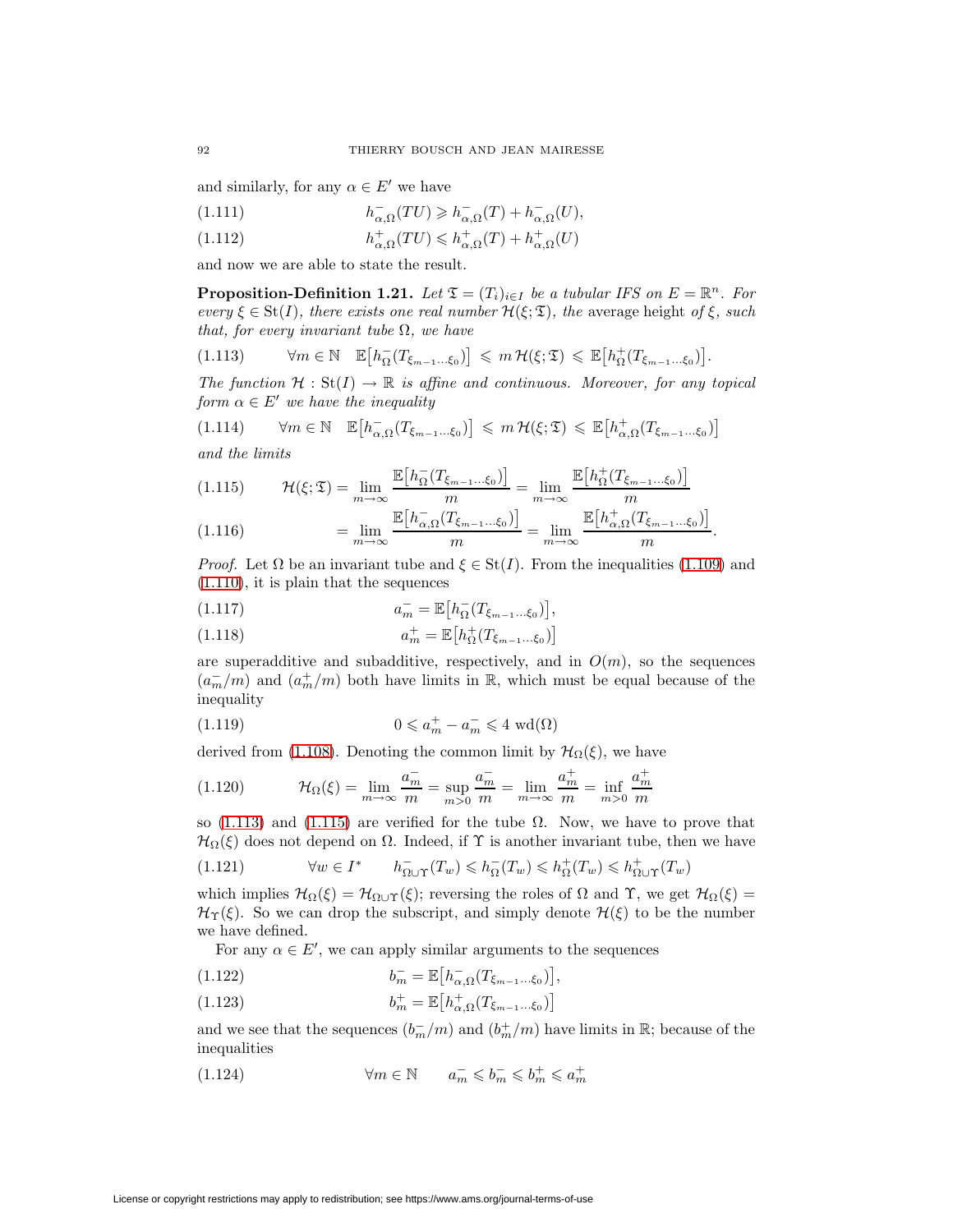these limits must be equal to  $\mathcal{H}(\xi)$ , so that

(1.125) 
$$
\mathcal{H}(\xi) = \lim_{m \to \infty} \frac{b_m^-}{m} = \sup_{m > 0} \frac{b_m^-}{m} = \lim_{m \to \infty} \frac{b_m^+}{m} = \inf_{m > 0} \frac{b_m^+}{m}
$$

and we have [\(1.114\)](#page-15-2) and [\(1.116\)](#page-15-3).

Denote  $H_m(\xi) = \mathbb{E}\big[h_{\Omega}^-(T_{\xi_{m-1}...\xi_0})/m\big]$ . Because of [\(1.113\)](#page-15-0) and [\(1.119\)](#page-15-4), we have

$$
(1.126) \qquad \forall m > 0 \quad \forall \xi \in \text{St}(I) \qquad 0 \leq (\mathcal{H} - H_m)(\xi) \leq \frac{4 \text{ wd}(\Omega)}{m}
$$

so the functions  $H_m : \text{St}(I) \to \mathbb{R}$  converge uniformly to H on  $\text{St}(I)$ ; since they are affine and continuous, so is their limit  $H$ . 口

An important special case of the above definition is the case of a tubular IFS consisting of a unique function:  $\mathfrak{T} = (T)$ . Then  $St(I)$  is a singleton, and  $\mathcal{H}(\cdot; \mathfrak{T})$  is a simple number, which will be noted  $h(T)$  and called the *average height* (or *average* displacement) of T. It is defined for any topical map T having an invariant tube,<sup>[5](#page-16-0)</sup> and for any invariant tube  $\Omega$  and any topical form  $\alpha$  we obviously have

(1.127) 
$$
h_{\Omega}^{-}(T) \leqslant h_{\alpha,\Omega}^{-}(T) \leqslant h(T) \leqslant h_{\alpha,\Omega}^{+}(T) \leqslant h_{\Omega}^{+}(T),
$$

(1.128) 
$$
h(T) = \lim_{n \to \infty} n^{-1} h_{\Omega}^{\pm}(T^n) = \lim_{n \to \infty} n^{-1} h_{\alpha, \Omega}^{\pm}(T^n)
$$

by specialization of Proposition-Definition [1.21.](#page-15-5) Here are two important properties of  $h$ , to be used later on (they follow easily from the definitions). For any tubular IFS  $\mathfrak{T} = (T_i)_{i \in I}$  and for any nonempty word  $w \in I^*$ , we have

<span id="page-16-2"></span>(1.129) 
$$
\mathcal{H}(\overline{w}_{\sharp}; \mathfrak{T}) = \frac{h(T_{\neg w})}{|w|}.
$$

<span id="page-16-3"></span>Besides, for conjugate-linear tubular operators we have the relation

(1.130) 
$$
h(\text{cl}(A,\kappa)) = \kappa^{-1} \log \varrho(A)
$$

where  $\rho(A)$  denotes the spectral radius of the matrix A.

Comments. This notion of "average height" is not a new concept. We have chosen to define it in a context which requires the tubularity of  $\mathfrak T$  in an essential way. Was it the right thing to do?

Other definitions exist in the literature [\[Ba,](#page-33-0) [Vin\]](#page-34-8), which do not require any tubularity hypothesis; for any topical IFS  $\mathfrak{T} = (T_i)_{i \in I}$  with I finite, and  $\xi = (\xi_k)_{k \in \mathbb{N}}$ stationary process on  $I$ , one defines

<span id="page-16-1"></span>(1.131) 
$$
\mathcal{H}_{+}(\xi;\mathfrak{T}) = \lim_{m \to \infty} m^{-1} \mathbb{E} \big[ \gamma_{+}(\mathbf{x} \lhd \xi_{0} \ldots \xi_{m-1}) \big]
$$

where  $\gamma_+$  is the topical form defined by  $\gamma_+(x_1,\ldots,x_n) = \max x_i$ , and **x** is any point in  $\mathbb{R}^n$ . One can prove [\[Vin\]](#page-34-8) that the limit always exists, and does not depend on **x**. If we make the additional assumption that  $\xi$  is ergodic, then for any  $\mathbf{x} \in \mathbb{R}^n$ we have

(1.132) 
$$
m^{-1}\gamma_+(\mathbf{x}\lhd\xi_0\ldots\xi_{m-1}) \longrightarrow \mathcal{H}_+(\xi;\mathfrak{T}) \quad \text{a.s.}
$$

<span id="page-16-0"></span> $5$ Such a map will, obviously, be called a *tubular* map; it is possible to prove that a topical map is tubular if and only if it admits an invariant **u**-line.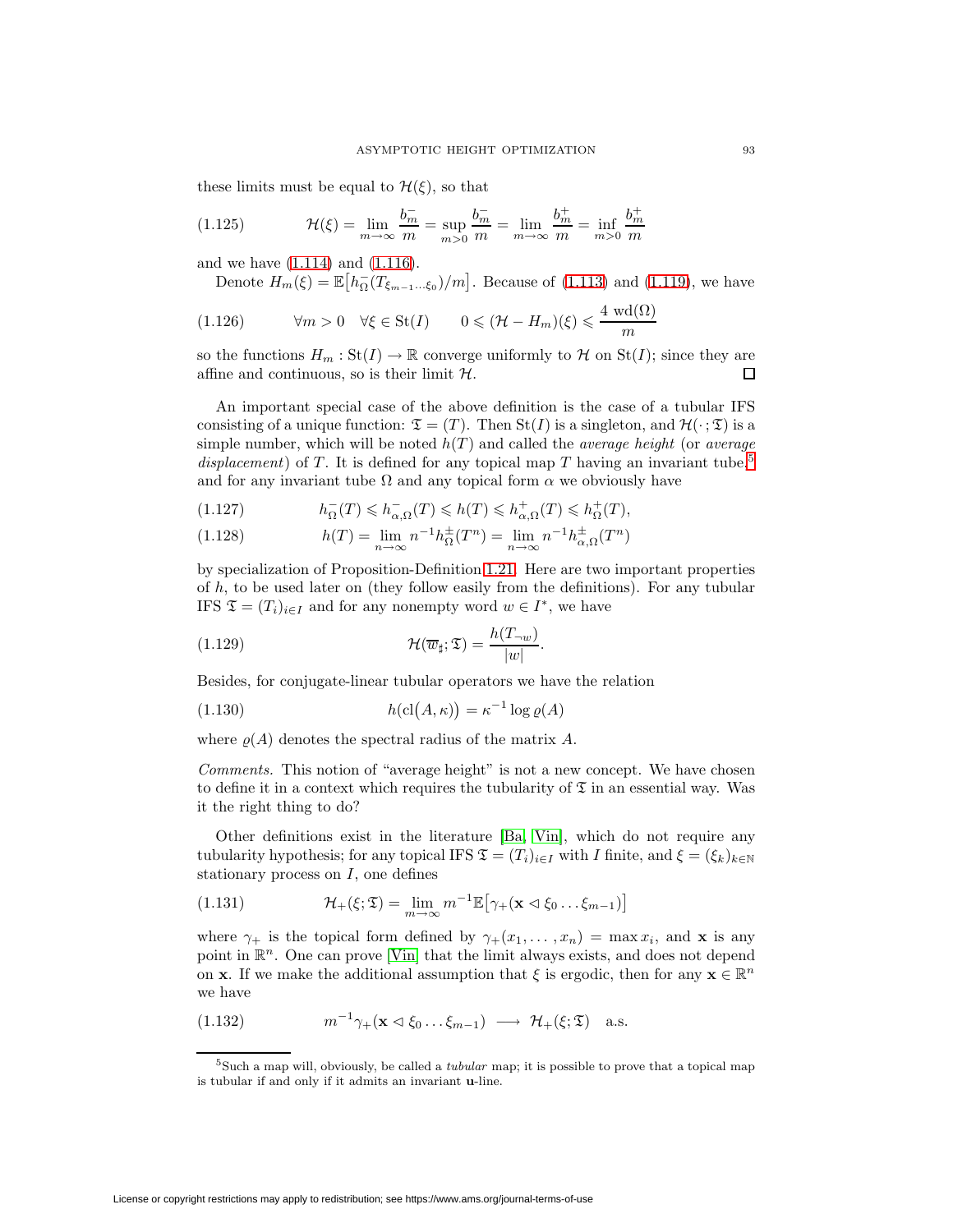when  $m \to \infty$ , as a consequence of Kingman's subadditive ergodic theorem. If the IFS is tubular, then its behaviour is essentially unidimensional, as all the coordinates of  $\mathbf{x} \triangleleft \xi_0 \dots \xi_{m-1}$  differ by bounded quantities, and the limit in [\(1.131\)](#page-16-1) obviously coincides with the average height as we have defined it.

If the IFS is not tubular, then [\(1.131\)](#page-16-1) gives incomplete information about its dynamics, as the various coordinates of  $\mathbf{x} \leq \xi_0 \dots \xi_{m-1}$  can tend to infinity at different speeds; choosing another topical form, in particular  $\gamma_-(x_1,\ldots,x_n)$  =  $\min x_i$ , would give us another "average height" which would probably be denoted  $\mathcal{H}_-(\xi;\mathfrak{T})$ , and would be different in general. Another problem is that  $\mathcal{H}_+(\xi;\mathfrak{T})$  will no longer depend continuously on  $\xi$ . Because of this, the study of  $\mathcal{H}_+$  as a functional in  $\xi$  is probably hopeless; this is why we have deliberately limited ourselves to the tubular case, where all this pathology disappears.

# 2. MAÑÉ'S LEMMA AND ITS APPLICATIONS

2.1. **Mañé's lemma.** The following proposition and its immediate corollaries will subsequently be referred to as  $Mañé's lemma$ . Indeed, a related lemma appears in [\[M2\]](#page-34-9) in the context of lagrangian flows; a more comprehensive exposition (and proof) of this result can be found in [\[Fat\]](#page-34-10). Several more or less related "Mañé's lemmas" have appeared since in the literature [\[B1,](#page-33-10) [B2,](#page-33-11) [CLT\]](#page-33-12) for discrete-time hyperbolic dynamics. Similar results can also be found in the literature on infinitehorizon optimal control; see for example Chapter 5 in [\[CHL\]](#page-33-13), in particular Theorem 5.2 on page 98.

<span id="page-17-0"></span>**Proposition 2.1.** Let  $T_0, \ldots, T_{m-1} \in \text{Top}(\mathbb{R}^n, \mathbb{R}^n)$  and  $\Gamma \in \text{Top}(\mathbb{R}^m, \mathbb{R})$ , with  $m, n \geq 1$ . Then there exist  $\lambda \in \mathbb{R}$  and  $\psi \in Top(\mathbb{R}^n, \mathbb{R})$  such that

(2.1) 
$$
\forall \mathbf{x} \in \mathbb{R}^n \qquad \psi \mathbf{x} = -\lambda + \Gamma(\psi T_0 \mathbf{x}, \dots, \psi T_{m-1} \mathbf{x}).
$$

*Proof.* Let  $E = \mathbb{R}^n$  and  $E' = \text{Top}(E, \mathbb{R})$ . To each topical form  $\psi \in E'$ , associate the function  $A\psi : E \to \mathbb{R}$  defined by

(2.2) 
$$
\forall \mathbf{x} \in E \qquad (A\psi) \mathbf{x} = \Gamma(\psi T_0 \mathbf{x}, \dots, \psi T_{m-1} \mathbf{x}).
$$

It is obvious from the above formula that  $A\psi$  is topical, so A is an application from  $E'$  into itself. It is not difficult to see that  $A: E' \to E'$  is continuous. Moreover, it commutes with the addition of a constant:

(2.3) 
$$
\forall \psi \in E' \quad \forall \lambda \in \mathbb{R} \qquad A(\psi + \lambda) = A\psi + \lambda
$$

so there exists a (continuous) quotient map  $\tilde{A}: E'/\mathbb{R} \to E'/\mathbb{R}$ . But  $E'/\mathbb{R}$  is a convex compact subspace of  $C(E)/\mathbb{R}$ , which is a Fréchet space (for the topology of uniform convergence on bounded subsets of  $E$ ), so we can apply the Leray-Schauder-Tychonov fixed point theorem  $[AB]$ , which tells us that  $\tilde{A}$  has some fixed point  $\tilde{\psi} \in E'/\mathbb{R}$ . If  $\psi \in E'$  is some lift of this fixed point, then we have  $\psi = -\lambda + A\psi$ for some constant  $\lambda \in \mathbb{R}$ .

<span id="page-17-1"></span>**Corollary 2.2.** Let I be a nonempty finite set, and let  $\mathfrak{T} = (T_i)_{i \in I}$  be a topical IFS on  $\mathbb{R}^n$ . Then there exist  $\lambda^-$ ,  $\lambda^+ \in \mathbb{R}$  and  $\psi^-$ ,  $\psi^+ \in \text{Top}(\mathbb{R}^n, \mathbb{R})$  such that

<span id="page-17-2"></span>(2.4) 
$$
\forall \mathbf{x} \in \mathbb{R}^n \qquad \psi^- \mathbf{x} = -\lambda^- + \min_{i \in I} \ \psi^-(T_i \mathbf{x}),
$$

(2.5) 
$$
\psi^+ \mathbf{x} = -\lambda^+ + \max_{i \in I} \psi^+(T_i \mathbf{x}).
$$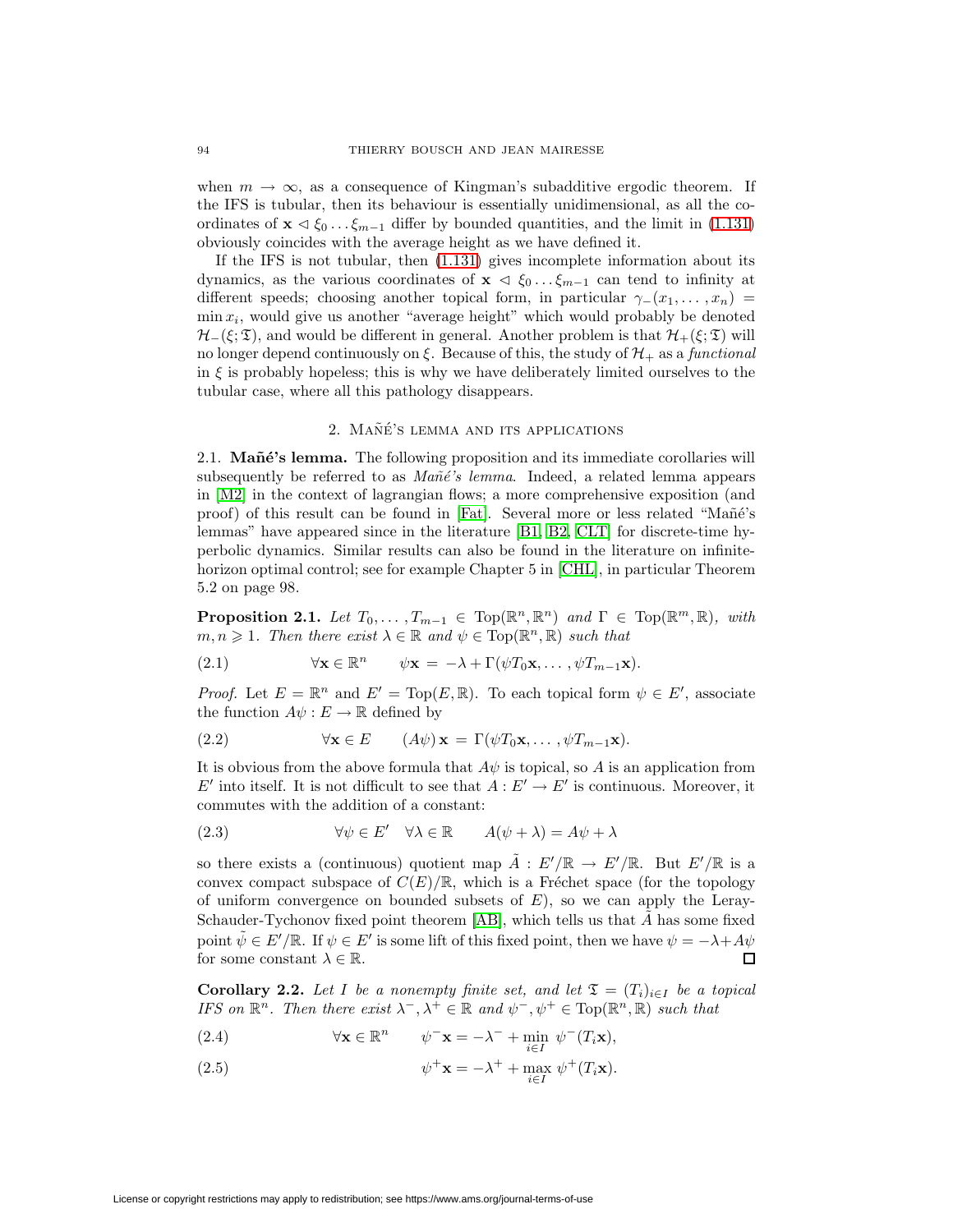*Proof.* Assume  $I = \{0, \ldots, m-1\}$ , and apply Proposition [2.1](#page-17-0) with the topical forms  $\Gamma(x_i) = \min x_i$  and  $\Gamma(x_i) = \max x_i$ . П

2.2. **A characterization of maximizing processes.** Obviously, if  $(\lambda^-, \psi^-)$  and  $(\lambda^+, \psi^+)$  are solutions of [\(2.4\)](#page-17-1) and [\(2.5\)](#page-17-2), then we have

 $\forall w \in I^* \quad \forall \mathbf{x} \in \mathbb{R}^n \qquad \psi^-(\mathbf{x} \triangleleft w) \geqslant \psi^-\mathbf{x} + |w| \lambda^-,$ 

(2.7) 
$$
\psi^+({\bf x}\lhd w)\leqslant \psi^+{\bf x}+|w|\lambda^+
$$

<span id="page-18-0"></span>and in particular, if  $\Omega$  is an invariant tube,

<span id="page-18-1"></span>(2.8) 
$$
\forall w \in I^* \qquad h_{\psi^-,\Omega}^-(T_{\neg w}) \geq \lambda^-,
$$

h+ <sup>ψ</sup>+,Ω(T¬<sup>w</sup>) <sup>6</sup> <sup>λ</sup><sup>+</sup> (2.9) .

The words  $w \in I^*$  which achieve equality in either [\(2.8\)](#page-18-0) or [\(2.9\)](#page-18-1) will be called admissible words. This is mostly a technical concept (though a very useful one) as its definition depends on a lot of context: a solution of either [\(2.4\)](#page-17-1) and [\(2.5\)](#page-17-2), and an invariant tube. More precisely:

**Definition 2.3.** Let  $\mathfrak{T} = (T_i)_{i \in I}$  be a tubular IFS on  $\mathbb{R}^n$ ,  $\Omega$  an invariant tube, and  $(\lambda^+, \psi^+)$  a solution of [\(2.5\)](#page-17-2). We define the set of  $(\max, \psi^+, \Omega)$ -admissible words as

(2.10) 
$$
\text{Adm}^+(\psi^+, \Omega) = \{ w \in I^* : \exists \mathbf{x} \in \Omega \ \psi^+ (\mathbf{x} \triangleleft w) = \psi^+ \mathbf{x} + |w| \lambda^+ \}
$$

(2.11) 
$$
= \{ w \in I^* : h^+_{\psi^+, \Omega}(T_{\neg w}) = |w| \lambda^+ \}.
$$

Similarly, if  $(\lambda^-,\psi^-)$  is a solution of [\(2.4\)](#page-17-1), we define the set of  $(\min, \psi^-,\Omega)$ admissible words as

$$
(2.12) \qquad \text{Adm}^-(\psi^-, \Omega) = \left\{ w \in I^* : \exists \mathbf{x} \in \Omega \ \ \psi^- \left( \mathbf{x} \vartriangleleft w \right) = \psi^- \mathbf{x} + |w| \lambda^- \right\}
$$

(2.13) 
$$
= \{ w \in I^* : h_{\psi^-, \Omega}^-(T_{-\omega}) = |w| \lambda^- \}.
$$

Let us suppose that the context is given (that is, we fix the invariant tube  $\Omega$ , as well as a topical form  $\psi$  which verifies either the min or the max form of Mañé's equation), so we can simply talk of "admissible words". It is not difficult to verify that:

- The empty word  $\epsilon$  is admissible.
- Every subword of an admissible word is admissible.
- For every admissible word w, there exists a letter i such that  $wi$  is admissible.

These properties immediately imply that there exist admissible words of arbitrary length, and suggest a way to extend the notion of admissibility to infinite sequences: an infinite sequence of letters is admissible iff all its finite subsequences are admissible words.

<span id="page-18-2"></span>In particular, the right-infinite sequence  $(a_i)_{i\in\mathbb{N}} \in I^{\mathbb{N}}$  is admissible iff all the words  $a_0 \ldots a_m$  are admissible, whereas the bi-infinite sequence  $(a_i)_{i\in\mathbb{Z}} \in I^{\mathbb{Z}}$  is admissible iff all the words  $a_{-m} \ldots a_0 \ldots a_m$  are admissible. These subsets of  $I^{\mathbb{N}}$ and  $I^{\mathbb{Z}}$  will be noted  $\text{Adm}_{\overline{N}}^{\pm}(\psi, \Omega)$  and  $\text{Adm}_{\overline{\mathbb{Z}}}^{\pm}(\psi, \Omega)$  respectively. An easy compacity argument shows that they are nonempty. It is plain that  $\text{Adm}^{\pm}_{\text{N}}(\psi,\Omega)$  is an invariant compact subset of  $(I^{\mathbb{N}}, \sigma)$ , whereas  $\text{Adm}_{\mathbb{Z}}^{\pm}(\psi, \Omega)$  is a strongly invariant compact subset of  $(I^{\mathbb{Z}}, \sigma)$ ; moreover, the latter can be seen as the projective limit (a.k.a. natural extension) of the former.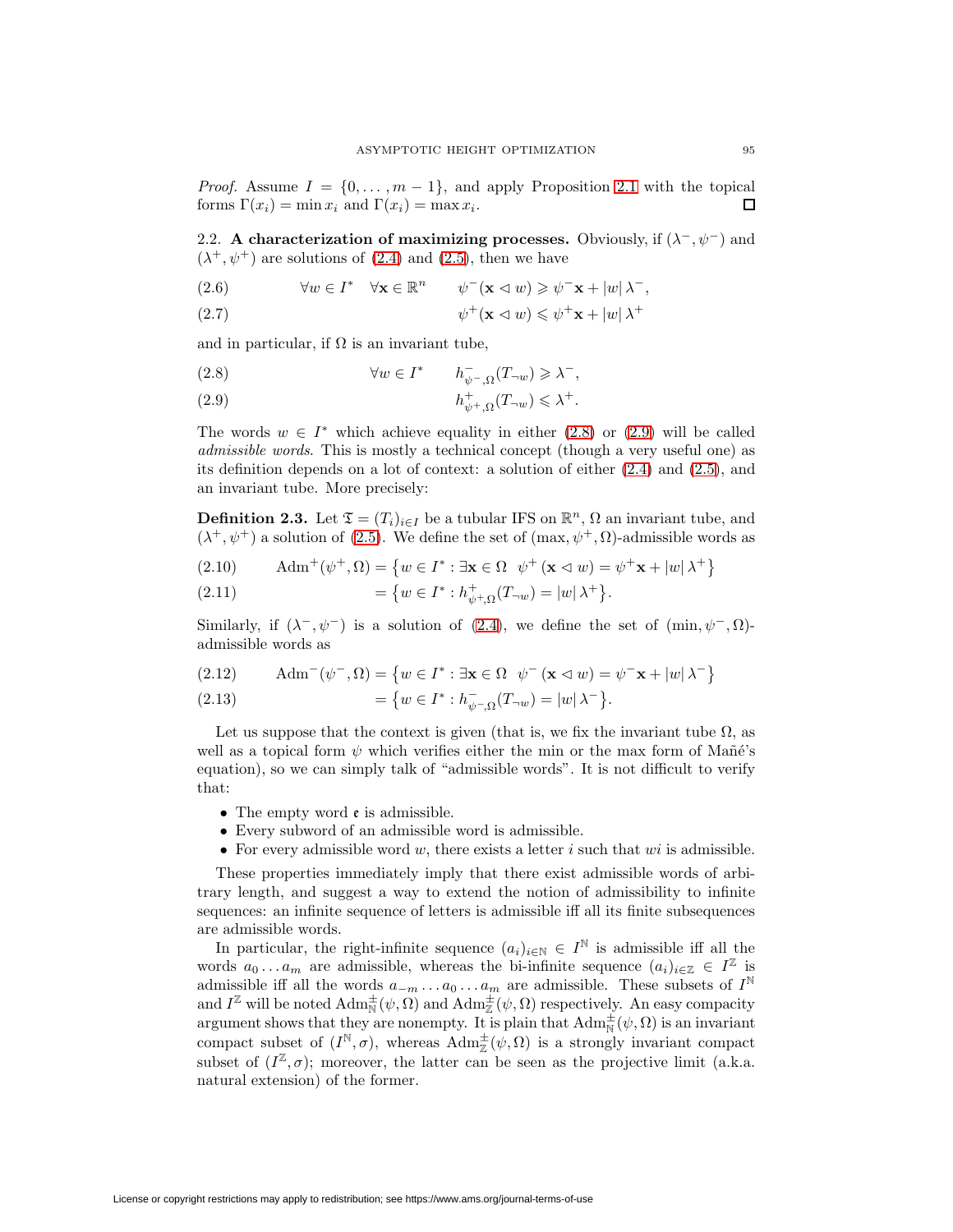<span id="page-19-4"></span>**Theorem A.** Let  $\mathfrak{T} = (T_i)_{i \in I}$  be a tubular IFS on  $\mathbb{R}^n$ , and let  $(\lambda^-, \psi^-)$  and  $(\lambda^+, \psi^+)$  be arbitrary solutions of [\(2.4\)](#page-17-1) and [\(2.5\)](#page-17-2) respectively. Then we have

<span id="page-19-0"></span>(2.14) 
$$
\lambda^{-} = \min_{\xi \in \text{St}(I)} \mathcal{H}(\xi),
$$

(2.15) 
$$
\lambda^+ = \max_{\xi \in \text{St}(I)} \mathcal{H}(\xi).
$$

Moreover, stationary processes which attain the extrema of H are characterized as follows:

<span id="page-19-1"></span>(2.16) 
$$
\forall \xi \in \text{St}_{\mathbb{N}}(I) \qquad \mathcal{H}(\xi) = \lambda^- \iff \text{supp } \xi \subset \text{Adm}_{\mathbb{N}}^-(\psi^-, \Omega),
$$

(2.17) 
$$
\mathcal{H}(\xi) = \lambda^+ \iff \text{supp } \xi \subset \text{Adm}_{\mathbb{N}}^+(\psi^+, \Omega).
$$

<span id="page-19-3"></span>Besides, for every word  $w \in I^*$  we have

(2.18) 
$$
|w|\lambda^{-} \leq h(T_{\neg w}) \leq |w|\lambda^{+}
$$

whereas

<span id="page-19-2"></span>(2.19) 
$$
w \in \text{Adm}^-(\psi^-, \Omega) \implies h_{\Omega}^-(T_{\neg w}) \leqslant |w| \lambda^-,
$$

(2.20) 
$$
w \in \text{Adm}^+(\psi^+, \Omega) \implies h^+_{\Omega}(T_{\neg w}) \geqslant |w| \lambda^+.
$$

Proof. We shall only prove the results concerning max-admissible words and maximizing processes, namely  $(2.15)$ ,  $(2.17)$  and  $(2.20)$ ; the other ones are exactly similar.

If  $w \in \text{Adm}^+(\psi^+, \Omega)$ , then we have

(2.21) 
$$
h_{\Omega}^{+}(T_{\neg w}) \geq h_{\psi^{+},\Omega}^{+}(T_{\neg w}) = |w| \lambda^{+}
$$

so we have proved [\(2.20\)](#page-19-2).

Applying inequality [\(1.114\)](#page-15-2) with the topical form  $\psi^+$ , and combining with [\(2.9\)](#page-18-1), we get

(2.22) 
$$
\forall m > 0 \qquad \mathcal{H}(\xi) \leq \mathbb{E}\big[h_{\psi^+, \Omega}^+(T_{\xi_{m-1}...\xi_0})/m\big] \leq \lambda^+
$$

(and besides,  $\mathcal{H}(\xi)$  is the limit of the middle term), so we have

(2.23) 
$$
\forall \xi \in \text{St}(I) \qquad \mathcal{H}(\xi) \leq \lambda^+
$$

with a criterion for equality:

$$
\mathcal{H}(\xi) = \lambda^+ \iff \forall m > 0 \quad \mathbb{E}\left[h_{\psi^+, \Omega}^+(T_{\xi_{m-1}...\xi_0})\right] = m\lambda^+\n\iff \forall m > 0 \quad \xi_0 \dots \xi_{m-1} \in \text{Adm}^+(\psi^+, \Omega) \quad \text{a.s.}
$$
\n
$$
\iff \xi_0 \xi_1 \dots \in \text{Adm}^+(\psi^+, \Omega) \quad \text{a.s.}
$$
\n
$$
\iff \text{supp } \xi \subset \text{Adm}^+(\psi^+, \Omega).
$$

We recall that  $\text{Adm}^+_{\mathbb{N}}(\psi^+,\Omega)$  is a shift-invariant nonempty compact subset of  $I^{\mathbb{N}},$ and thus carries at least one invariant measure  $\xi$  by the Krylov-Bogoliubov theorem [\[DGS\]](#page-33-5). So there exists  $\xi \in St_{\mathbb{N}}(I)$  such that  $\mathcal{H}(\xi) = \lambda^+$ , and this proves [\(2.15\)](#page-19-0).

Finally, [\(2.18\)](#page-19-3) is an obvious consequence of the formula [\(1.129\)](#page-16-2), combined with  $\Box$ [\(2.14\)](#page-19-4) and [\(2.15\)](#page-19-0).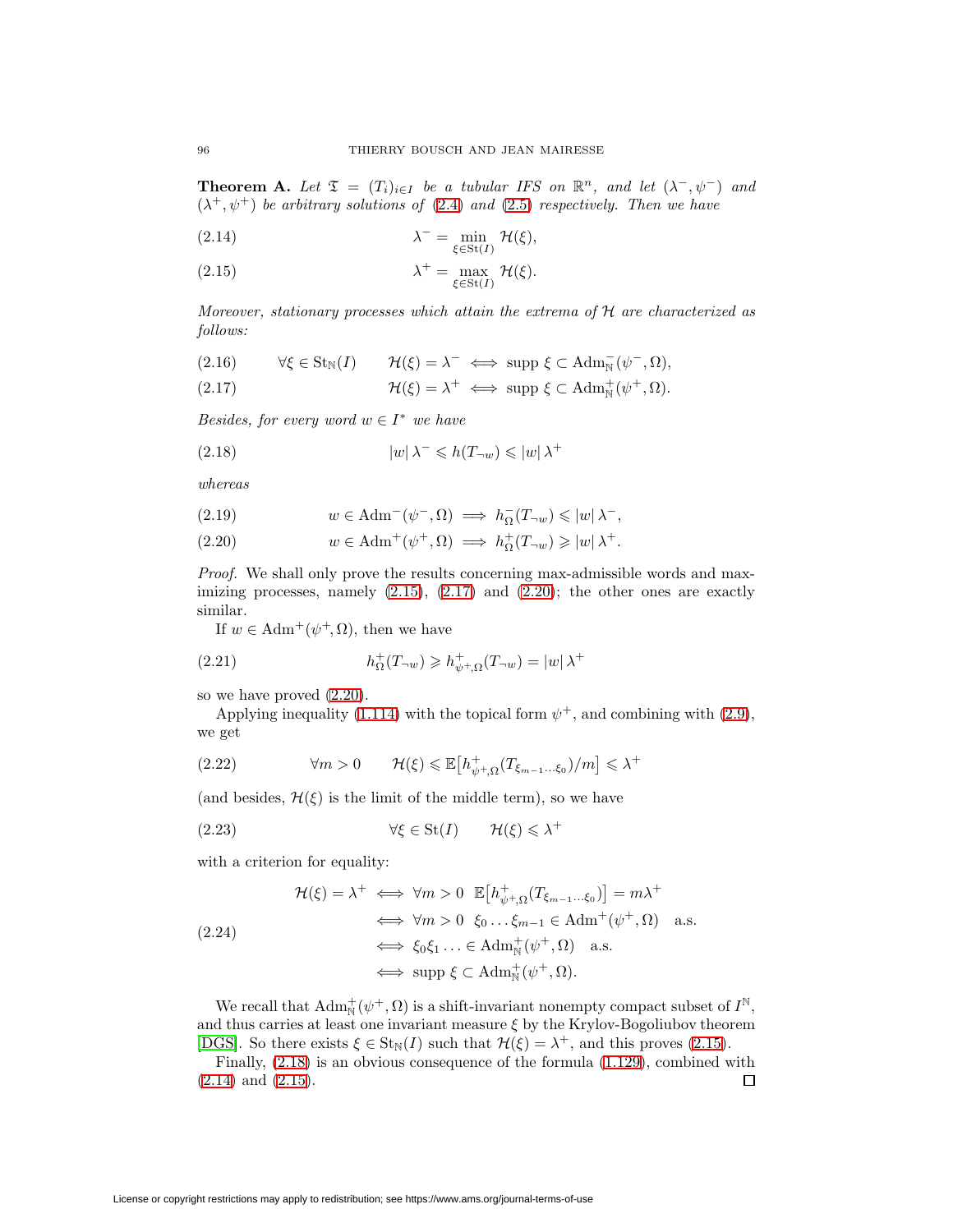**Corollary 2.4.** With the hypotheses and notation of Theorem [A,](#page-18-2) suppose that  $z \in \mathbb{R}$  $I^{\mathbb{N}}$  is in the support of some  $\mathcal{H}$ -minimizing measure; then

 $\forall m \in \mathbb{N}$  $(2.25)$   $\forall m \in \mathbb{N}$   $h_{\Omega}^-(T_{z_{m-1}...z_0}) \leq m\lambda^- \leq h(T_{z_{m-1}...z_0}).$ 

Conversely, if  $z$  is in the support of an  $H$ -maximizing measure, then

(2.26)  $\forall m \in \mathbb{N} \qquad h(T_{z_{m-1}...z_0}) \leq m\lambda^+ \leq h_{\Omega}^+(T_{z_{m-1}...z_0}).$ 

**Corollary 2.5.** With the hypotheses and notation of Theorem [A,](#page-18-2) we have

(2.27) 
$$
\min_{|w|=m} h(T_w) = m\lambda^{-} + O(1),
$$

(2.28) 
$$
\max_{|w|=m} h(T_w) = m\lambda^+ + O(1)
$$

when  $m \to \infty$ .

Comments. The last two corollaries are trivial consequences of Theorem [A,](#page-18-2) but they are interesting because they tell us how fast the asymptotic bounds can be approached by finite-length words. They also show that the points  $z$  in the support of "optimal measures" (elements of  $St(I)$  which minimize or maximize  $H$ ) are "optimal sequences" in the sense that  $m^{-1}h(T_{z_{m-1}...z_0})$  tends to  $\lambda^{\pm}$ , with an error in  $O(m^{-1})$ , which is the best one can hope for.

Theorem [A](#page-18-2) implies, among many other things, that the constants  $\lambda^{\pm}$  appearing in Mañé's equations [\(2.4\)](#page-17-1) and [\(2.5\)](#page-17-2) are well defined (unlike the topical forms  $\psi^{\pm}$ ). This property falls over, along with Theorem [A,](#page-18-2) if we drop the hypothesis that  $\mathfrak T$  is tubular. This is even the case with one map: take for example  $T(x, y) =$  $(x + 1, y + 2)$ ; this map is not tubular, and one can see that Mañé's equation  $\psi = -\lambda + \psi T$  has solutions for all  $\lambda \in [1, 2]$ .

The literature on DES traditionally defines the following quantities as analogues of  $\min \mathcal{H}$  and  $\max \mathcal{H}$ :

(2.29) 
$$
\Lambda_{+}^{-}(\mathfrak{T}) = \liminf_{|w| \to \infty} |w|^{-1} \gamma_{+}(\mathbf{x} \vartriangleleft w),
$$

(2.30) 
$$
\Lambda^+_{+}(\mathfrak{T}) = \limsup_{|w| \to \infty} |w|^{-1} \gamma_{+}(\mathbf{x} \vartriangleleft w)
$$

where **x** is any point in  $\mathbb{R}^n$ , and  $\gamma_+$  is the topical form defined by  $\gamma_+(x_i) = \max x_i$ (obviously, these quantities do not depend on **x**). These definitions coincide with  $\lambda^-$  = min H and  $\lambda^+$  = max H in the tubular case, and are well defined even if  $\mathfrak T$  is not tubular; but they can have the same kind of pathologic behaviour as the functional  $\mathcal{H}_+$  defined by [\(1.131\)](#page-16-1), discussed at the end of §[1.6.](#page-14-3) This probably explains why the possible existence of a link between the  $\Lambda^{\pm}_{+}(\mathfrak{T})$  and the functional  $\mathcal{H}_{+}(\cdot;\mathfrak{T})$  has not been suggested anywhere in the literature, in spite of the strong analogies between these notions.

2.3. **An inequality for squeezing IFS.** For squeezing IFS, the set of bi-infinite admissible sequences is heavily constrained by the following theorem, which states that any two admissible sequences in  $I^{\mathbb{Z}}$  must somehow be "compatible", through the relation [\(2.31\)](#page-21-0). Note that this relation is obviously reflexive and symmetric.

**Proposition 2.6.** Let  $\mathfrak{T} = (T_i)_{i \in I}$  be a squeezing IFS on  $\mathbb{R}^n$ , and let  $Q, Q'$  be the functions defined in Proposition [1.16.](#page-10-2) Let  $\Omega$  be an invariant tube and  $(\lambda, \psi)$  a solution of  $(2.5)$ . Let  $u = (u_i)_{i \in \mathbb{N}}$ ,  $u' = (u'_i)_{i \in \mathbb{N}}$ ,  $v = (v_i)_{i \in \mathbb{N}}$  and  $v' = (v'_i)_{i \in \mathbb{N}}$  be four elements in  $I^{\mathbb{N}}$ , and suppose that the two bi-infinite sequences  $(\ldots u_2u_1u_0u'_0u'_1u'_2\ldots)$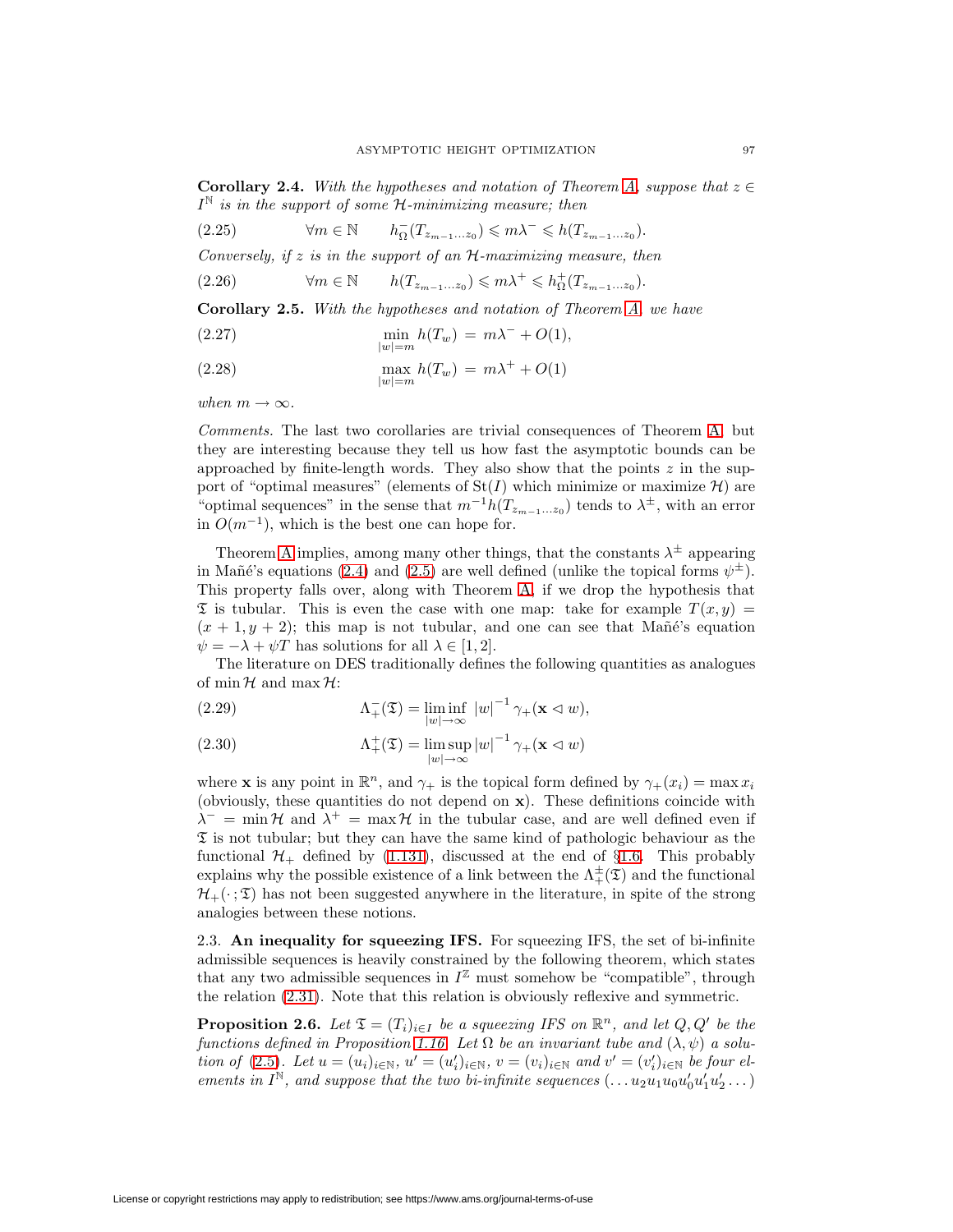and  $(\ldots v_2 v_1 v_0 v_0' v_1' v_2' \ldots)$  are in  $\text{Adm}_{\mathbb{Z}}^+(\psi, \Omega)$ . Then we have

<span id="page-21-0"></span>
$$
\begin{aligned}\n\left\{\n\begin{array}{ll}\nQ'(u') & Q(u) \\
Q'(v') & Q(v)\n\end{array}\n\right\} &\geqslant 0.\n\end{aligned}
$$

For min-admissible sequences, the above inequality is reversed.

*Proof.* Let  $m > 0$  arbitrary. By hypothesis, the words  $u_{m-1} \dots u_0 u'_0 \dots u'_{m-1}$  and  $v_{m-1} \dots v_0 v'_0 \dots v'_{m-1}$  are admissible, so we can find  $\mathbf{x}_m, \mathbf{y}_m \in \Omega$  such that

(2.32) 
$$
\psi(\mathbf{x}_m \lhd u_{m-1} \ldots u_0 u'_0 \ldots u'_{m-1}) = \psi \mathbf{x}_m + 2m\lambda,
$$

(2.33)  $\psi(\mathbf{y}_m \lhd v_{m-1} \ldots v_0 v'_0 \ldots v'_{m-1}) = \psi \mathbf{y}_m + 2m\lambda.$ 

Introduce  $\mathbf{s}_m = \mathbf{x}_m \triangleleft u_{m-1} \dots u_0$  and  $\mathbf{t}_m = \mathbf{y}_m \triangleleft v_{m-1} \dots v_0$ . We obtain

(2.34) 
$$
\psi(\mathbf{s}_m \lhd u'_0 \ldots u'_{m-1}) = \psi \mathbf{s}_m + m\lambda, \quad \psi \mathbf{s}_m = \psi \mathbf{x}_m + m\lambda,
$$

(2.35) 
$$
\psi(\mathbf{t}_m \lhd v'_0 \ldots v'_{m-1}) = \psi \mathbf{t}_m + m\lambda, \quad \psi \mathbf{t}_m = \psi \mathbf{y}_m + m\lambda
$$

whereas we have the inequalities

(2.36) 
$$
\psi(\mathbf{s}_m \lhd v'_0 \ldots v'_{m-1}) \leqslant \psi \mathbf{s}_m + m\lambda,
$$

(2.37) 
$$
\psi(\mathbf{t}_m \lhd u'_0 \ldots u'_{m-1}) \leq \psi \mathbf{t}_m + m\lambda.
$$

Changing notations, we have

- (2.38)  $(u'_0 \dots u'_{m-1} \triangleright \psi) \mathbf{s}_m = \psi \mathbf{s}_m + m\lambda,$
- (2.39)  $(v'_0 \dots v'_{m-1} \triangleright \psi) \mathbf{s}_m \leqslant \psi \mathbf{s}_m + m\lambda,$
- (2.40)  $(u'_0 \dots u'_{m-1} \triangleright \psi) \mathbf{t}_m \leq \psi \mathbf{t}_m + m\lambda,$
- (2.41)  $(v'_0 \dots v'_{m-1} \triangleright \psi) \mathbf{t}_m = \psi \mathbf{t}_m + m\lambda$

and consequently

$$
\begin{cases}\nu'_0 \dots u'_{m-1} \triangleright \psi & u_0 \dots u_{m-1} \triangleright \mathbf{x}_m \\
v'_0 \dots v'_{m-1} \triangleright \psi & v_0 \dots v_{m-1} \triangleright \mathbf{y}_m\n\end{cases} \geq 0.
$$

When  $m \to \infty$ , the elements of the above Gram symbol tend to  $Q'(u')$ ,  $Q'(v')$  and to  $Q(u), Q(v)$ , in Top( $\mathbb{R}^n, \mathbb{R}/\mathbb{R}$  and  $\mathbb{R}^n/\mathbb{R}$ **u** respectively, and at the limit we get  $(2.31).$  $(2.31).$  $\Box$ 

Usually one will need to rewrite  $(2.31)$  as a *combinatorial* condition on the sequences  $u, u', v, v'$ ; this will be easy when  $Q, Q'$  verify some "monotonicity" properties, in the sense of Proposition [1.20.](#page-13-0) This will be used to prove Propositions [3.1,](#page-25-0) [3.2](#page-27-0) and [4.1.](#page-30-0)

#### 3. A special case: The Tetris IFS

3.1. **Definition, and first properties.** We want to apply these techniques to a particular problem: the study of Tetris heaps in a simple case [\[GM2,](#page-34-1) [MV\]](#page-34-11). We consider a Tetris game with only three slots and two pieces, as in Figure [1.](#page-22-0)

The first piece (numbered 0) occupies the left and middle slots, with heights  $h_0$ and 1 respectively, whereas the other piece (numbered 1) occupies the middle and right slots with heights 1 and  $h_1$  respectively. We suppose  $h_0 \geq 1$  and  $h_1 \geq 1$ .

We start with a flat contour (represented on the bottom) and pile pieces on top of it. What is the height of the heap? It turns out that this problem can be adequately modelized with a max-plus IFS, by studying the evolution of the upper contour of the heap.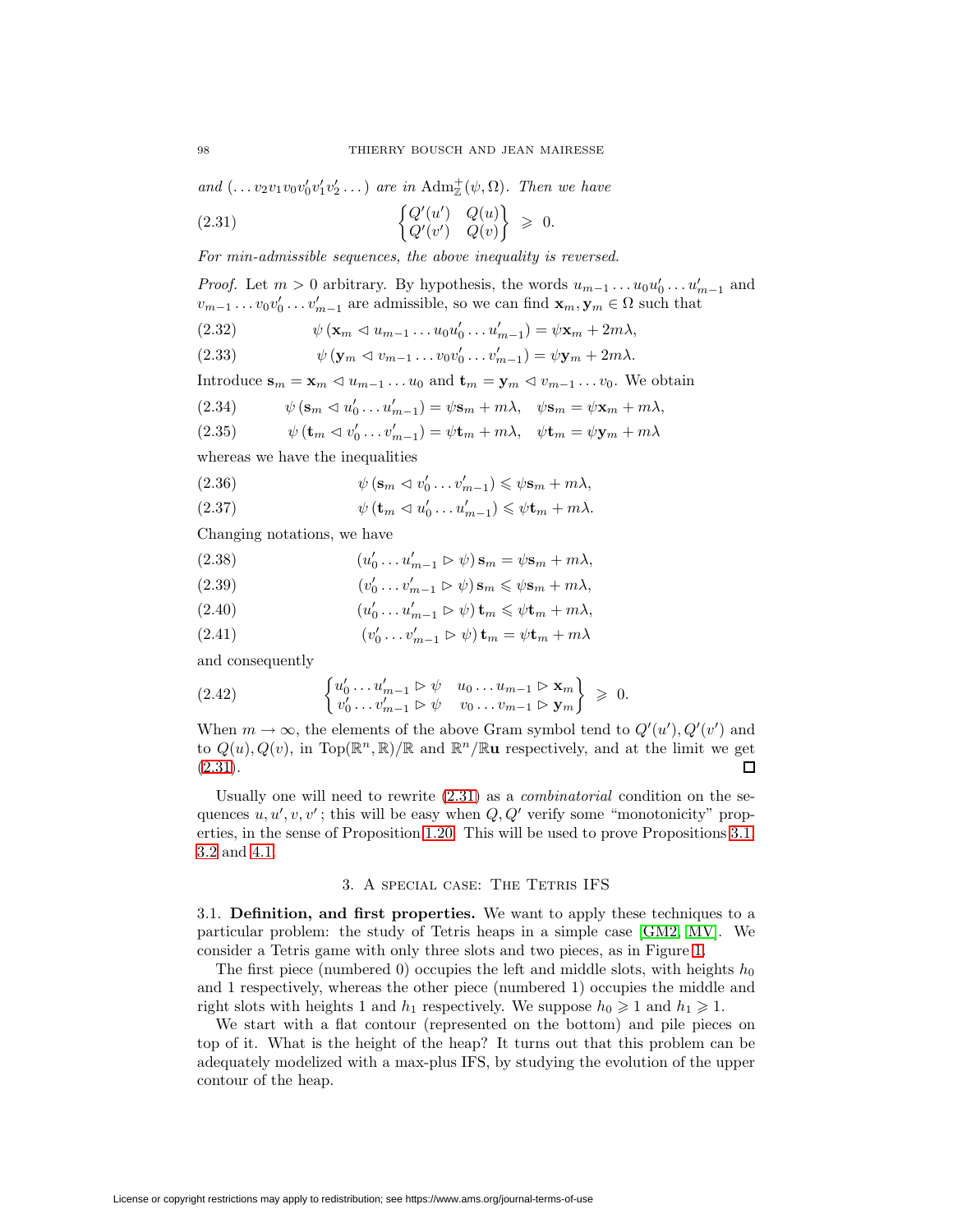

<span id="page-22-0"></span>Figure 1. The Tetris pieces

The upper contour of the heap at a given moment can be represented by three numbers,  $u, v$  and  $w$ , which are the height of the heap in the left, middle and right slots. At the beginning, we have  $u = v = w = 0$ . When we add piece 0, the contour becomes

(3.1) 
$$
U_0 \begin{pmatrix} u \\ v \\ w \end{pmatrix} = \begin{pmatrix} \max(u, v) + h_0 \\ \max(u, v) + 1 \\ w \end{pmatrix}
$$

and when we add piece 1, it becomes

(3.2) 
$$
U_1 \begin{pmatrix} u \\ v \\ w \end{pmatrix} = \begin{pmatrix} u \\ \max(v, w) + 1 \\ \max(v, w) + h_1 \end{pmatrix}
$$

so the problem is to study the dynamical behaviour of the max-plus IFS  $\mathfrak{U} =$  $(U_0, U_1)$  on  $\mathbb{R}^3$ .

Unfortunately,  $\mathfrak U$  is not tubular (neither  $U_0$  nor  $U_1$  have invariant tubes) so the techniques previously described do not apply immediately. However, it is possible to sidestep the problem (and also to simplify the IFS) by making the following observation: when  $(u', v', w') = U_i(u, v, w)$  (with  $i \in \{0, 1\}$ ), one can express  $x' =$  $\max(u', v')$  and  $y' = \max(v', w')$  in terms of  $x = \max(u, v)$  and  $y = \max(v, w)$  only. Indeed, when  $i = 0$  we have

(3.3) 
$$
x' = \max(u', v') = x + h_0,
$$

(3.4) 
$$
y' = \max(v', w') = \max(x + 1, w) = \max(x + 1, y)
$$

and when  $i = 1$  we have

(3.5) 
$$
x' = \max(u', v') = \max(u, y + 1) = \max(x, y + 1),
$$

(3.6)  $y' = \max(v', w') = y + h_1.$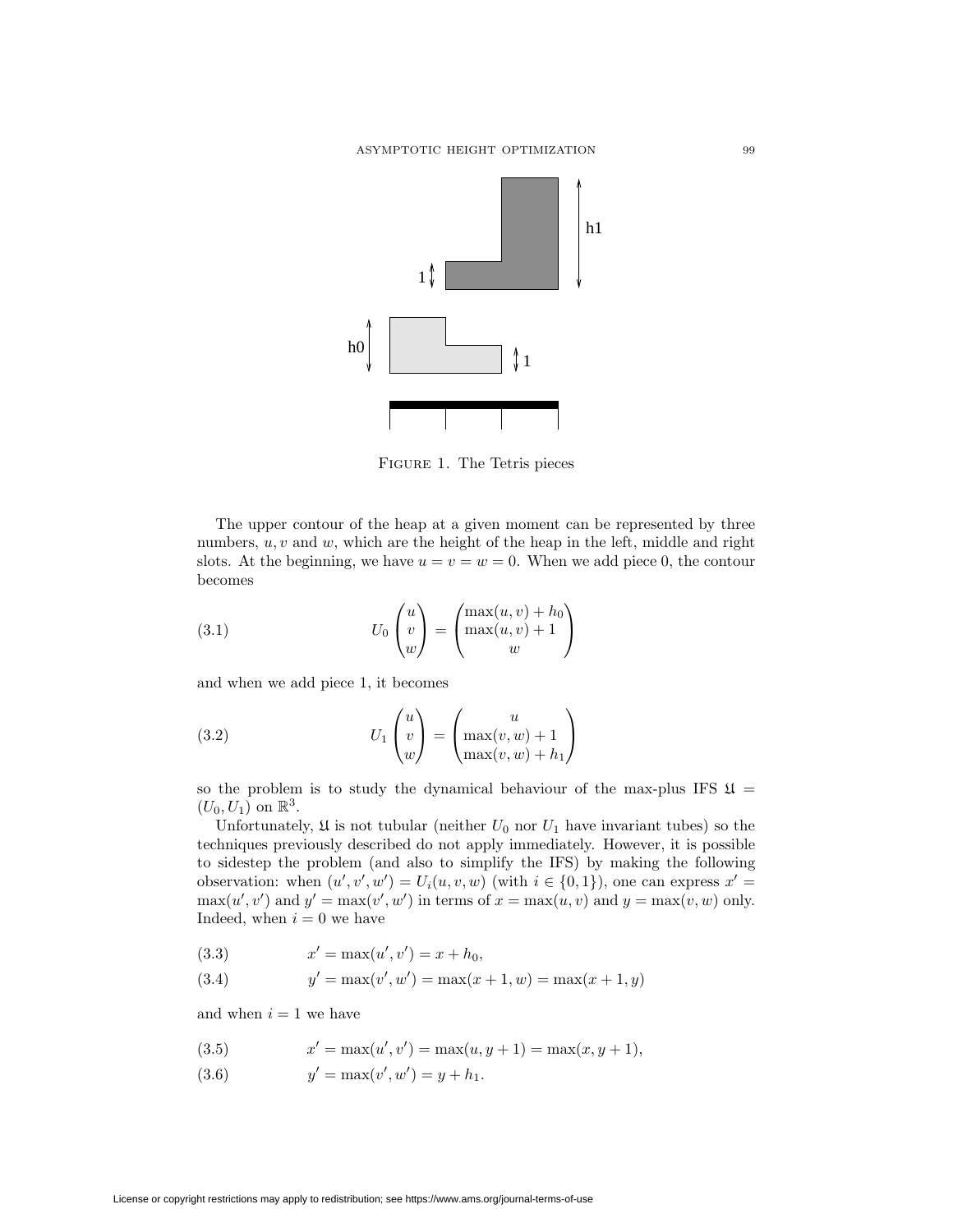So the evolution of  $(x, y)$  is described by the max-plus IFS  $\mathfrak{T} = (T_0, T_1)$  on  $\mathbb{R}^2$ , where  $T_0$  and  $T_1$  are given by

<span id="page-23-3"></span>(3.7) 
$$
T_0 \begin{pmatrix} x \\ y \end{pmatrix} = \begin{pmatrix} x + h_0 \\ \max(x + 1, y) \end{pmatrix},
$$

<span id="page-23-4"></span>(3.8) 
$$
T_1 \begin{pmatrix} x \\ y \end{pmatrix} = \begin{pmatrix} \max(x, y + 1) \\ y + h_1 \end{pmatrix}
$$

and this is the IFS we will study in this section. This reduction (from  $\mathfrak{U}$  to  $\mathfrak{I}$ ) is in fact a special case of the completion procedure for max-plus IFS described in [\[GM3\]](#page-34-12).

Note first that the maps  $T_0$  and  $T_1$  are orientation-preserving. Then we notice that the points  $\mathbf{p}_0, \mathbf{p}_1 \in \mathbb{R}^2$ , defined by

(3.9) 
$$
\mathbf{p}_0 = (h_0, 1),
$$

$$
(3.10) \t\t\t\t\tp1 = (1, h1),
$$

verify

(3.11) 
$$
T_0(\mathbf{p}_0) = \mathbf{p}_0 + h_0 \mathbf{u},
$$

$$
(3.12) \t\t T_1(\mathbf{p}_1) = \mathbf{p}_1 + h_1 \mathbf{u}
$$

<span id="page-23-0"></span>so the corresponding points  $\tilde{\mathbf{p}}_0$  and  $\tilde{\mathbf{p}}_1$  in the quotient space  $\mathbb{R}^2/\mathbb{R}$ **u** are fixed points of  $\tilde{T}_0$  and  $\tilde{T}_1$  respectively. Consequently, by Corollary [1.19,](#page-13-1) the tube

(3.13) 
$$
\Omega = \{(x, y) \in \mathbb{R}^2 : 1 - h_0 \leq y - x \leq h_1 - 1\}
$$

is invariant by  $\Sigma$ . So the IFS is tubular, and there exists an average height function  $H$ , according to Proposition-Definition [1.21.](#page-15-5)

On the other hand, the topical forms  $\alpha_0$  and  $\alpha_1$  defined by

$$
(3.14) \qquad \qquad \alpha_0(x,y) = x,
$$

$$
\alpha_1(x, y) = y
$$

(that is, the first and second coordinate functions) verify

(3.16) 
$$
T'_0(\alpha_0) = \alpha_0 + h_0,
$$

(3.17) 
$$
T'_1(\alpha_1) = \alpha_1 + h_1.
$$

3.2. **Approximation by a conjugate-linear IFS.** Unfortunately, the IFS  $\mathfrak{T}$  is not squeezing. It is however possible to approach it by  $\kappa$ -linear squeezing IFS. We could use the formula [\(1.59\)](#page-9-1) for this, but it is convenient to tweak it slightly, as follows.

Let  $\kappa > 0$  be arbitrary, and define  $\mathfrak{T}^{\kappa} = (T_0^{\kappa}, T_1^{\kappa})$ , where

<span id="page-23-1"></span>(3.18) 
$$
T_0^{\kappa} \begin{pmatrix} x \\ y \end{pmatrix} = \begin{pmatrix} x + \kappa^{-1} \log(\theta_0 + 1) \\ \kappa^{-1} \log(\theta \exp \kappa x + \exp \kappa y) \end{pmatrix},
$$

<span id="page-23-2"></span>(3.19) 
$$
T_1^{\kappa} \begin{pmatrix} x \\ y \end{pmatrix} = \begin{pmatrix} \kappa^{-1} \log(\exp \kappa x + \theta \exp \kappa y) \\ y + \kappa^{-1} \log(\theta_1 + 1) \end{pmatrix}
$$

with  $\theta$ ,  $\theta_0$  and  $\theta_1$  defined by

(3.20) 
$$
\theta(\kappa) = \exp \kappa, \quad \theta_0(\kappa) = \exp \kappa h_0, \quad \theta_1(\kappa) = \exp \kappa h_1.
$$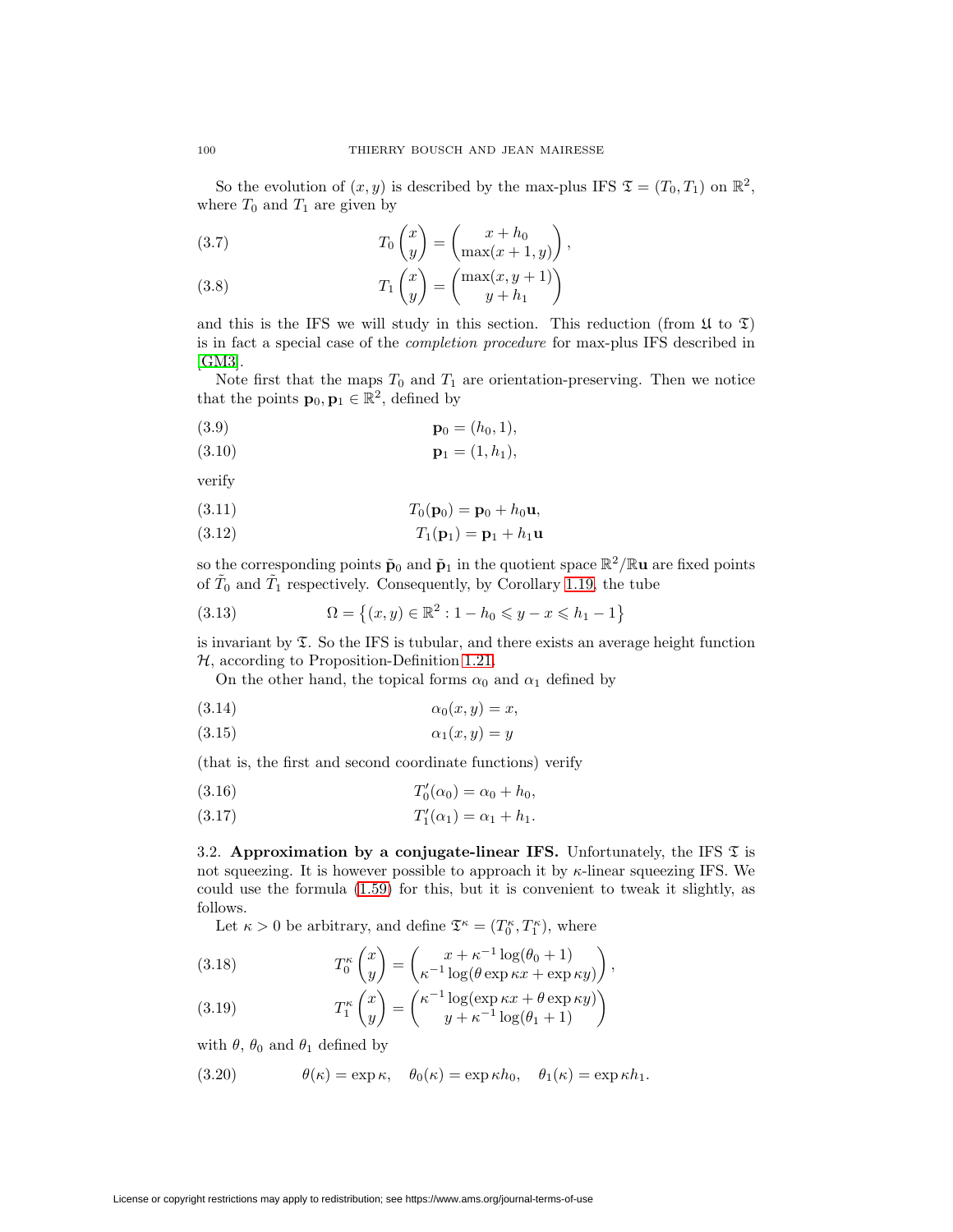<span id="page-24-2"></span>These  $\kappa$ -linear operators correspond, through equation [\(1.56\)](#page-8-1), to the matrices

(3.21) 
$$
A_0 = \begin{pmatrix} \theta_0 + 1 & 0 \\ \theta & 1 \end{pmatrix} \text{ and } A_1 = \begin{pmatrix} 1 & \theta \\ 0 & \theta_1 + 1 \end{pmatrix}
$$

respectively.

Easy arguments show that the maps  $T_i^{\kappa}$  are injective and orientation-preserving, and a straightforward calculation shows that [\(1.66\)](#page-9-0) holds. Moreover, we have

(3.22) 
$$
T_0^{\kappa}(\mathbf{p}_0) = \mathbf{p}_0 + \kappa^{-1} \log(\theta_0 + 1) \cdot \mathbf{u},
$$

(3.23) 
$$
T_1^{\kappa}(\mathbf{p}_1) = \mathbf{p}_1 + \kappa^{-1} \log(\theta_1 + 1) \cdot \mathbf{u}
$$

so  $\tilde{\mathbf{p}}_0, \tilde{\mathbf{p}}_1$  are invariant by  $\tilde{T}_0^{\kappa}, \tilde{T}_1^{\kappa}$  respectively, and by Corollary [1.19,](#page-13-1) the tube  $\Omega$ defined by [\(3.13\)](#page-23-0) is invariant by  $\mathfrak{T}^{\kappa}$ . Therefore,  $\mathfrak{T}^{\kappa}$  is a squeezing IFS.

We also see that

(3.24) 
$$
(T_0^{\kappa})'(\alpha_0) = \alpha_0 + \kappa^{-1} \log(\theta_0 + 1),
$$

(3.25) 
$$
(T_1^{\kappa})'(\alpha_1) = \alpha_1 + \kappa^{-1} \log(\theta_1 + 1).
$$

<span id="page-24-0"></span>3.3. **The functions** Q and Q'. In this subsection, we will make the assumption that  $h_0, h_1 > 0$  and  $h_0 + h_1 > 2$ , instead of  $h_0, h_1 \geq 1$ ; this does not affect anything we have said so  $\text{far}^6$  $\text{far}^6$  on  $\mathfrak{I}$ , and allows us to write strict inequalities.

Let  $Q, Q'$  be the functions defined by Proposition [1.16](#page-10-2) for the IFS  $\mathfrak{T}^{\kappa}$ . From the results of the previous section, yielding the (unique) fixed points of the  $\tilde{T}^{\kappa}_i$  and their duals, we get

(3.26) 
$$
\begin{cases} Q(\overline{0}) = \tilde{\mathbf{p}}_0 \\ Q(\overline{1}) = \tilde{\mathbf{p}}_1 \end{cases} \text{ and } \begin{cases} Q'(\overline{0}) = \tilde{\alpha}_0 \\ Q'(\overline{1}) = \tilde{\alpha}_1 \end{cases}
$$

and from this we deduce

(3.27) 
$$
\begin{cases} Q(0\overline{1}) = (T_0^{\kappa} \mathbf{p}_1)^{\sim} \\ Q(1\overline{0}) = (T_1^{\kappa} \mathbf{p}_0)^{\sim} \end{cases} \text{ and } \begin{cases} Q'(0\overline{1}) = (T_0^{\kappa})'(\alpha_1)^{\sim} \\ Q'(1\overline{0}) = (T_1^{\kappa})'(\alpha_0)^{\sim} . \end{cases}
$$

From the formulas

(3.28)  
\n
$$
T_0^{\kappa} \mathbf{p}_1 = \begin{bmatrix} \kappa^{-1} \log(\theta_0 + 1)\theta \\ \kappa^{-1} \log(\theta^2 + \theta_1) \end{bmatrix},
$$
\n
$$
T_1^{\kappa} \mathbf{p}_0 = \begin{bmatrix} \kappa^{-1} \log(\theta^2 + \theta_0) \\ \kappa^{-1} \log(\theta_1 + 1)\theta \end{bmatrix}
$$

we obtain

(3.30) 
$$
\begin{cases} \alpha_0 & T_0^{\kappa} \mathbf{p}_1 \\ \alpha_1 & T_1^{\kappa} \mathbf{p}_0 \end{cases} = \kappa^{-1} \log \frac{\theta^2 (\theta_0 + 1)(\theta_1 + 1)}{(\theta^2 + \theta_0)(\theta^2 + \theta_1)}
$$

(3.31) 
$$
= \kappa^{-1} \log \left[ 1 + \frac{(\theta^2 - 1)(\theta_0 \theta_1 - \theta^2)}{(\theta^2 + \theta_0)(\theta^2 + \theta_1)} \right]
$$

$$
(3.32) \t\t\t>0
$$

so  $T_0^{\kappa} \mathbf{p}_1 \prec T_1^{\kappa} \mathbf{p}_0$ . On the other hand, it is plain that  $\mathbf{p}_0 \prec \mathbf{p}_1$ , since

(3.33) 
$$
\begin{cases} \alpha_0 & \mathbf{p}_0 \\ \alpha_1 & \mathbf{p}_1 \end{cases} = h_0 + h_1 - 2 > 0.
$$

These two inequalities imply, by Proposition [1.20,](#page-13-0) that the map  $Q: I^{\mathbb{N}} \to \mathbb{R}^2/\mathbb{R}$ **u** is strictly increasing.

<span id="page-24-1"></span><sup>&</sup>lt;sup>6</sup>However,  $\mathfrak T$  will no longer be semiconjugate to  $\mathfrak U$  if  $h_0$  or  $h_1$  is less than 1.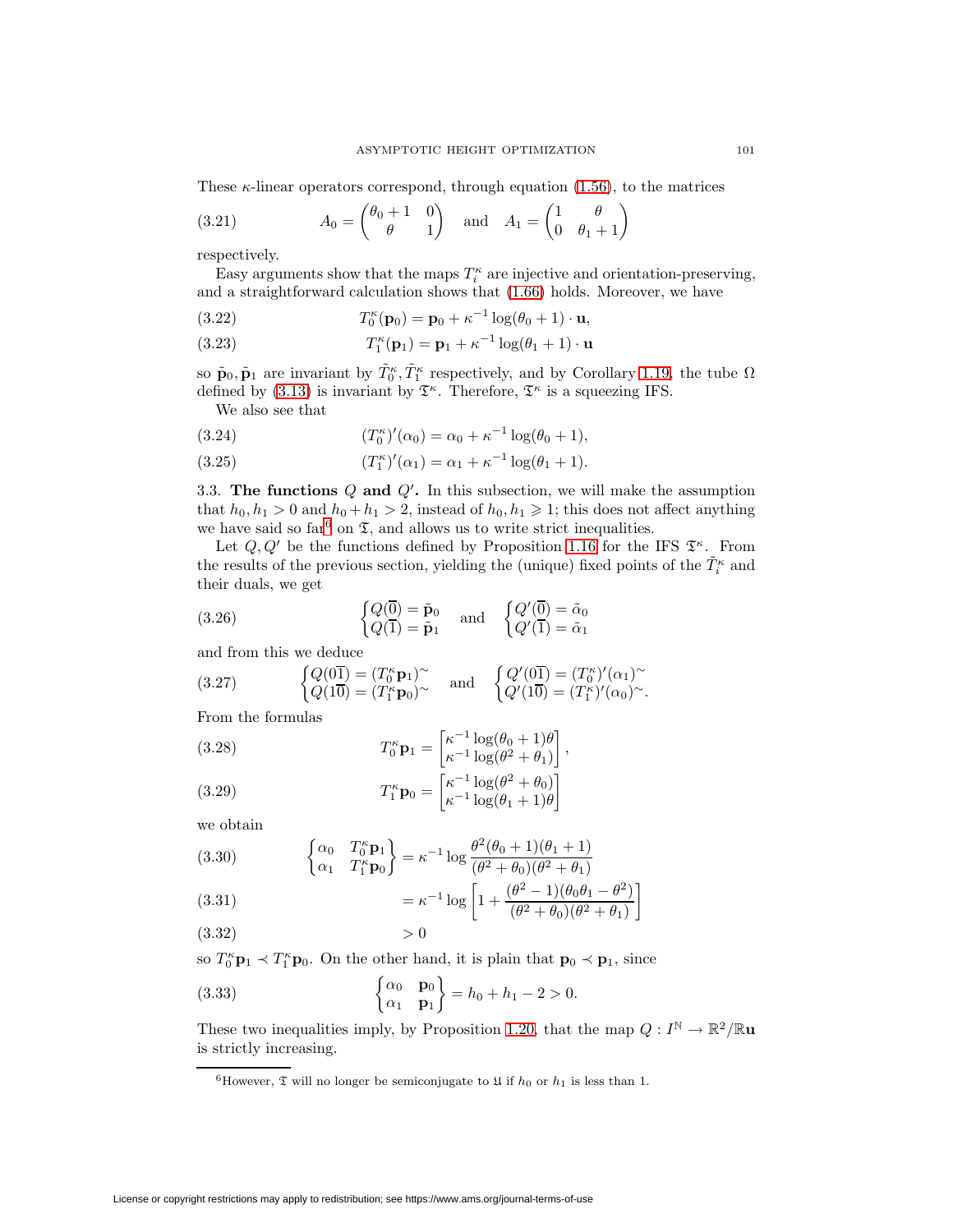On the other hand, the topical forms  $\alpha_1 - \alpha_0$  and  $(T_0^{\kappa})' \alpha_1 - (T_1^{\kappa})' \alpha_0$  are strictly increasing on  $\mathbb{R}^2/\mathbb{R}$ **u**; it is obvious for the former, and for the latter we have

(3.34) 
$$
((T_0^{\kappa})'\alpha_1 - (T_1^{\kappa})'\alpha_0)(x, y) = (\alpha_1 \circ T_0^{\kappa} - \alpha_0 \circ T_1^{\kappa})(x, y)
$$

(3.35) 
$$
= \kappa^{-1} \log \frac{\theta \exp \kappa x + \exp \kappa y}{\exp \kappa x + \theta \exp \kappa y}
$$

(3.36) 
$$
= \kappa^{-1} \log \left[ \frac{1}{\theta} - \frac{\theta^2 - 1}{1 + \theta \exp \kappa (y - x)} \right]
$$

which is a strictly increasing function of  $y - x$ . By the second part of Proposition [1.20,](#page-13-0) it implies that  $Q'(z_2) - Q'(z_1)$  is strictly increasing on  $\mathbb{R}^2/\mathbb{R}$ **u** for every  $z_1, z_2 \in$  $I^{\mathbb{N}}$  such that  $z_1 < z_2$ .

Combining the properties of Q and Q', we see that for any  $u, u', v, v'$  in  $I^{\mathbb{N}}$ , we have the implication

<span id="page-25-3"></span>(3.37) 
$$
u < v \text{ and } u' < v' \implies \begin{cases} Q'(u') & Q(u) \\ Q'(v') & Q(v) \end{cases} > 0.
$$

In particular, for every word  $w \in I^{\mathbb{N}}$ , and anything instead of the ellipses, we have

(3.38) 
$$
\begin{cases} Q'(0...) & Q(w0...) \\ Q'(1...) & Q(w1...) \end{cases} > 0.
$$

If  $(\lambda, \psi)$  is a solution of [\(2.4\)](#page-17-1), we know by Proposition [2.6](#page-21-0) that  $\text{Adm}_{\mathbb{Z}}^-(\psi, \Omega)$  cannot contain simultaneously  $(\ldots 0w0 \ldots)$  and  $(\ldots 1w1 \ldots)$  with the same  $w \in I^*$ . Equivalently, it means that its projection on  $I^{\mathbb{N}}$ ,

(3.39) 
$$
\varpi\big(\mathrm{Adm}_{\mathbb{Z}}^{-}(\psi,\Omega)\big)=\bigcap_{n\geqslant 0}\sigma^{n}\big(\mathrm{Adm}_{\mathbb{N}}^{-}(\psi,\Omega)\big)
$$

(where  $\varpi : I^{\mathbb{Z}} \to I^{\mathbb{N}}$  is the natural projection), cannot contain simultaneously two elements of the form  $0w0...$  and  $1w1...$  with the same w, so it must be a subset of some  $[0\alpha, 1\alpha]$  with  $\alpha \in I^{\mathbb{N}}$ . By Proposition [1.5,](#page-4-2) this set (or equivalently  $\text{Adm}_{\text{N}}(\psi,\Omega)$  carries a unique invariant measure, which is a sturmian measure. So we have proved the following:

<span id="page-25-0"></span>**Proposition 3.1.** Let  $\mathfrak{T}^{\kappa} = (T_0^{\kappa}, T_1^{\kappa})$  be the IFS defined by formulas [\(3.18\)](#page-23-1) and [\(3.19\)](#page-23-2), with  $\kappa > 0$ ,  $h_0, h_1 > 0$  and  $h_0 + h_1 > 2$ . Then the function  $\xi \mapsto \mathcal{H}(\xi; \mathfrak{T}^{\kappa})$ admits a unique minimum in  $St({0,1})$ , and it is a sturmian measure.

### <span id="page-25-2"></span>3.4. **First limit.**

**Theorem B.** Let  $\mathfrak{T} = (T_0, T_1)$  be the IFS defined by the formulas [\(3.7\)](#page-23-3) and [\(3.8\)](#page-23-4), with  $h_0, h_1 \geq 0$  and  $h_0 + h_1 \geq 2$ . Then  $\mathfrak T$  has a minimizing sturmian measure, that is,

<span id="page-25-1"></span>
$$
(3.40) \qquad \exists \rho \in [0,1] \quad \forall \xi \in \text{St}(\{0,1\}) \qquad \mathcal{H}(\xi;\mathfrak{T}) \geq \mathcal{H}(\mathfrak{s}_{\rho};\mathfrak{T}).
$$

Proof. Note that condition [\(3.40\)](#page-25-1), that is, the property of having a minimizing sturmian measure, is a closed condition on  $H$  (for the topology of uniform convergence), and since H depends continuously on  $(h_0, h_1)$ , it is enough to prove [\(3.40\)](#page-25-1) when  $h_0, h_1 > 0$  and  $h_0 + h_1 > 2$ . In this case,  $\mathfrak T$  is the limit of the  $\mathfrak T^{\kappa}$  when  $\kappa \to +\infty$ , and the functions  $\mathcal{H}(\cdot; \mathfrak{T}^{\kappa})$  converge to  $\mathcal{H}(\cdot; \mathfrak{T})$ . Since the functions  $\mathcal{H}(\cdot; \mathfrak{T}^{\kappa})$  have a minimizing sturmian measure by Proposition [3.1,](#page-25-0) so does the function  $\mathcal{H}(\cdot;\mathfrak{T})$ .  $\Box$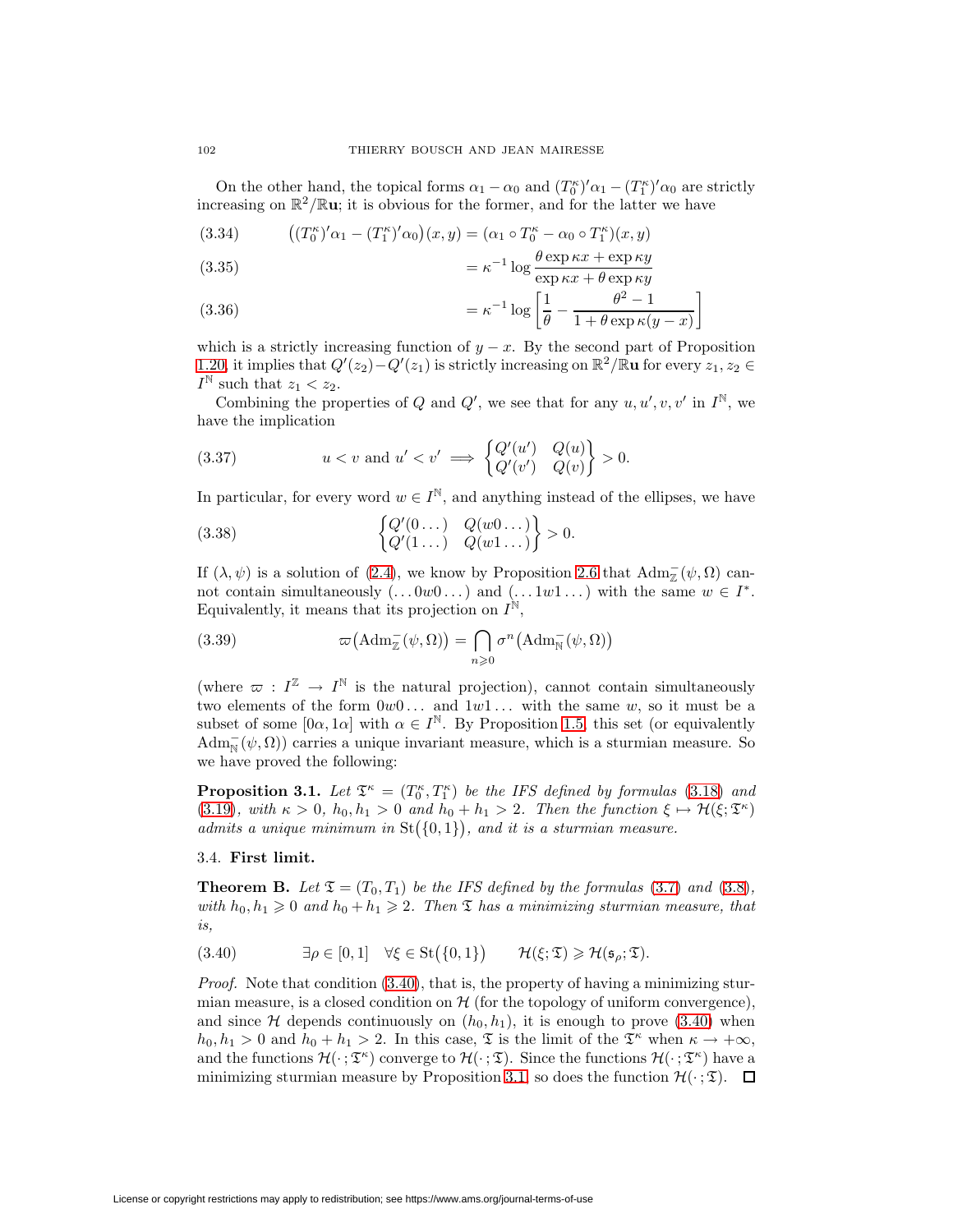Remarks. Depending on the values of  $h_0$  and  $h_1$ , there can be several minimizing measures. For instance, when  $(h_0, h_1) = (1, 2)$ , all the sturmian measures  $\mathfrak{s}_{\rho}$  with  $\rho \in [0, 1/2]$  are minimizing. Barycentres made with them give us examples of nonsturmian mimimizing measures, but there also exist ergodic minimizing measures which are not sturmian, for example the periodic orbit  $\overline{0101001001}_{\text{t}}$ .

In Figure [2](#page-26-0) we have represented the "phase diagram" of  $\mathfrak T$  in the region  $h_0, h_1 \in$ [1, 10]. This diagram represents the regions where the various sturmian measures  $s_\rho$  are minimizing. These regions are represented by the white "cells", whereas the black lines represent the boundaries between these regions (for example, the cell on the bottom left, which contains the point  $h_0 = h_1 = 2$ , corresponds to  $\rho = 1/2$ . Numerical evidence suggests that all these cells correspond to rational values of  $\rho$ , with small denominators. Apart from that, we have no idea about the shape and combinatorial arrangement of these cells. It is more complicated than what we expected, and rather different from the relatively simple "Farey tree" structure which appears in [\[HO,](#page-34-13) [Jen\]](#page-34-14).



<span id="page-26-0"></span>FIGURE 2. The Tetris phase diagram

Comments. Theorem [B](#page-25-2) is not new, and is a special case of Theorem [C](#page-28-0) which will be proved in the next sections; however, their proofs are very similar, and this is why we treated the simpler Theorem [B](#page-25-2) first.

Theorem [B](#page-25-2) has been proved in [\[MV\]](#page-34-11) in the more general context of two Tetris pieces with arbitrary shapes, using techniques which are completely different and very specific to the Tetris problem. With these techniques, Mairesse and Vuillon prove a stronger result: there always exists a periodic sturmian measure minimizing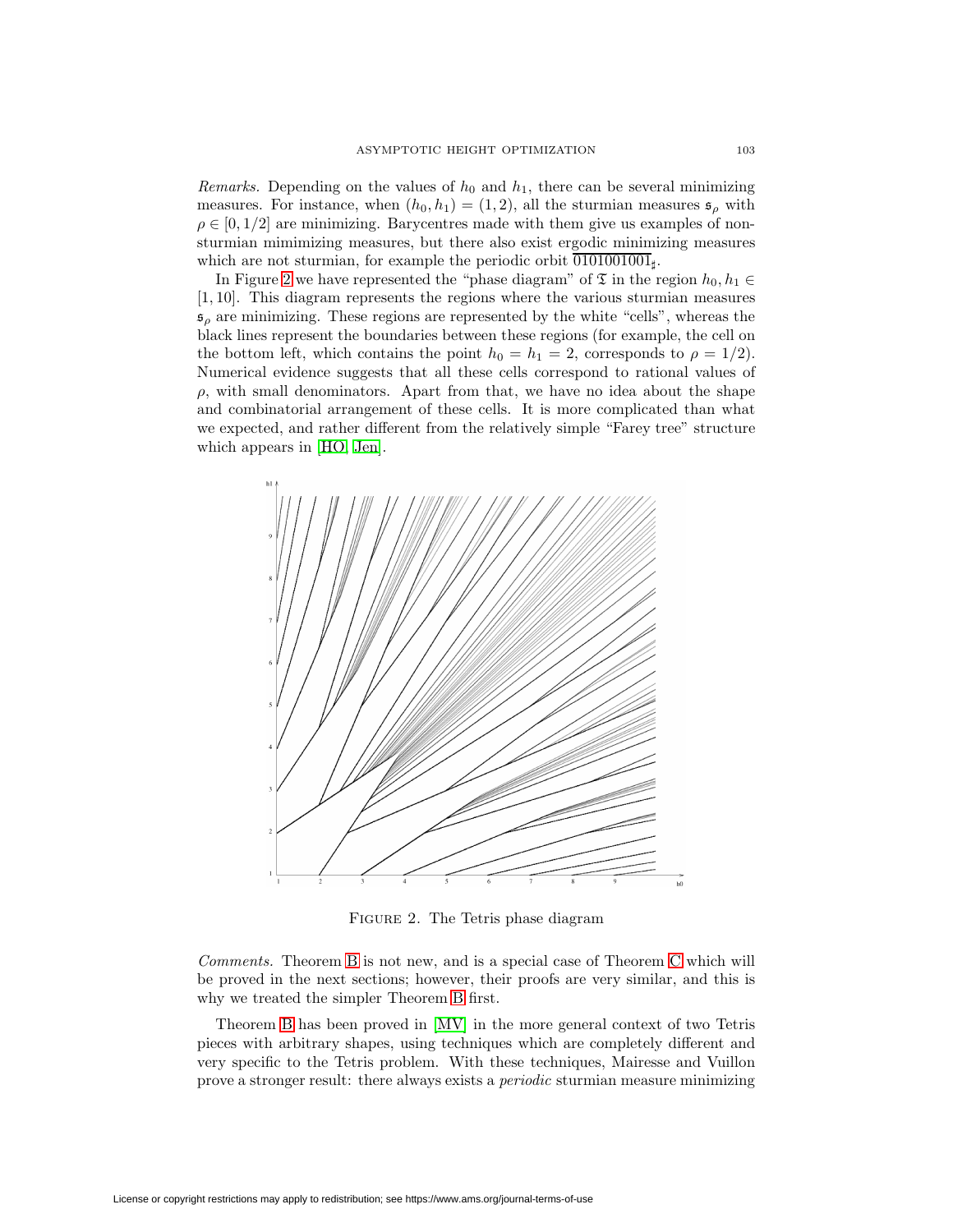the average height, and it can be determined explicitly. The more general techniques given in the present article are probably not sharp enough to obtain this stronger form of Theorem [B.](#page-25-2)

3.5. **A different variational problem.** A related optimization problem is to ask for the minimum of  $\mathcal{H}(\xi)$  among all  $\xi \in \mathrm{St}(I)$  such that  $\mathbb{E}(\xi_0) = \rho$ , for some given  $\rho \in [0,1].$ 

The idea here is to introduce an additional parameter  $\nu \in \mathbb{R}$ , and consider the IFS  $_{\nu}\mathfrak{T}=(T_0, _{\nu}T_1)$ , where  $_{\nu}T_1=\nu\mathbf{u}+T_1$ . Obviously this IFS is tubular, just like  $\mathfrak{I}$ , and its average height function is given by

(3.41) 
$$
\forall \xi \in \text{St}(I) \qquad \mathcal{H}(\xi; \nu \mathfrak{D}) = \mathcal{H}(\xi; \mathfrak{D}) + \nu \mathbb{E}(\xi_0)
$$

and it can be approximated by the conjugate-linear IFS  $_{\nu}\mathfrak{T}^{\kappa} = (T_0^{\kappa}, {\nu}T_1^{\kappa})$ , where  $\nu T_1^{\kappa} = \nu \mathbf{u} + T_1^{\kappa}$ . This IFS differs from  $\mathfrak{T}^{\kappa}$  only by a translation, so it is squeezing and has exactly the same functions  $Q, Q'$ , and in particular they verify  $(3.37)$ . The same reasoning as before then shows that (provided  $h_0, h_1 > 0$  and  $h_0 + h_1 > 2$ ) there exists a unique minimizing measure for  $\mathcal{H}(\cdot; \nu^{\mathfrak{T}^{\kappa}})$ , and it is sturmian. To summarize:

<span id="page-27-0"></span>**Proposition 3.2.** Let  $\mathfrak{T}^{\kappa} = (T_0^{\kappa}, T_1^{\kappa})$  be the IFS defined by the formulas [\(3.18\)](#page-23-1) and [\(3.19\)](#page-23-2), with  $\kappa > 0$ ,  $h_0, h_1 > 0$  and  $h_0 + h_1 > 2$ , and let  $\nu \in \mathbb{R}$ . Then the function  $\xi \mapsto \mathcal{H}(\xi; \mathfrak{T}^{\kappa}) + \nu \mathbb{E}(\xi_0)$  admits a unique minimum in  $\text{St}(\{0,1\})$ , and it is a sturmian measure.

Here we shall take advantage of the uniqueness of the minimizing measure. For each  $\nu \in \mathbb{R}$ , let  $\rho = \rho(\nu)$  be the unique number in [0, 1] such that

(3.42) 
$$
\forall \xi \in \text{St}(I) \qquad \mathcal{H}(\xi; \mathfrak{T}^{\kappa}) + \nu \mathbb{E}(\xi_0) \geq \mathcal{H}(\mathfrak{s}_{\rho}; \mathfrak{T}^{\kappa}) + \nu \rho.
$$

This condition defines a closed graph for the map  $\nu \mapsto \rho$ , and consequently, the map is continuous. Now we claim the following.

**Proposition 3.3.** Let  $\mathfrak{T}^{\kappa} = (T_0^{\kappa}, T_1^{\kappa})$  be the IFS defined by the formulas [\(3.18\)](#page-23-1) and [\(3.19\)](#page-23-2), with  $\kappa > 0$ ,  $h_0, h_1 > 0$  and  $h_0 + h_1 > 2$ , and let  $\rho \in [0, 1]$  be arbitrary. Then there exists  $\nu \in \mathbb{R}$  such that

<span id="page-27-1"></span>(3.43) 
$$
\nu \in \left[ -\kappa^{-1} \log(1 + \theta_1), \kappa^{-1} \log(1 + \theta_0) \right]
$$

and  $\mathfrak{s}_{\rho}$  is the unique minimum of the function  $\xi \mapsto \mathcal{H}(\xi; \mathfrak{T}^{\kappa}) + \nu \mathbb{E}(\xi_0)$ .

Proof. A straightforward calculation shows that

(3.44) 
$$
\forall \mathbf{x} \in \Omega \quad -\kappa^{-1} \log(1+\theta_0) \mathbf{u} \leq T_1^{\kappa}(\mathbf{x}) - T_0^{\kappa}(\mathbf{x}) \leq \kappa^{-1} \log(1+\theta_1) \mathbf{u}
$$

and consequently

(3.45) 
$$
\nu \leqslant -\kappa^{-1} \log(1+\theta_1) \implies \nu T_1^{\kappa} \leqslant T_0^{\kappa},
$$

(3.46) 
$$
\nu \geqslant \kappa^{-1} \log(1+\theta_0) \implies \nu T_1^{\kappa} \geqslant T_0^{\kappa}
$$

on  $\Omega$ . In the first case,  $\mathfrak{s}_1 = \overline{1}_\sharp$  minimizes  $\mathcal{H}(\cdot;\nu\mathfrak{T})$ , whereas  $\mathfrak{s}_0 = \overline{0}_\sharp$  is minimizing in the second case. So we have proved that the function  $\nu \mapsto \rho(\nu)$  takes the values 1 and 0 when  $\nu$  is on the boundary on the interval  $(3.43)$ , and since it is continuous, it takes all the intermediary values on this interval.  $\Box$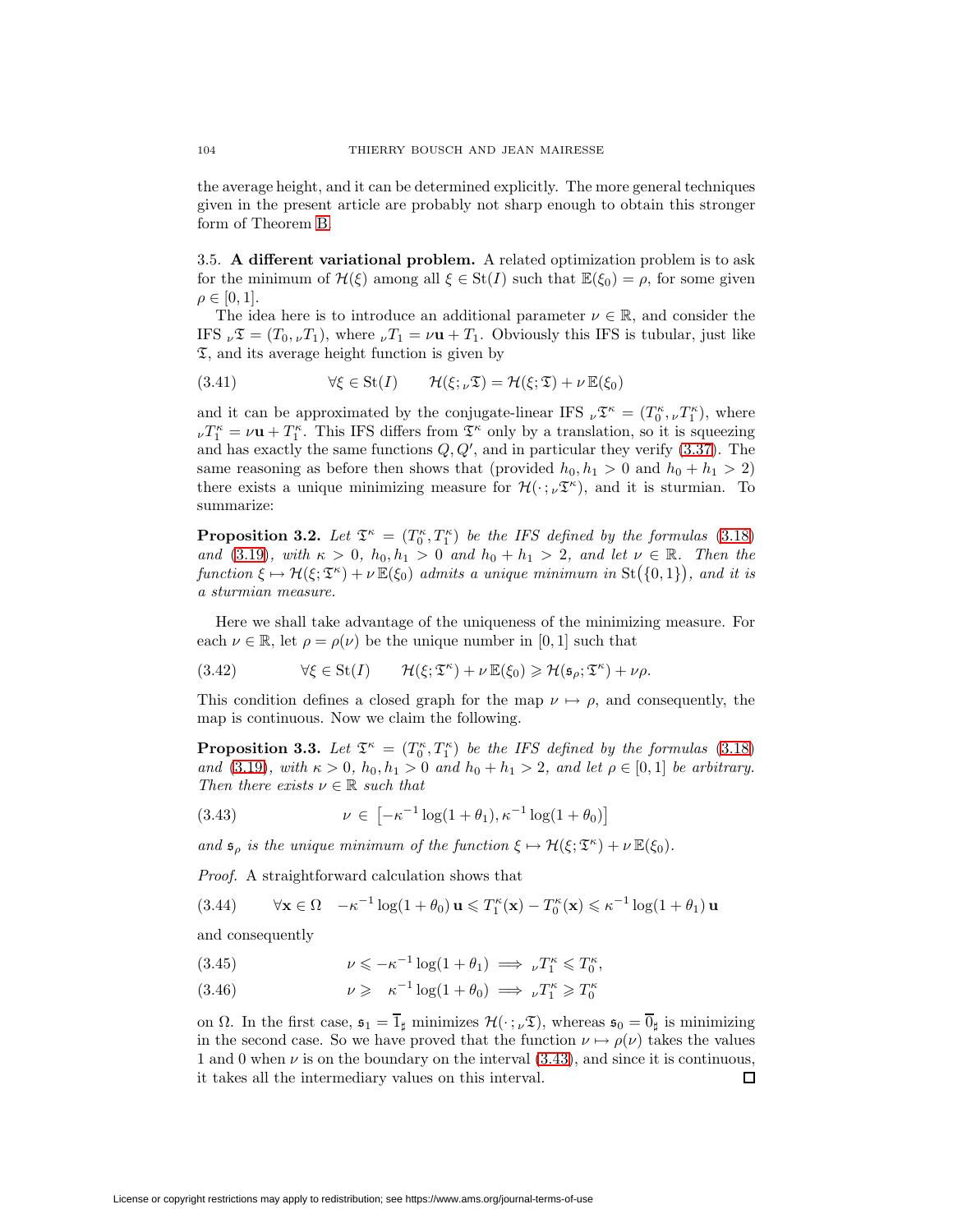Remarks. An important consequence of Proposition [3.3](#page-27-1) is the existence of real numbers  $\nu$  such that the unique minimizing measure of  $_{\nu} \mathfrak{T}^{\kappa}$  is a sturmian measure with *irrational* parameter. This gives us examples of conjugate-linear IFS which have no minimizing periodic orbit. We will come back to this in §[4.](#page-28-1)

#### <span id="page-28-0"></span>3.6. **Second limit.**

**Theorem C.** Let  $\mathfrak{T} = (T_0, T_1)$  be the IFS defined by the formulas [\(3.7\)](#page-23-3) and [\(3.8\)](#page-23-4), with  $h_0, h_1 \geq 0$  and  $h_0 + h_1 \geq 2$ , and let  $\rho \in [0, 1]$  be arbitrary. Then there exists  $\nu \in [-h_1, h_0]$  such that

<span id="page-28-2"></span>
$$
(3.47) \qquad \forall \xi \in \text{St}(\{0,1\}) \qquad \mathcal{H}(\xi;\mathfrak{T}) + \nu \mathbb{E}(\xi_0) \geq \mathcal{H}(\mathfrak{s}_{\rho};\mathfrak{T}) + \nu \rho
$$

<span id="page-28-3"></span>and it implies in particular,

(3.48)  $\forall \xi \in \text{St}(\{0,1\}) \qquad \mathbb{E}(\xi_0) = \rho \implies \mathcal{H}(\xi; \mathfrak{T}) \geq \mathcal{H}(\mathfrak{s}_{\rho}; \mathfrak{T}).$ 

*Proof.* Condition [\(3.47\)](#page-28-2) is closed in  $(h_0, h_1)$  and thus it is sufficient to prove it on a dense subset of its definition domain, namely when  $h_0, h_1 > 0$  and  $h_0 + h_1 > 2$ . In this case,  $\mathfrak T$  is the limit of the  $\mathfrak T^{\kappa}$  when  $\kappa \to +\infty$ , and by Proposition [3.3,](#page-27-1) for every  $\kappa > 0$  there exists

(3.49) 
$$
\nu_{\kappa} \in \left[ -\kappa^{-1} \log(1 + \theta_1), \kappa^{-1} \log(1 + \theta_0) \right]
$$

such that

(3.50) 
$$
\forall \xi \in \text{St}(I) \qquad \mathcal{H}(\xi; \mathfrak{T}^{\kappa}) + \nu_{\kappa} \mathbb{E}(\xi_0) \geq \mathcal{H}(\mathfrak{s}_{\rho}; \mathfrak{T}^{\kappa}) + \nu_{\kappa} \rho.
$$

If v is any limit of the  $\nu_{\kappa}$  when  $\kappa \to +\infty$ , then  $\nu \in [-h_1, h_0]$ , and we obtain [\(3.47\)](#page-28-2) by taking the limit in the above inequality. 口

Comments. The second part of Theorem [C,](#page-28-0) that is, the statement [\(3.48\)](#page-28-3), has been proved by Gaujal [\[G2\]](#page-34-15), using very specialized methods requiring a deep understanding of sturmian sequences. We believe that our proof is simpler, and involves ideas which are more likely to be reusable in other contexts.

The formulation of the problem and its solution in [\[G2\]](#page-34-15) is very different from the one given here (it does not involve "stationary processes" at all), and it requires some care to verify that it is indeed the same statement as [\(3.48\)](#page-28-3). It is obvious that Gaujal's theorem expressed as [\(3.48\)](#page-28-3) implies Theorem [B,](#page-25-2) which is part of the Mairesse-Vuillon theorem, but it was not obvious at all in their original formulations. This shows how the right formalism, even if it seems abstract and unnecessary at first sight, can actually simplify the approach.

#### 4. Finiteness conjectures

<span id="page-28-1"></span>4.1. **The Lagarias-Wang conjecture.** For any linear endomorphism  $A \in$  $L(\mathbb{R}^n, \mathbb{R}^n)$ , with eigenvalues  $\lambda_1, \ldots, \lambda_n \in \mathbb{C}$ , we denote by  $\varrho(A) = \max |\lambda_i|$  the spectral radius of A. Let I be a nonempty finite set and  $\mathfrak{A} = (A_i)_{i \in I}$  a collection of elements of  $L(\mathbb{R}^n, \mathbb{R}^n)$ . For every word  $w \in I^*$ , we define  $A_w$  as in [\(1.63\)](#page-9-2), and  $A_{\mathfrak{e}} = \mathrm{Id}.$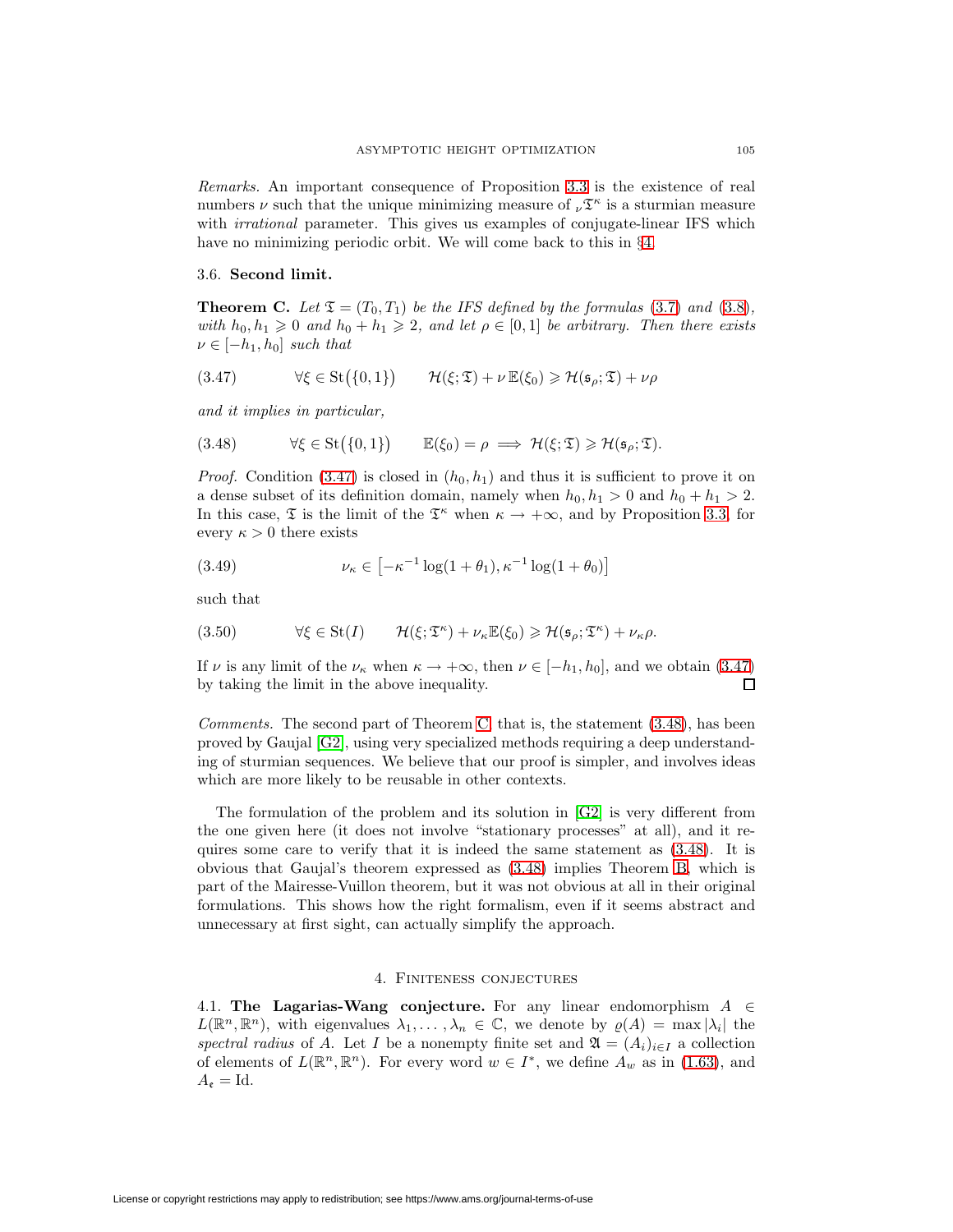<span id="page-29-0"></span>Now we define  $\lambda^{-}(X) \in \mathbb{R} \cup \{-\infty\}$  and  $\lambda^{+}(X) \in \mathbb{R}$ , called the *smallest* and greatest Liapunov exponents of A, as follows:

(4.1) 
$$
\lambda^{-}(\mathfrak{A}) = \inf_{|w| \geq 1} \frac{1}{|w|} \log \varrho(A_w),
$$

<span id="page-29-1"></span>(4.2) 
$$
\lambda^+(\mathfrak{A}) = \sup_{|w| \geq 1} \frac{1}{|w|} \log \varrho(A_w)
$$

and a very natural question is to ask whether these bounds are attained for an arbitrary A.

For the smallest Liapunov exponent, it is not difficult to see that the answer is no. For instance, consider the IFS  $\mathfrak{A} = (A_0, A_1)$ , where  $A_0$  and  $A_1$  are the  $2 \times 2$ matrices defined by

(4.3) 
$$
A_0 = \begin{pmatrix} 2 & 0 \\ 0 & 1/2 \end{pmatrix} \quad \text{and} \quad A_1 = \begin{pmatrix} 1/3 & 0 \\ 0 & 3 \end{pmatrix}.
$$

For every word  $w \in I^*$ , we have

(4.4) 
$$
A_w = \begin{pmatrix} 2^a 3^{-b} & 0 \\ 0 & 2^{-a} 3^b \end{pmatrix}
$$

where  $a, b$  are the numbers of zeros and ones in the word w. From the irrationality of  $\log 3/\log 2$ , it is plain that  $\varrho(A_w)$  is always greater than 1 when w is nonempty, but it can be arbitrarily close to 1, so the infimum in [\(4.1\)](#page-29-0) is  $\lambda^{-}(X) = 0$  and it is not attained.

For the greatest Liapunov exponent  $\lambda^+(\mathfrak{A})$ , there is no such counterexample, and it has been conjectured by Lagarias and Wang [\[LW\]](#page-34-16) and Gurvits [\[Gu1\]](#page-34-17) (motivated by previous work in  $[DL1]$ , that the supremum in  $(4.2)$  was always attained, for any  $\mathfrak A$ . This statement is known as the *finiteness conjecture*.

This conjecture is traditionally stated in terms of the joint spectral radius (or generalized spectral radius), a notion introduced by Rota & Strang [\[RS\]](#page-34-18), later rediscovered in [\[DL1\]](#page-33-3) and also studied in [\[BW\]](#page-33-14); with our notation, the joint spectral radius is  $\exp \lambda^+(\mathfrak{A})$ . Equivalent formulations of the finiteness conjecture, and related statements, can be found in [\[LW,](#page-34-16) [Gu2,](#page-34-19) [DL2\]](#page-33-15).

We shall prove in the next subsection that this conjecture is false, by constructing a linear IFS  $\mathfrak{A}$ , consisting of two  $2 \times 2$  matrices, with nonnegative coefficients, and such that

(4.5) 
$$
\forall w \in I^* - \{\mathfrak{e}\} \qquad \frac{1}{|w|} \log \varrho(A_w) < \lambda^+(\mathfrak{A}).
$$

Incidentally, it should be mentioned that the explicit computation of  $\lambda^{\pm}(\mathfrak{A})$  in the general case, either exact or approximate, raises some interesting computability questions, some of them related to the finiteness conjecture; see [\[BT1,](#page-33-16) [BT2,](#page-33-17) [TB\]](#page-34-20) for a discussion of these issues.

4.2. **The finiteness problem for tubular IFS.** The same finiteness questions can be stated for tubular IFS. If  $\mathfrak T$  is a tubular IFS on  $\mathbb R^n$  of some kind (conjugatelinear, max-plus, etc.), do there exist periodic orbits  $\xi \in St(I)$  which maximize or minimize the average height  $\mathcal{H}(\xi;\mathfrak{T})$ ? This question is reasonable, because periodic orbits are dense in St(I), and thus the upper and lower bounds of  $\mathcal{H}(\xi;\mathfrak{T})$  on periodic orbits coincide with the maximum and the minimum of  $H$  on  $St(I)$ .

The answer depends, in part, on the type of topical maps we consider. If  $\mathfrak T$  is a max-plus IFS, then it is known [\[Ga1\]](#page-34-21) that there exists a maximizing periodic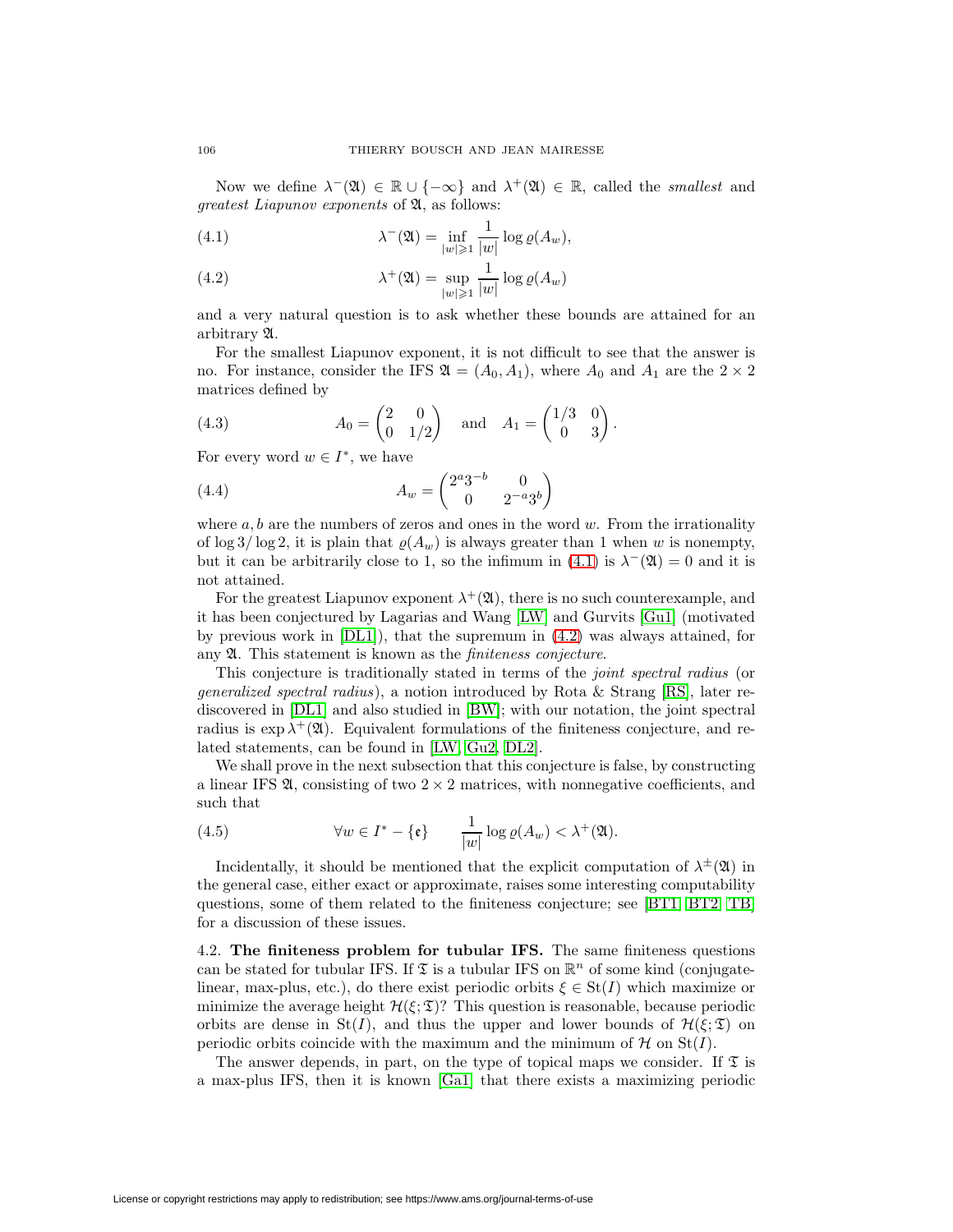orbit, whose period does not exceed  $n$  (the dimension of the space). On the other hand, there does not always exist a minimizing periodic orbit [\[MV\]](#page-34-11), unless one assumes that all pieces have rational heights [\[GM3\]](#page-34-12). The Tetris IFS considered in this article, however, always has a minimizing periodic orbit [\[MV\]](#page-34-11), even if  $h_0, h_1$ are irrational.

The class of topical functions which is the most relevant to the Lagarias-Wang conjecture is the class of conjugate-linear maps, described in §[1.3,](#page-8-2) and this is what we will study here. Let  $\kappa > 0$ . Consider the matrices  $A_0, A_1$  defined by [\(3.21\)](#page-24-2), and  $T_0^{\kappa}, T_1^{\kappa}$  the corresponding  $\kappa$ -linear maps defined by [\(3.18\)](#page-23-1) and [\(3.19\)](#page-23-2). As before, we define  $_{\nu}T_1^{\kappa} = \nu \mathbf{u} + T_1^{\kappa}$ , which corresponds to the matrix  $_{\nu}A_1 = e^{\kappa \nu}A_1$ . We shall note  $_{\nu}A_0 = A_0$  for convenience, and  $_{\nu}\mathfrak{A} = (\nu A_0, \nu A_1)$ .

We have seen in Proposition [3.3](#page-27-1) that under the conditions  $h_0, h_1 > 0$  and  $h_0 +$  $h_1 > 2$ , there were values of  $\nu \in \mathbb{R}$  so that  $\nu \mathfrak{T}^{\kappa} = (T_0^{\kappa}, \nu T_1^{\kappa})$  did not have any minimizing periodic orbit. A simple modification of this construction allows us to exhibit conjugate-linear tubular IFS which do not have any maximizing periodic orbit, and this yields a counterexample to the Lagarias-Wang finiteness conjecture.

<span id="page-30-0"></span>**Proposition 4.1.** Let  $\mathfrak{T}^{\kappa} = (T_0^{\kappa}, T_1^{\kappa})$  be the IFS defined by formulas [\(3.18\)](#page-23-1) and [\(3.19\)](#page-23-2), with  $\kappa > 0$ ,  $h_0, h_1 > 0$  and  $h_0 + h_1 < 2$ , and let  $\nu \in \mathbb{R}$ . Then the function  $\xi \mapsto \mathcal{H}(\xi;\mathfrak{T}^{\kappa})+\nu\,\mathbb{E}(\xi_0)$  admits a unique maximum in  $\mathrm{St}\big(\{0,1\}\big),$  and it is a sturmian measure.

*Proof.* We follow the steps of the proof of Proposition [3.2,](#page-27-0) with the appropriate changes caused by the modified condition  $h_0 + h_1 < 2$ .

First, we notice that  $\mathfrak{T}^{\kappa}$  is still tubular, with an invariant tube delimited by  $\tilde{\mathbf{p}}_0$ and  $\tilde{\mathbf{p}}_1$ ; the only change is that these **u**-lines are in opposite position:  $\mathbf{p}_0$  is "above" **p**<sub>1</sub> (that is, **p**<sub>0</sub>  $\succ$  **p**<sub>1</sub>), and the tube  $\Omega$  is given by

(4.6) 
$$
\Omega = \{(x, y) \in \mathbb{R}^2 : h_1 - 1 \leq y - x \leq 1 - h_0\}.
$$

We also find out that  $T_0^{\kappa} \mathbf{p}_1 \succ T_1^{\kappa} \mathbf{p}_0$  which implies, by an obvious modification of Proposition [1.20,](#page-13-0) that  $Q: \{0,1\}^{\mathbb{N}} \to \mathbb{R}^2/\mathbb{R}$ **u** is strictly decreasing. The behaviour of  $Q' : \{0,1\}^{\mathbb{N}} \to (\mathbb{R}^2)'/\mathbb{R}$ , on the other hand, is unmodified:  $Q'(z_2) - Q'(z_1)$  is strictly increasing on  $\mathbb{R}^2/\mathbb{R}$ **u** when  $z_1 < z_2$ .

Let  $(\lambda, \psi)$  be a solution of [\(2.5\)](#page-17-2). For every  $u, u', v, v' \in I^{\mathbb{N}}$ , we have

(4.7) 
$$
u < v \text{ and } u' < v' \implies \begin{cases} Q'(u') & Q(u) \\ Q'(v') & Q(v) \end{cases} < 0
$$

from which we deduce that  $\varpi(\text{Adm}_{\mathbb{Z}}^+(\psi,\Omega))$  is contained in some  $[0\alpha,1\alpha]$  (with  $\alpha \in I^{\mathbb{N}}$  and consequently carries a unique invariant measure, which is a sturmian measure. □

**Proposition 4.2.** Let  $\mathfrak{T}^{\kappa} = (T_0^{\kappa}, T_1^{\kappa})$  be the IFS defined by formulas [\(3.18\)](#page-23-1) and [\(3.19\)](#page-23-2), with  $\kappa > 0$ ,  $h_0, h_1 > 0$  and  $h_0 + h_1 < 2$ , and let  $\rho \in [0, 1]$  be arbitrary. Then there exists  $\nu \in \mathbb{R}$  such that

<span id="page-30-1"></span>(4.8) 
$$
\nu \in \left[ -\kappa^{-1} \log(1 + \theta_1), \kappa^{-1} \log(1 + \theta_0) \right]
$$

and  $\mathfrak{s}_{\rho}$  is the unique maximum of the function  $\xi \mapsto \mathcal{H}(\xi; \mathfrak{T}^{\kappa}) + \nu \mathbb{E}(\xi_0)$ .

The proof is almost identical to the proof of Proposition [3.3,](#page-27-1) and we leave it to the reader.

Now how do we conclude? Choose  $h_0, h_1, \kappa$  verifying the conditions of Proposi-Now now do we conclude: Choose  $n_0, n_1, \kappa$  vertifying the conditions of Proposition [4.2,](#page-30-1) and  $\rho \in [0, 1]$  irrational, for instance  $\rho = (\sqrt{5} - 1)/2$ . According to the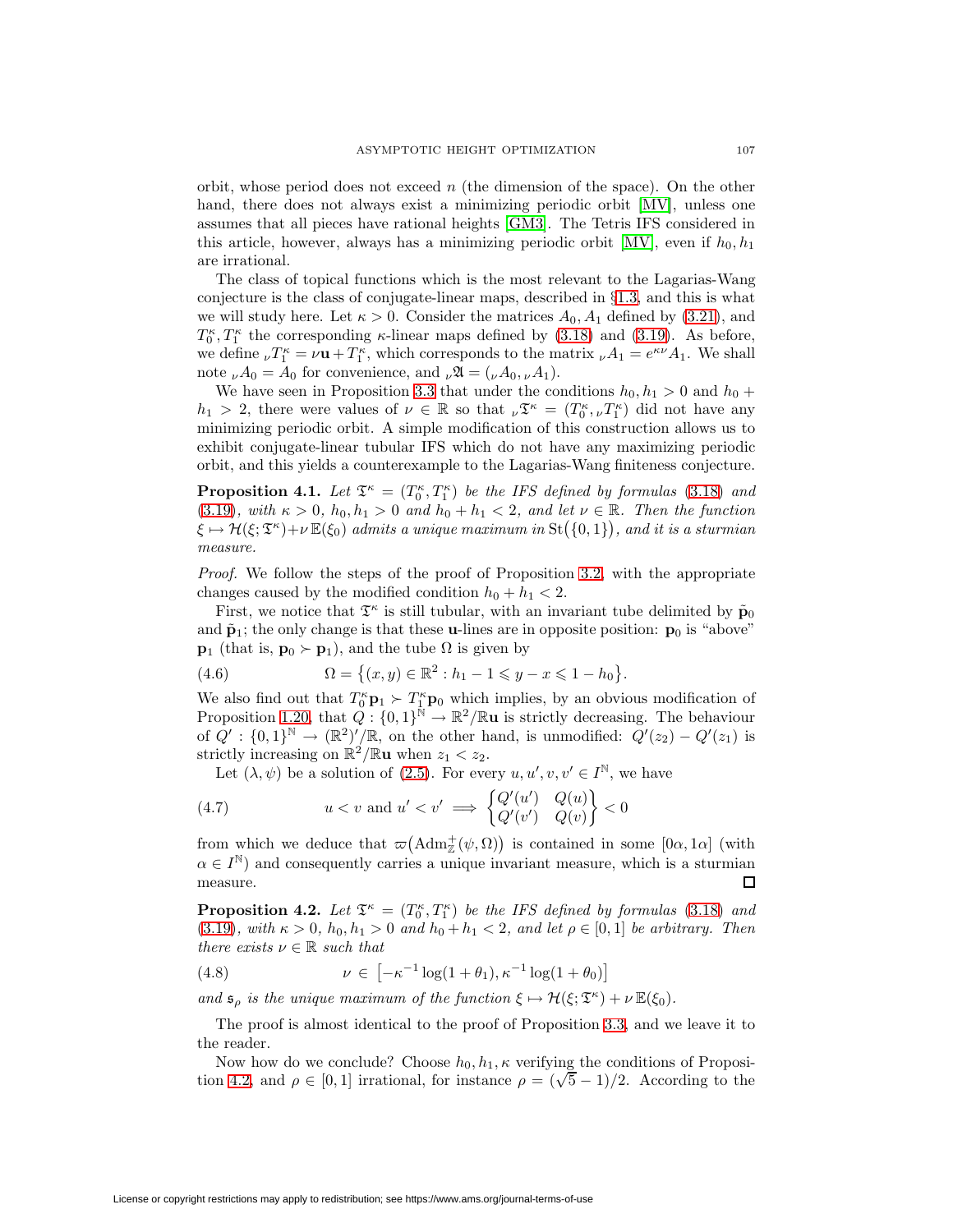proposition, there exists  $\nu \in \mathbb{R}$  such that  $\mathfrak{s}_{\rho}$  is the unique minimum of  $\mathcal{H}(\cdot; \nu \mathfrak{T}^{\kappa})$ . This  $\kappa$ -linear IFS corresponds to the linear IFS  $_{\nu}$ 2, which consists of the two matrices

(4.9) 
$$
A_0 = {}_{\nu}A_0 = \begin{pmatrix} e^{\kappa h_0} + 1 & 0 \ e^{\kappa h_0} & 1 \end{pmatrix} \text{ and } {}_{\nu}A_1 = e^{\kappa \nu} \begin{pmatrix} 1 & e^{\kappa h_1} \ 0 & e^{\kappa h_1} + 1 \end{pmatrix}.
$$

For every nonempty word  $w \in I^*$ , we have, as a consequence of  $(1.129)$  and  $(1.130)$ ,

(4.10) 
$$
\frac{1}{|w|} \log \varrho(\nu A_{\neg w}) = \kappa \frac{h(\nu T_{\neg w})}{|w|} = \kappa \mathcal{H}(\overline{w}_{\sharp}; \nu \mathfrak{T}^{\kappa}).
$$

Taking the supremum over all these  $w$ , and using the density of periodic orbits in  $St(I)$ , we get

(4.11) 
$$
\lambda^+(\nu \mathfrak{A}) = \kappa \max_{\xi \in \text{St}(I)} \mathcal{H}(\xi; \nu \mathfrak{T}^\kappa).
$$

But the unique maximizing measure  $\mathfrak{s}_{\rho}$  is not periodic, so

(4.12) 
$$
\forall w \in I^* - \{\mathfrak{e}\} \qquad \frac{1}{|w|} \log \varrho(\nu A_{\neg w}) < \lambda^+(\nu \mathfrak{A})
$$

as announced.

4.3. **Geometric interpretation.** As in [\[B1\]](#page-33-10), it is enlightening to give a geometrical interpretation of the above results and the methods used to derive them. Let  $p : St(I) \to \mathbb{R}^2$  be the map defined by  $p(\xi)=(\mathbb{E}(\xi_0), \mathcal{H}(\xi))$ . This map is obviously affine and continuous, and since  $St(I)$  is compact and convex, its image  $\mathcal{P} = p[\text{St}(I)]$  is also compact and convex. In Figure [3,](#page-31-0) we have represented  $\mathcal P$  in gray, for the IFS  $\mathfrak{T}^{\kappa}$  with  $h_0 = 0.6$ ,  $h_1 = 0.7$  and  $\kappa = 0.1$ .



FIGURE 3. The set  $P = p[St(I)],$  for  $h_0 = 0.6, h_1 = 0.7$  and  $\kappa = 0.1$ 

<span id="page-31-0"></span>In the figure we have also drawn a nonvertical supporting line of  $P$ , the support point being on the upper contour; let  $-\nu$  be its slope. Proposition [4.1](#page-30-0) implies that such a supporting line intersects  $P$  in one point, which is the image of some sturmian measure; in other words, the upper contour of  $P$  is strictly convex, and parametrized by  $y = \mathcal{H}(\mathfrak{s}_x)$ . In particular, the function  $x \mapsto \mathcal{H}(\mathfrak{s}_x)$  is strictly convex on  $[0, 1]$ . This may not be very visible in the figure; on the other hand, some points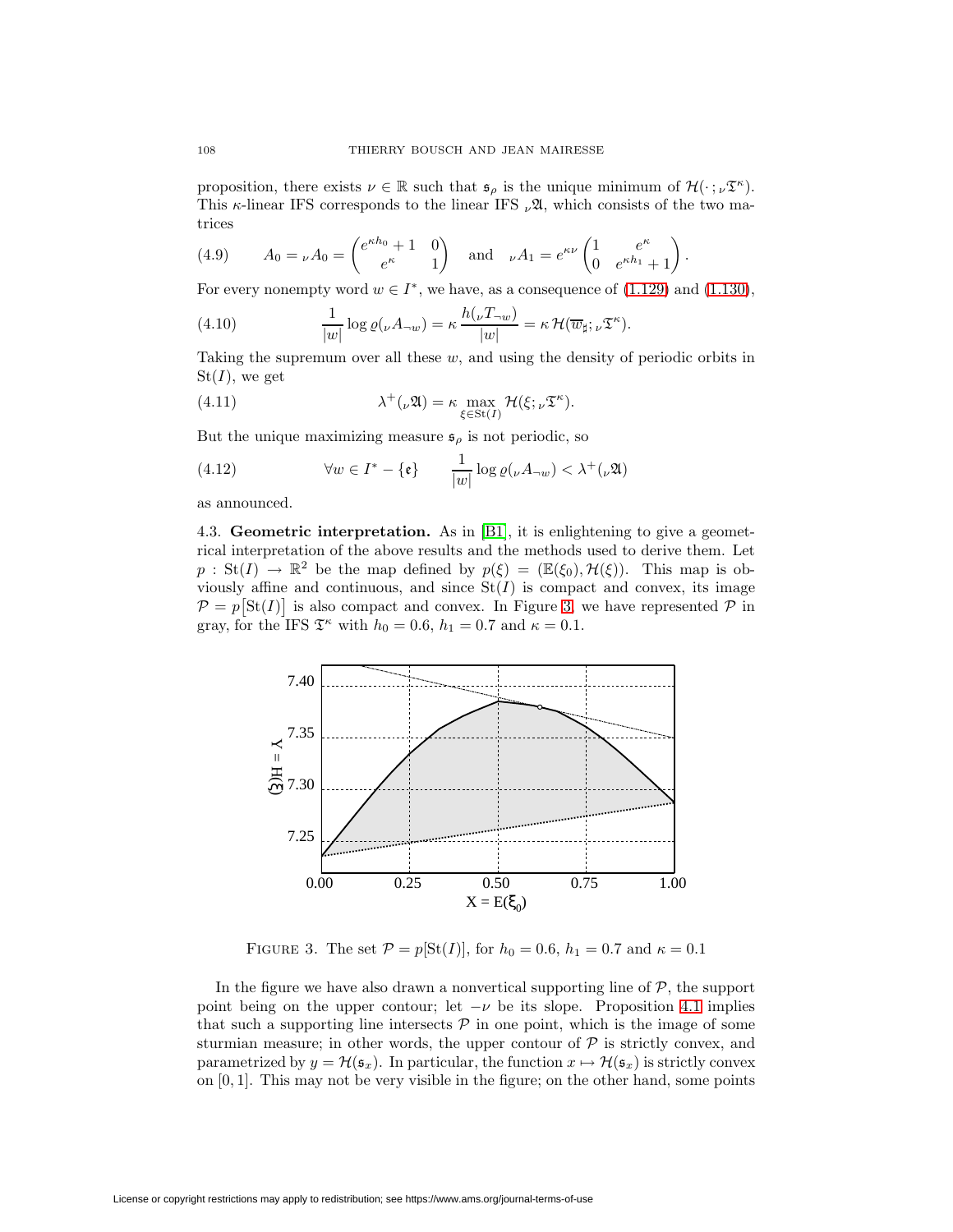of nondifferentiability of the upper contour are clearly visible, at rational values of x with small denominator, especially  $1/2$ ,  $1/3$  and  $2/3$  — the authors believe, because of the analogies with [\[B1\]](#page-33-10), that the map  $x \mapsto \mathcal{H}(\mathfrak{s}_x)$  is nondifferentiable for every rational x in  $(0, 1)$ . So there can be several supporting lines at a point of the upper contour, but each supporting line has a unique support point.

The support point  $(x_0, y_0)$  drawn in the figure is not arbitrary: we have chosen The support point  $(x_0, y_0)$  drawn in the ngure is not arbitrary: we have chosen  $x_0 = (\sqrt{5} - 1)/2$ , as in the counterexample of the previous section. Proposition [4.2](#page-30-1) (or the above arguments) shows that  $y_0 = \mathcal{H}(\mathfrak{s}_{x_0})$  and there exists  $\nu \in \mathbb{R}$  such that the line of slope  $-\nu$  passing through  $(x_0, y_0)$  is a support line. Besides, it is possible to prove (but it would lead us way too far) that the function  $x \mapsto \mathcal{H}(\mathfrak{s}_x)$ is differentiable at every irrational  $x$  in  $(0, 1)$ ; consequently, the upper contour has a unique support line at  $(x_0, y_0)$ , whose slope can be computed numerically:

(4.13) 
$$
-\nu = \left[\frac{\partial}{\partial x}\mathcal{H}(\mathfrak{s}_x)\right](x_0) = -0.078466267\dots
$$

For this value of  $\nu$ , the sturmian measure  $\mathfrak{s}_{x_0}$  will be the unique minimum of the functional  $\xi \mapsto \mathcal{H}(\xi) + \nu \mathbb{E}(\xi_0)$ .

Proposition [4.2](#page-30-1) also tells us that  $\nu$  can always be taken in some bounded interval. What this means geometrically is that the upper contour has nonvertical semitangents at  $x = 0$  and 1.

Finally, we have drawn in Figure [4](#page-32-0) the graph of the function  $\nu \mapsto \rho$ . We have proved earlier that this function is continuous; the figure suggests that the continuity modulus is not very good (probably not Hölder). The function is increasing, which is geometrically obvious when you consider  $\rho$  as the absciss of the support point and  $-\nu$  as the slope of the supporting line.



<span id="page-32-0"></span>FIGURE 4. The graph of  $\nu \mapsto \rho$ , for  $h_0 = 0.6$ ,  $h_1 = 0.7$  and  $\kappa = 0.1$ 

The function  $\rho(\nu)$  is a devil's staircase, which should be compared with Figure 1 in [\[BS\]](#page-33-7). Its plateaus come from nondifferentiability points on the upper contour of  $P$ , and we see that they correspond to rational values of  $\rho$ .

The figure also suggests, although it is less visible, that almost every  $\nu \in \mathbb{R}$ is in some plateau. In fact, it is possible to prove (with a detailed study of the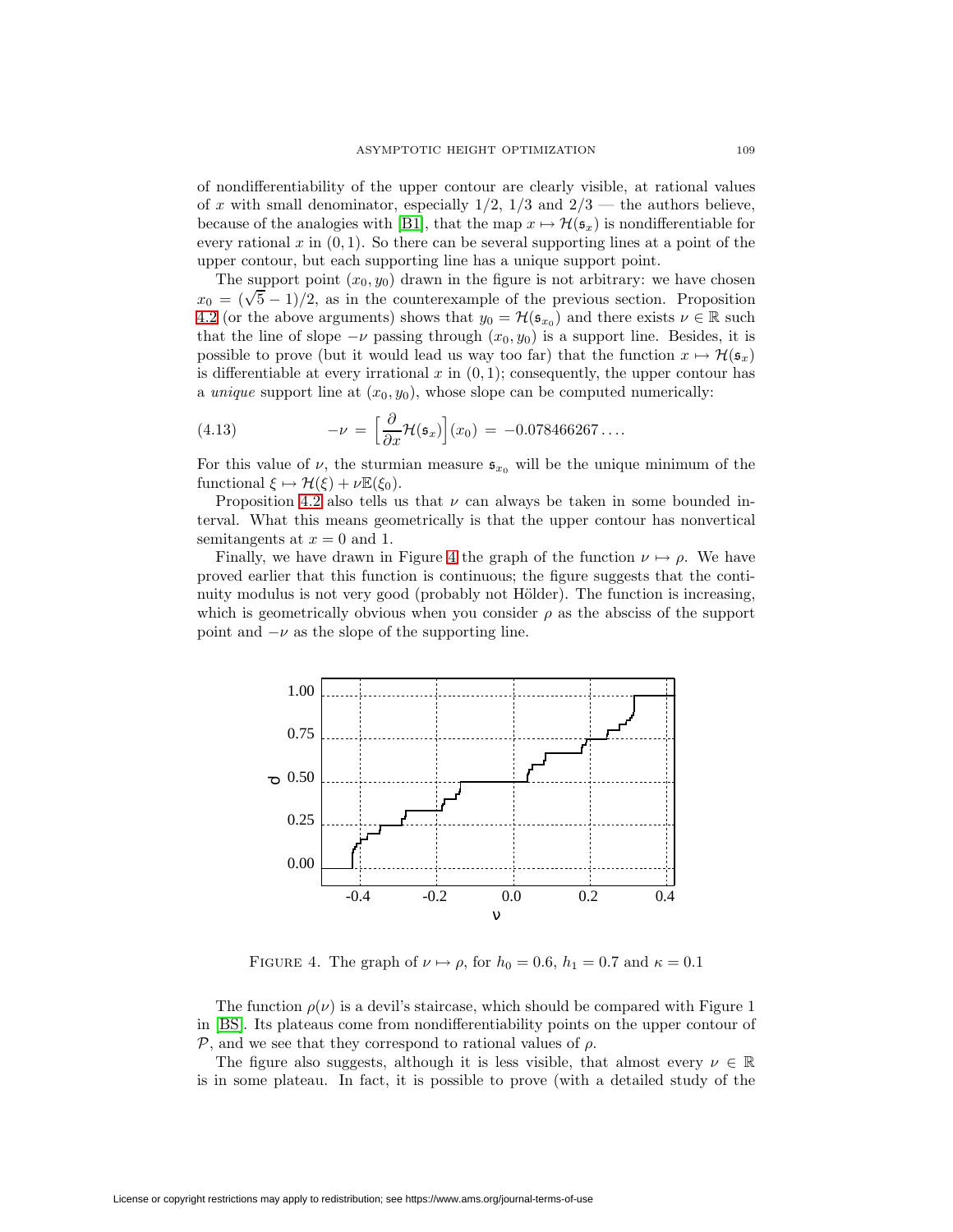differentiability properties of the map  $x \mapsto \mathcal{H}(\mathfrak{s}_x)$ , which we cannot include here) that the closure of the set

$$
(4.14) \qquad \qquad \{ \nu \in \mathbb{R} : \rho(\nu) \notin \mathbb{Q} \}
$$

is a Cantor set with measure zero and Hausdorff dimension zero. This is very similar to the results proved in [\[B1,](#page-33-10) [BS\]](#page-33-7) and explains why counterexamples to the Lagarias-Wang conjecture are difficult to find: almost every choice of  $\nu$  will yield a maximizing (sturmian) periodic orbit.

### **ACKNOWLEDGEMENTS**

The authors would like to thank Vincent Blondel and Laurent Vuillon for their helpful discussions and comments during the preparation of this work. We also thank Gilbert Strang and Leonid Gurvits for their suggestions on the first version of this paper. Finally, we are particularly indebted to Marino Zennaro for pointing out a mistake in our calculations.

#### **REFERENCES**

- <span id="page-33-8"></span>[AB] C. D. ALIPRANTIS and K. C. BORDER, Infinite dimensional analysis: a hitchhiker's guide, second edition, Springer (1999) MR **[2000k:](http://www.ams.org/mathscinet-getitem?mr=2000k:46001)**46001
- <span id="page-33-0"></span>[Ba] F. BACCELLI, G. COHEN, G. J. OLSDER and J. P. QUADRAT, Synchronization and linearity, Wiley (1992) MR **94b:**[93001](http://www.ams.org/mathscinet-getitem?mr=94b:93001)
- <span id="page-33-14"></span>[BW] M. A. Berger and Y. Wang, Bounded semigroups of matrices, Linear Algebra Appl. **166** (1992), pp. 21–27 MR **92m:**[15012](http://www.ams.org/mathscinet-getitem?mr=92m:15012)
- <span id="page-33-6"></span>[BeS] J. BERSTEL and P. SÉÉBOLD, Sturmian words, in M. LOTHAIRE (ed.), Algebraic combinatorics on words, to appear in Cambridge University Press
- <span id="page-33-16"></span>[BT1] V. D. BLONDEL and J. N. TSITSIKLIS, The boundedness of all products of a pair of matrices is undecidable, Systems and Control Letters **41** (2000), pp. 135–140
- <span id="page-33-17"></span>[BT2] V. D. BLONDEL and J. N. TSITSIKLIS, Complexity of stability and controllability of elementary hybrid systems, Automatica **35** (1999), pp. 479–489
- <span id="page-33-10"></span>[B1] T. Bousch, Le poisson n'a pas d'arêtes, Ann. Inst. H. Poincaré Proba. Stat. **36** (2000), pp. 489–508 CMP 2001:02
- <span id="page-33-11"></span>[B2] T. Bousch, La condition de Walters, Ann. Sci. Ec. Norm. Sup. **34** (2001), pp. 287–311
- <span id="page-33-2"></span>[BV] M. Brilman and J. M. Vincent, Dynamics of synchronized parallel systems, Stochastic Models **13** (1997), pp. 605–619 MR **98b:**[68043](http://www.ams.org/mathscinet-getitem?mr=98b:68043)
- <span id="page-33-7"></span>[BS] S. BULLETT and P. SENTENAC, Ordered orbits of the shift, square roots, and the devil's staircase, Math. Proc. Camb. Phil. Soc. **115** (1994), pp. 451–481 MR **95j:**[58043](http://www.ams.org/mathscinet-getitem?mr=95j:58043)
- <span id="page-33-13"></span>[CHL] D. A. CARLSON, A. B. HAURIE and A. LEIZAROWITZ, Infinite horizon optimal control: deterministic and stochastic systems, second edition, Springer (1991) MR **92e:**[49001](http://www.ams.org/mathscinet-getitem?mr=92e:49001)
- <span id="page-33-1"></span>[Co] G. COHEN, D. DUBOIS, J. P. QUADRAT and M. VIOT, A linear system-theoretic view of discrete-event processes and its use for performance evaluation in manufacturing, IEEE Trans. Aut. Cont. **30** (1985), pp. 210–220 MR **86c:**[93002](http://www.ams.org/mathscinet-getitem?mr=86c:93002)
- <span id="page-33-4"></span>[CKN] J. COHEN, H. KESTEN and M. NEWMAN (eds.), Random matrices and their applications, Contemporary Mathematics 50, AMS (1986) MR **87a:**[60006](http://www.ams.org/mathscinet-getitem?mr=87a:60006)
- <span id="page-33-12"></span>[CLT] G. Contreras, A. Lopes and P. Thieullen, Lyapunov minimizing measures for expanding maps of the circle, manuscript (1999), to appear in Ergodic Theory and Dynamical Systems
- <span id="page-33-9"></span>[CT] M. Crandall and L. Tartar, Some relations between nonexpansive and order preserving mappings, Proc. Amer. Math. Soc. **78** (1980), pp. 385–390 MR **81a:**[47054](http://www.ams.org/mathscinet-getitem?mr=81a:47054)
- <span id="page-33-3"></span>[DL1] I. DAUBECHIES and J. LAGARIAS, Sets of matrices all infinite products of which converge, Linear Algebra Appl. **161** (1992), pp. 227–263 MR **93f:**[15006](http://www.ams.org/mathscinet-getitem?mr=93f:15006)
- <span id="page-33-15"></span>[DL2] I. Daubechies and J. Lagarias, Corrigendum/addendum to: [DL1], Linear Algebra Appl. **327** (2001), pp. 69–83 CMP 2001:10
- <span id="page-33-5"></span>[DGS] M. DENKER, C. GRILLENBERGER and K. SIGMUND, Ergodic theory on compact spaces, Lecture notes in Mathematics 0527, Springer (1976) MR **56:**[15879](http://www.ams.org/mathscinet-getitem?mr=56:15879)